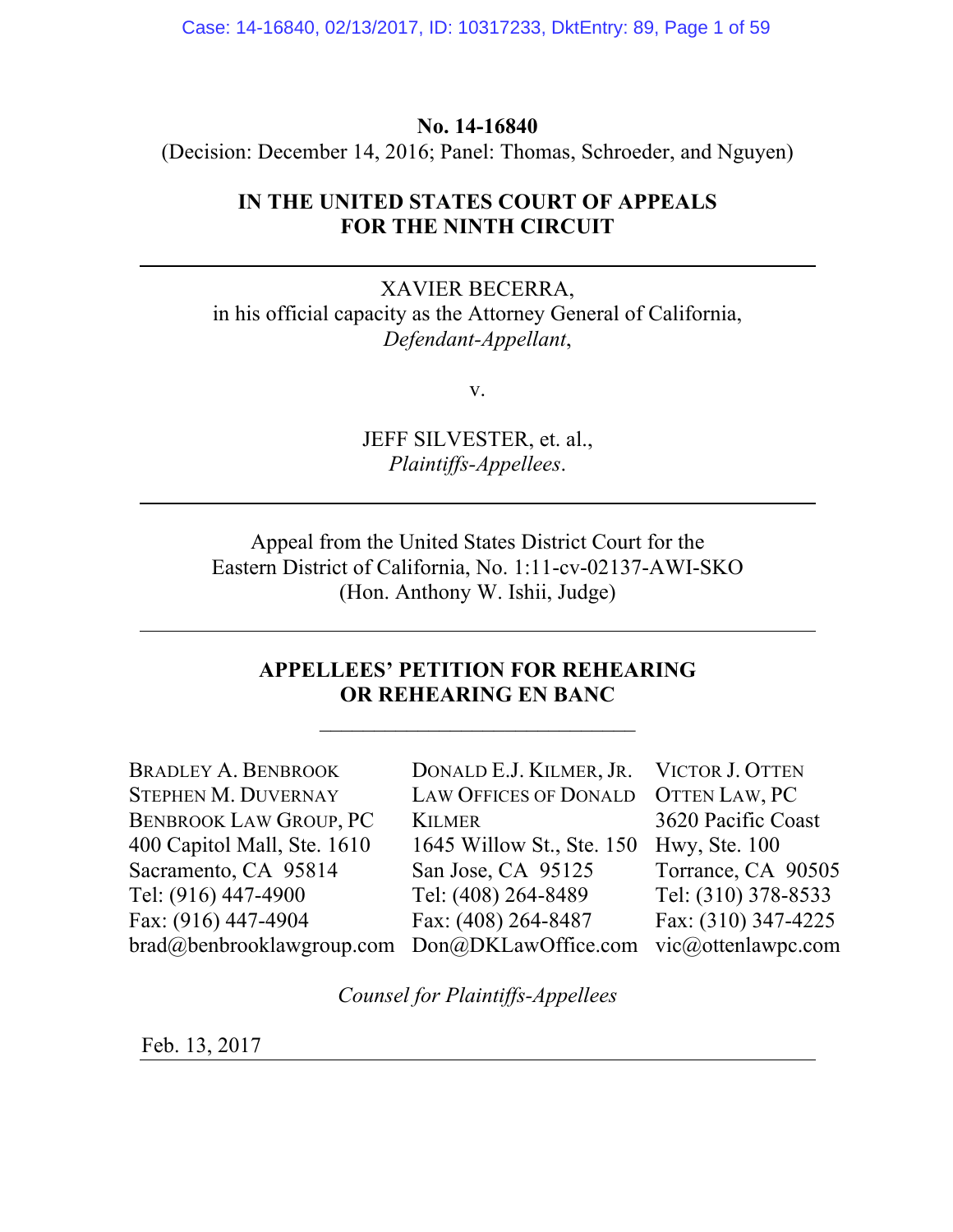# **TABLE OF CONTENTS**

| A. The Panel's Decision Cannot Be Reconciled With Fyock's Direction<br>That Fact-Finding At The Reasonable-Fit Stage Is Subject To Clearly |
|--------------------------------------------------------------------------------------------------------------------------------------------|
| B. Maintaining Uniformity In The Standards Of Constitutional Litigation                                                                    |
|                                                                                                                                            |
|                                                                                                                                            |
|                                                                                                                                            |
| <b>ADDENDUM A</b><br>Panel Slip Opinion, dated December 14, 2016                                                                           |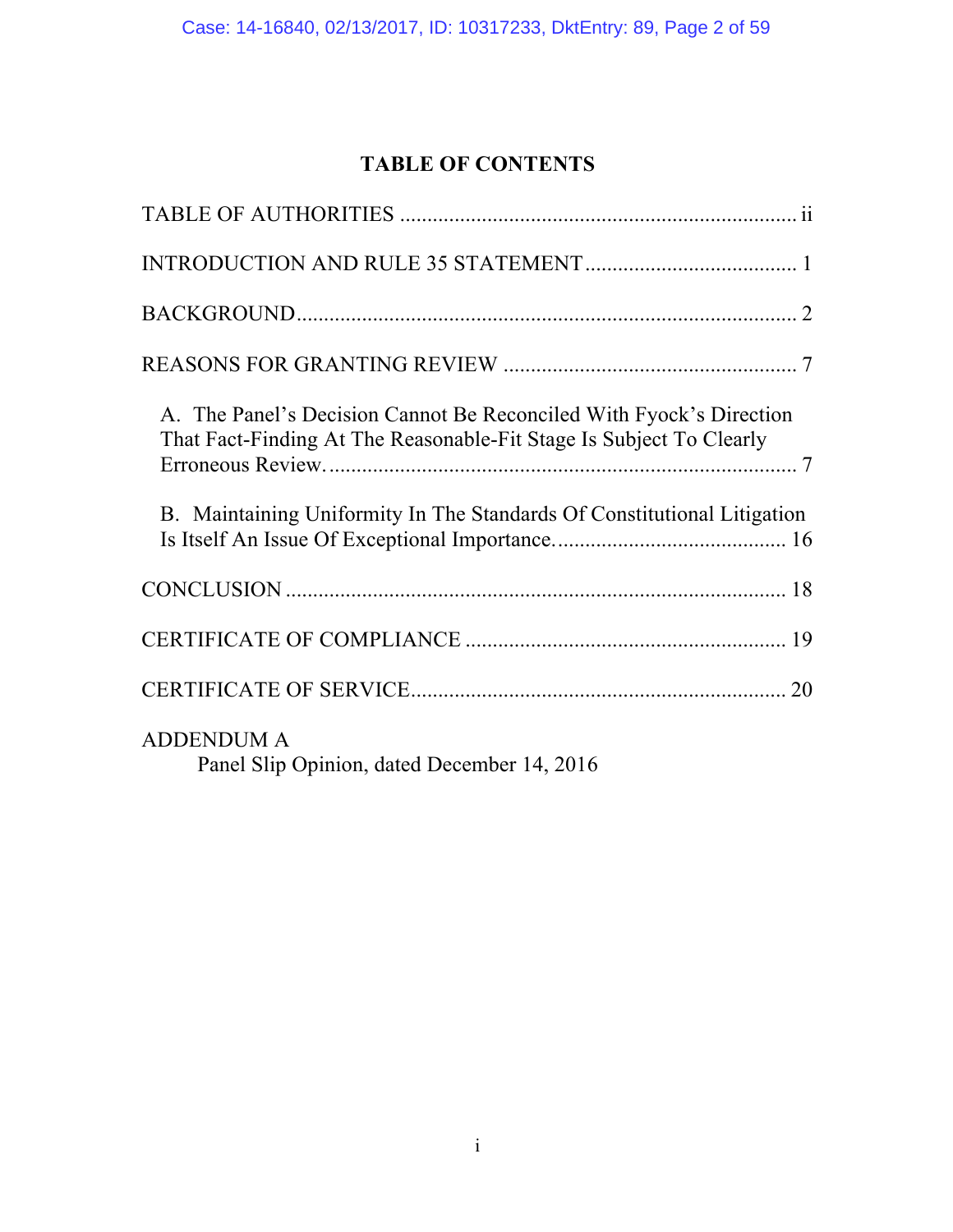# **TABLE OF AUTHORITIES**

# **Cases**

| Ambassador Hotel Co. v. Wei-Chuan Inv.,                                                                                    |
|----------------------------------------------------------------------------------------------------------------------------|
| Americans for Prosperity Foundation v. Harris,<br>182 F.Supp.3d 1049 (C.D. Cal. 2016), appeal docketed, 9th Cir. Case Nos. |
| Anderson v. City of Bessemer City, N.C.,                                                                                   |
| City of Los Angeles v. Alameda Books, Inc.,                                                                                |
| Edenfield v. Fane,                                                                                                         |
| Ezell v. City of Chicago,                                                                                                  |
| Ezell v. City of Chicago,                                                                                                  |
| <i>Fyock v. Sunnyvale</i>                                                                                                  |
| Heller $v. D.C.,$                                                                                                          |
| Jackson v. City & Cnty. of San Francisco,                                                                                  |
| N.A.A.C.P., W. Region v. City of Richmond,<br>19                                                                           |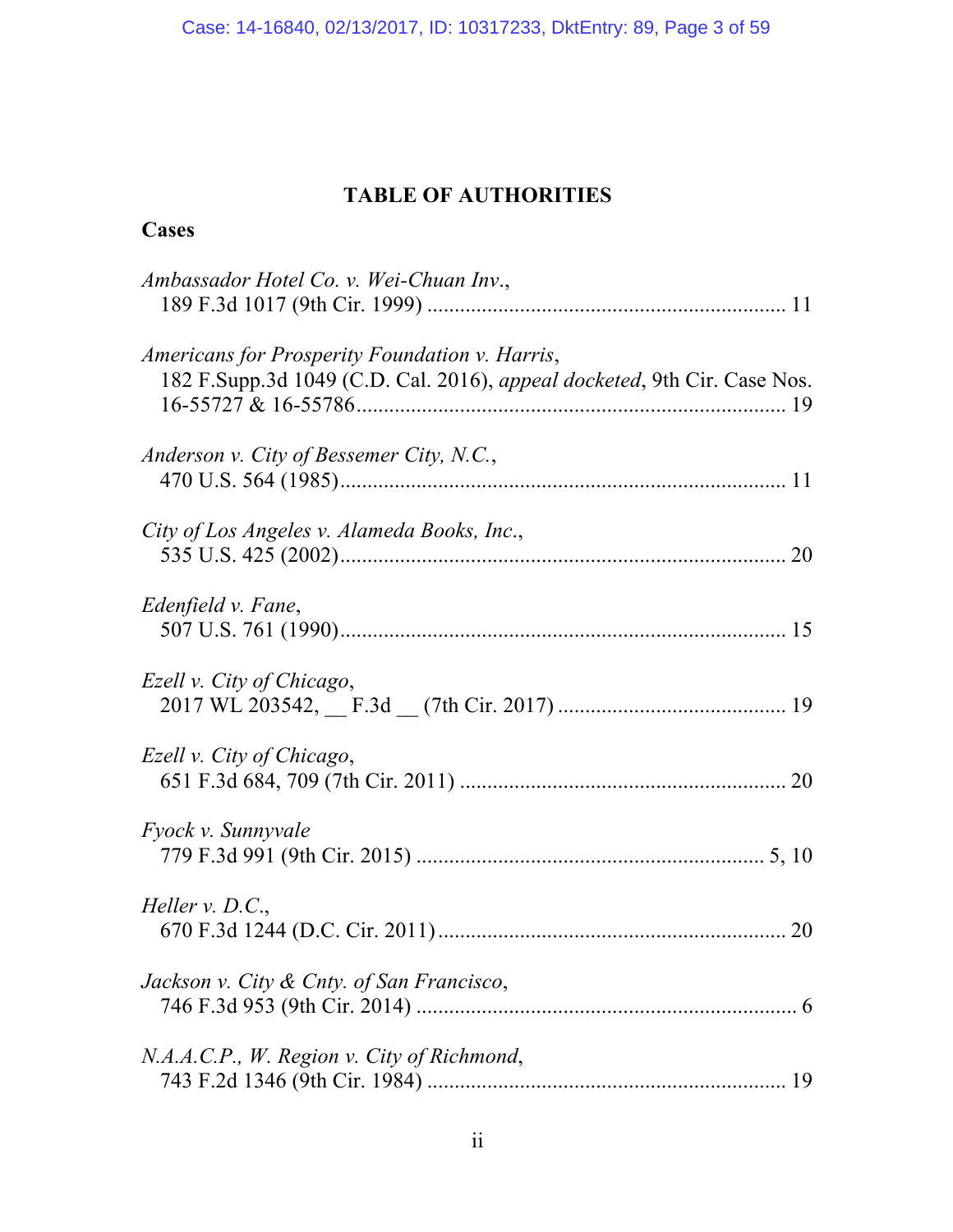# Case: 14-16840, 02/13/2017, ID: 10317233, DktEntry: 89, Page 4 of 59

| People v. Bickston,                    |    |
|----------------------------------------|----|
|                                        |    |
| Perry v. Brown,                        |    |
|                                        |    |
| Teva Pharm. USA, Inc. v. Sandoz, Inc., |    |
|                                        |    |
| United States v. Carter,               |    |
|                                        |    |
| United States v. Chovan,               |    |
|                                        |    |
| Valley Broad. Co. v. United States,    |    |
|                                        | 15 |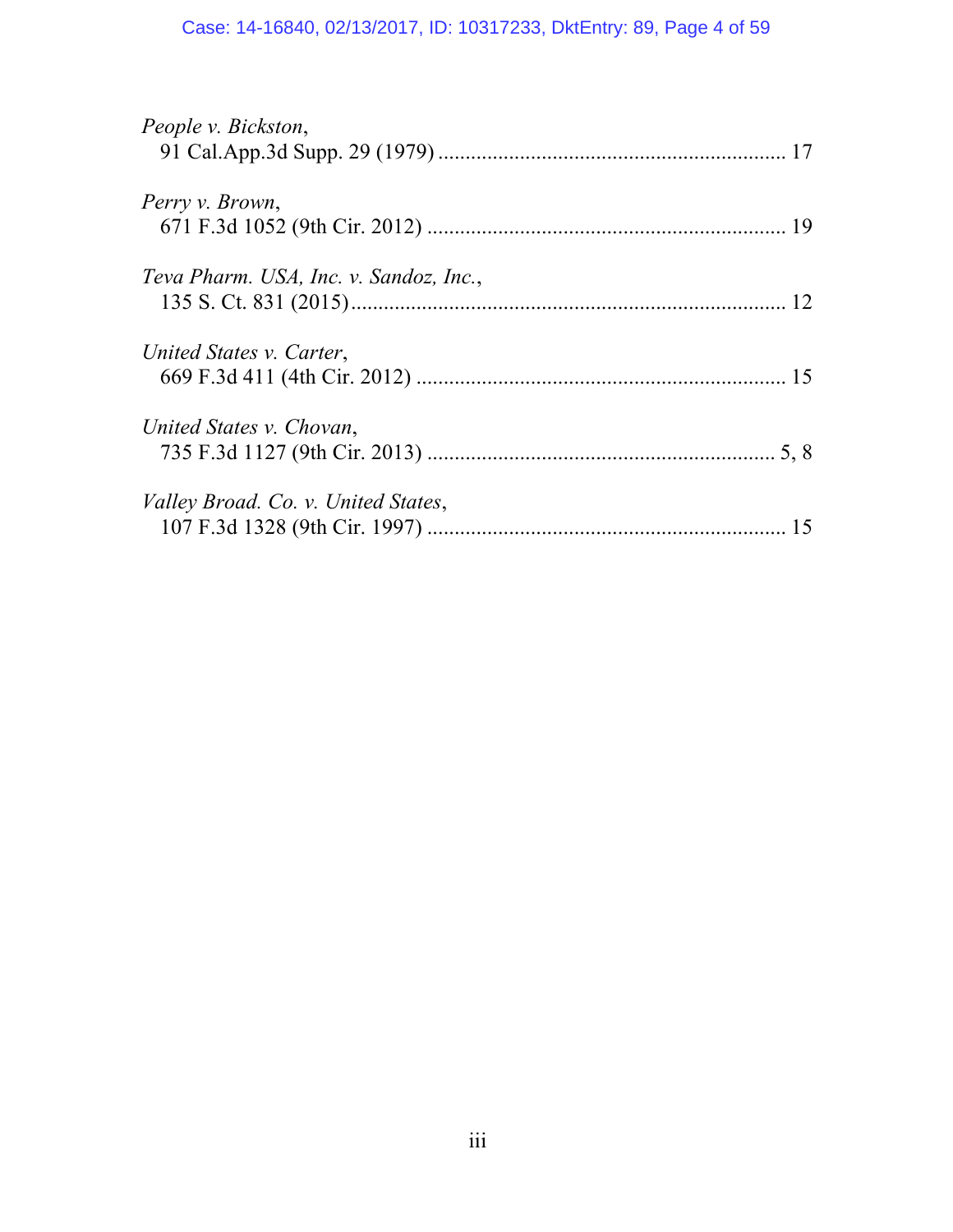## **INTRODUCTION AND RULE 35 STATEMENT**

Until the panel opinion, this case plowed no new Second Amendment legal ground. It was brought and tried to the district court under the "intermediate scrutiny" test established in *United States v. Chovan*, 735 F.3d 1127 (9th Cir. 2013): When a law burdens conduct protected by the Second Amendment, the government bears the burden of proving with evidence that the law constitutes a "reasonable fit" for achieving its asserted objective.

Plaintiffs' litigation premise was simple: If (a) California's firearms databases confirm that a prospective firearms purchaser already owns at least one gun and (b) the purchaser passes a background check in which several law enforcement databases confirm the purchaser isn't barred from still possessing their gun, making this "subsequent purchaser" wait for the remainder of the State's ten-day waiting period laws ("WPLs") is not a "reasonable fit" for achieving the State's safety purposes. Indeed, the State's asserted reasons for the wait—time to do a background check and a "cooling off" period—do not apply: the background check is complete, and the purchaser to be "cooled off" already owns at least one gun.

The district court held a three-day trial. It issued extensive findings of fact in support of its conclusion that the WPLs did not constitute a reasonable fit as applied to the plaintiff class of "subsequent purchasers."

1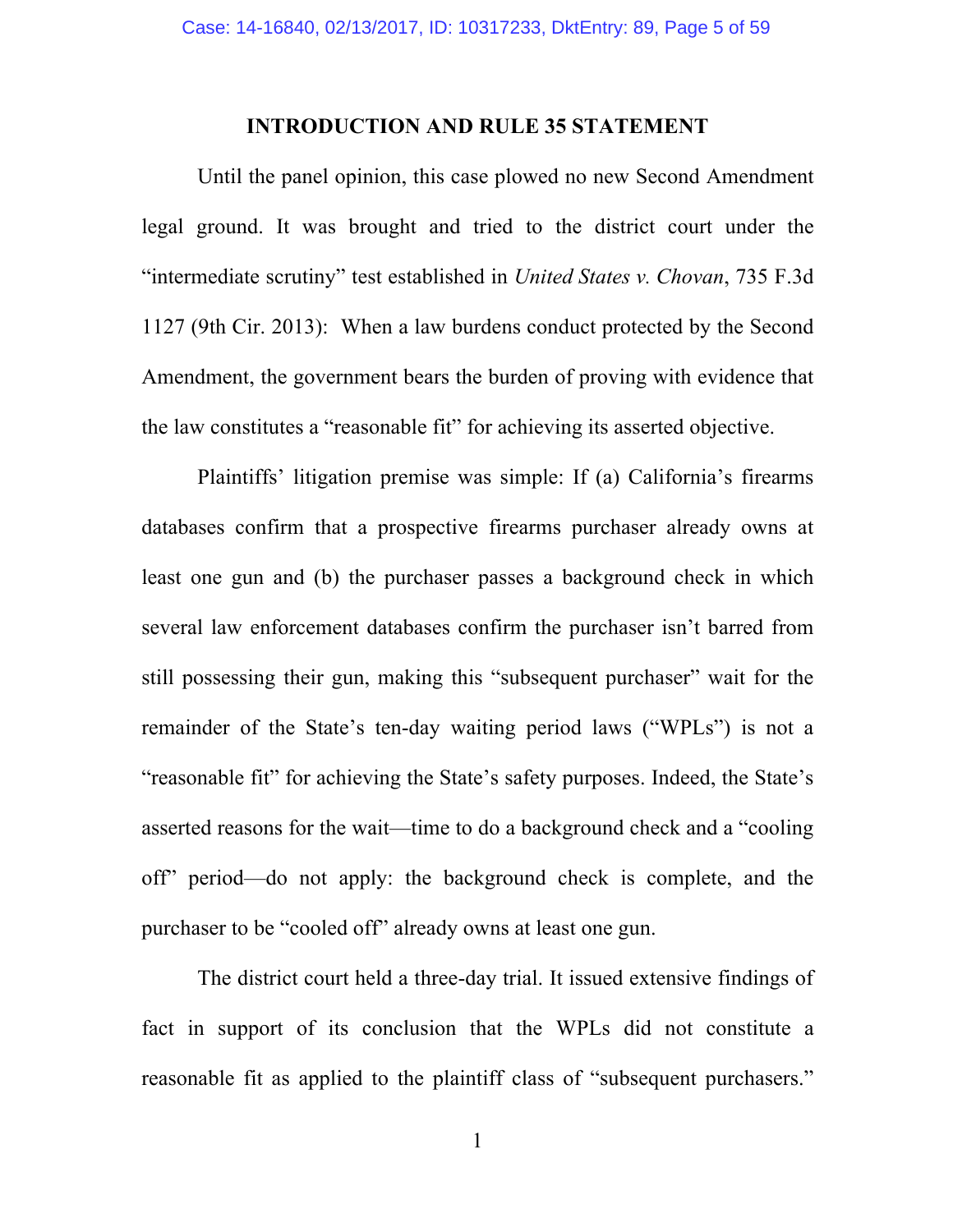Under *Fyock v. Sunnyvale*, these factual findings were not to be disturbed unless clearly erroneous. 779 F.3d 991, 1000 (9th Cir. 2015); *see also* Fed. R. Civ. Proc. 52(a). Indeed, the State argued that the district court's reasonable-fit conclusion was based on clearly erroneous findings.

The panel, however, reweighed the evidence and reached a different reasonable-fit conclusion without ever addressing the governing standard of review, let alone finding clear error by the district court, thus establishing a direct conflict with *Fyock*. Rehearing, whether by the full court or the panel, is merited to maintain uniformity of the circuit's decisions. Fed. R. App. Proc.  $35(b)(1)(A)$ ,  $40(a)(2)$ . In addition, maintaining the proper standard of review for fact-finding in constitutional litigation is a matter of exceptional importance that is worthy of en banc review. Fed. R. App. Proc. 35(b)(1)(B).

## **BACKGROUND**

Plaintiffs challenged the constitutionality of the WPLs as applied to three related classes of existing California gun owners, all of whom already have firearms registered in State Department of Justice databases.<sup>1</sup> The primary class consists of individuals with firearms listed in the State's Automated Firearms System, a database that tracks firearms transactions and ownership based on transactions processed by firearms dealers. As the panel

<sup>&</sup>lt;sup>1</sup> The 10-day waiting period laws are California Penal Code sections  $26815$ and 27540.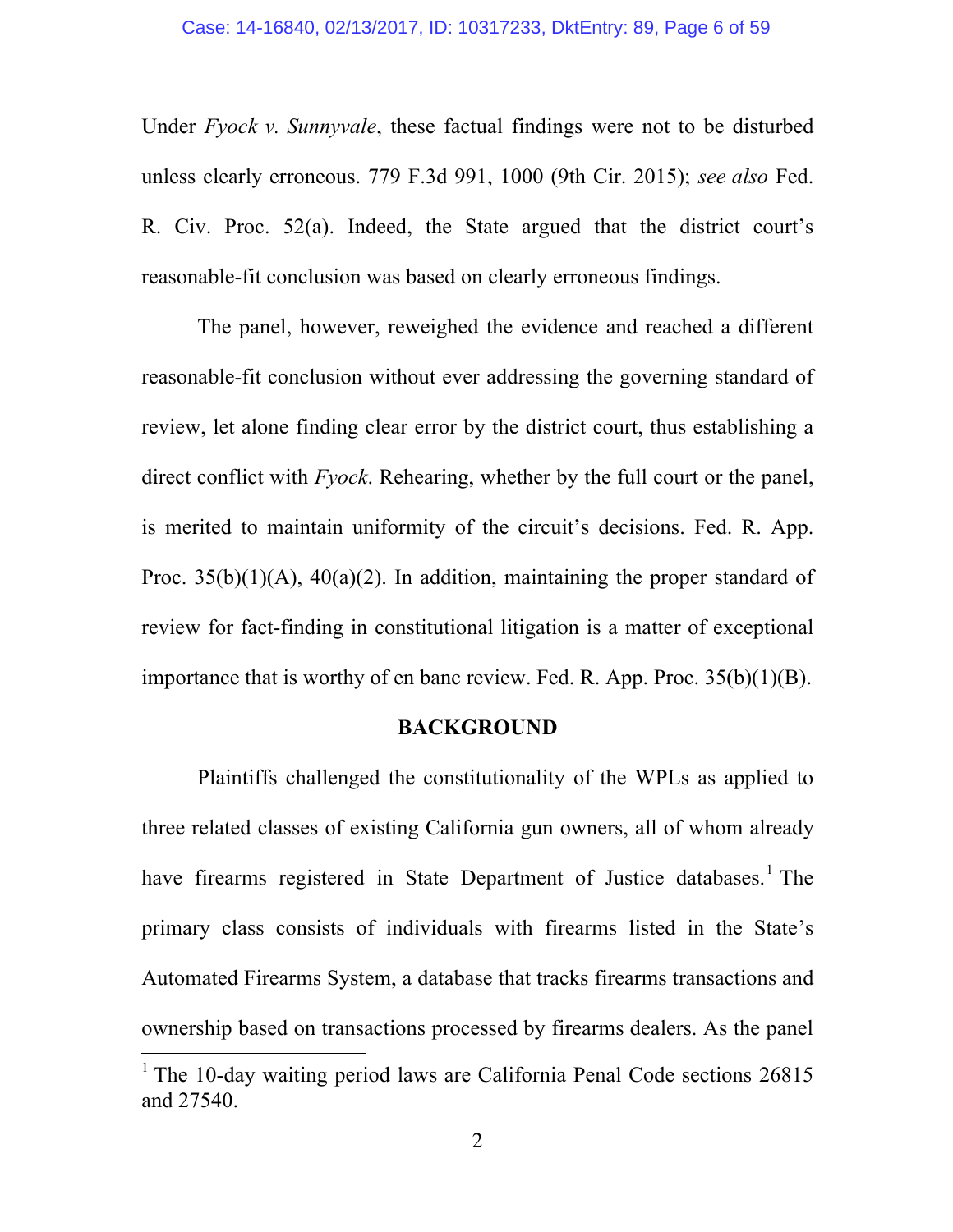noted, "[t]he database reflects California DOJ's best available information about who currently owns a firearm." Slip Op. at  $19<sup>2</sup>$ 

The district court decided, and the panel accepted, that the WPLs constituted a burden on a subsequent purchaser's Second Amendment right. EOR 41–44; Slip Op. at 22–23. Because this did not constitute a "destruction" of the right, the district court applied *Chovan*'s intermediate scrutiny test.<sup>3</sup> This standard requires that  $(1)$  the government's stated objective to be significant, substantial, or important; and (2) a reasonable fit between the challenged regulation and the asserted objective." *Jackson v. City & Cnty. of San Francisco*, 746 F.3d 953, 965 (9th Cir. 2014) (quoting *Chovan*, 735 F.3d at 1139). There was no dispute that the government's stated policy goals—reducing gun violence and preventing prohibited persons from obtaining firearms—are important, *see, e.g.*, *Jackson*, 746 F.3d at 965 ("It is self-evident that public safety is an important government interest.") (internal citation omitted). As such, the trial focused on the State's

<sup>&</sup>lt;sup>2</sup> The second class of consists of gun owners who possess a valid license to carry a concealed weapon. The third class is a subset of the first: persons identified in the AFS system who also possess a "certificate of eligibility," which is a certificate issued by DOJ confirming a person's eligibility to lawfully possess and/or purchase firearms under state and federal law.

<sup>&</sup>lt;sup>3</sup> Plaintiffs preserved the argument that the prevailing, multi-tiered scrutiny test is incompatible with *Heller v. District of Columbia*, 554 U.S. 570 (2008). Dkt. 42–1, Appellees'Br. at 22 n.7.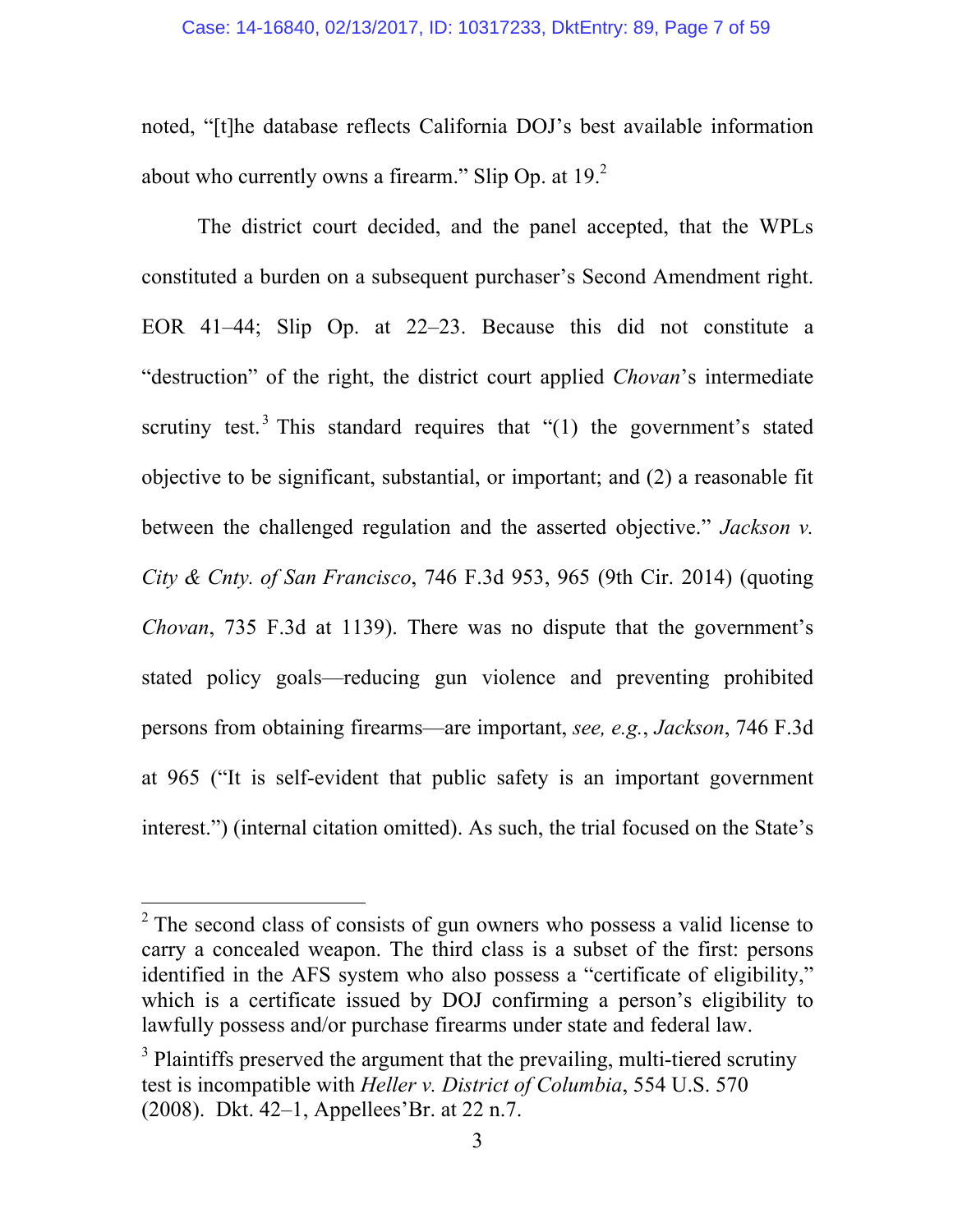assertion that applying the WPLs to subsequent purchasers who passed a background check constituted a "reasonable fit" for accomplishing its goals.

The trial included extensive testimony on the operation of California's background check system. Five DOJ witnesses<sup>4</sup> gave detailed testimony describing the automated background check process, including its analyses of state and federal databases and the process by which these databases are continually updated. *See* Slip Op. at 17–19; EOR 20–28. Approximately 20% of background checks are automatically approved within an hour and do not require review by a DOJ analyst. Even when subjected to such further review, the vast majority of background checks are completed in fewer than 10 days. EOR 28–30. Under plaintiffs' theory of the case, once the background check is completed, the remainder of waiting period serves no government purpose that justifies further delay: with a firearm already in their possession, the "cooling off" rationale for a waiting period simply does not apply.

 <sup>4</sup> These witnesses were: Steven Buford, then Assistant Chief of DOJ's Bureau of Firearms, with 25 years of experience at the Bureau; Donnette Orsi, employed by DOJ as its data processing manager from 2010–2013; Mitch Matsumoto, a ten-year veteran criminal identification specialist in the Bureau's Purchaser Clearance Unit; Blake Graham, a Special Agent Supervisor at the Bureau with over a decade's experience; and Steven Lindley, then Chief of the Bureau of Firearms and long-time DOJ official.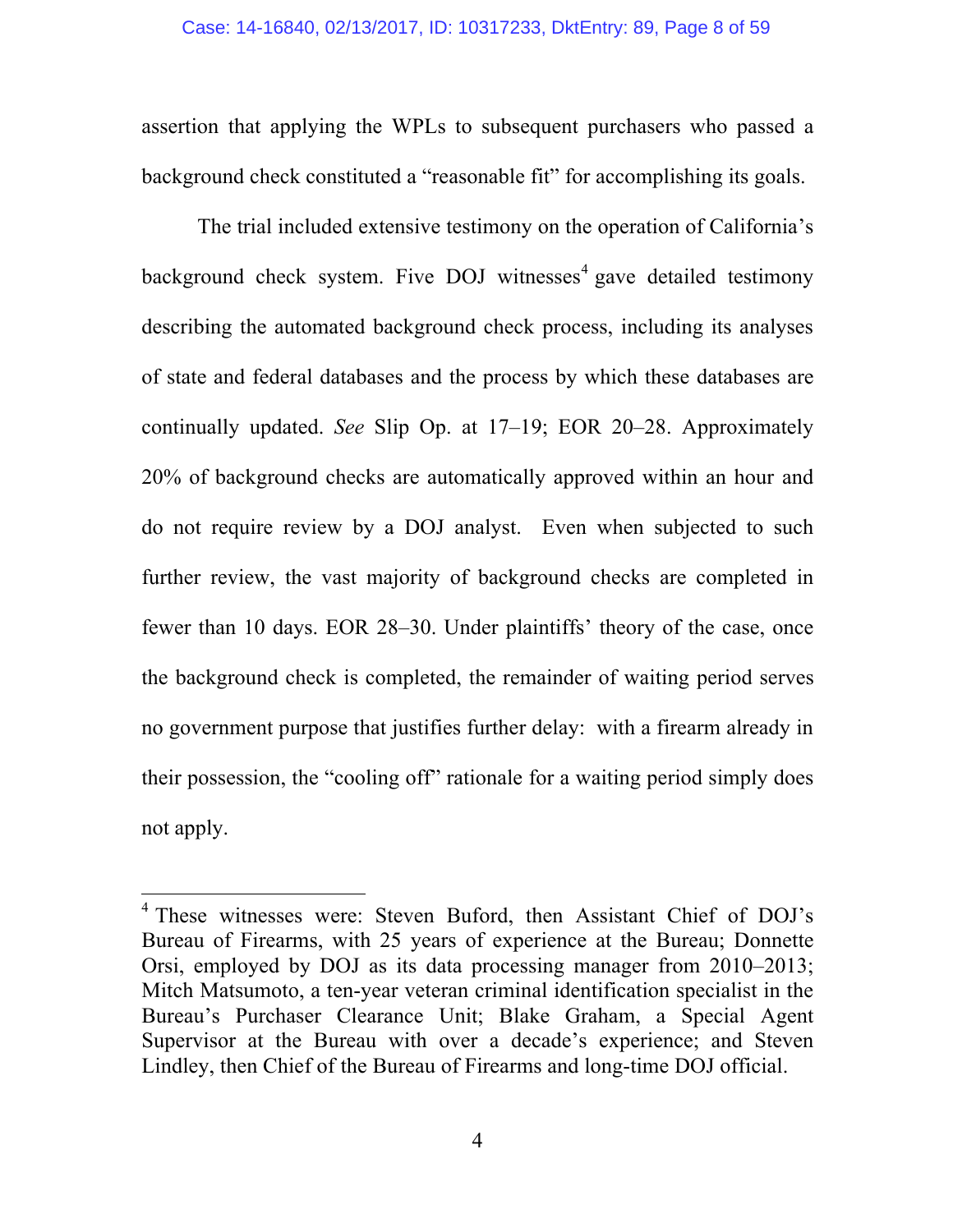At trial (and on appeal), the State employed the remarkable strategy of disparaging the accuracy of its database as a basis for applying the full 10 day waiting period to subsequent purchasers: Maybe these subsequent purchasers did not still possess their guns, the State worried, in which case they should be treated as first-time buyers for whom a "cooling-off" period is important. The district court rejected this argument based on the evidence submitted, noting that the State "has not explained why it should be presumed that [an individual with a firearm listed in the database] no longer possesses the firearm," and that "[s]uch a presumption is not supported by any identified evidence." EOR 48:8–11.

In addition, the State argued that a cooling-off rationale could apply to subsequent purchasers if they intended to use the new firearm for an impulsive act of violence. The court noted the State's inability to cite any evidence supporting this theory and concluded that "[a] waiting period for a newly purchased firearm will not deter an individual from committing impulsive acts of violence with a separate firearm that is already in his or her possession." EOR 47:13–14; *see also id.* n.35.

The State proffered multiple social science studies as evidence. The district court, after reviewing all of them, admitted six into evidence. EOR 6:16–8:14. These studies, however, did not bear closely on the specific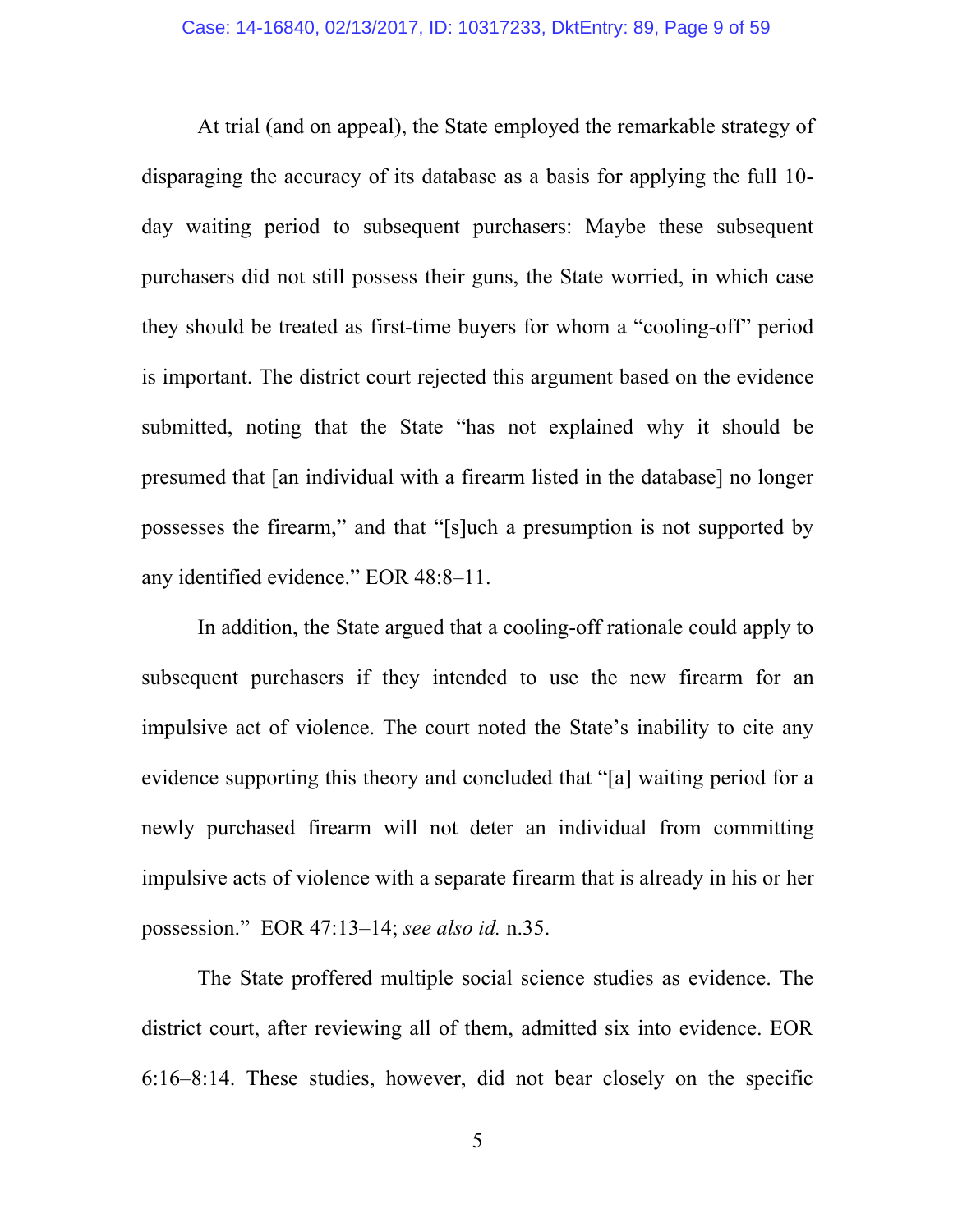issues in the case. As the district court explained, "[n]one of the submitted social science studies/excerpts advocate for a 10–day waiting period, or attempt to defend a 10–day waiting period as being supported by clinical or empirical evidence. The studies that are supportive of waiting periods are supportive in theory and seem to assume that the individual does not already possess a firearm." EOR 47:15–18.

At the conclusion of the three-day bench trial, the district court issued a 56-page ruling in the form of Findings of Fact and Conclusions of Law. EOR 1–56. In light of the evidence and factual findings, the district court concluded that, when the state knows a purchaser already has a firearm and that purchaser has passed the extensive background check process, making them wait for the remainder of the mandatory ten-day waiting period is not a "reasonable fit" for achieving the State's goal of reducing firearm-related crime and violence.

The State appealed on several grounds, but the panel opinion addressed almost none of the disputed legal issues. Instead, it focused on the district court's application of reasonable-fit test. The panel reversed because it disagreed with the findings underlying the district court's conclusion. Contrary to the district court's findings, the panel concluded that the WPLs "provide[] time not only for a background check, but also for a cooling-off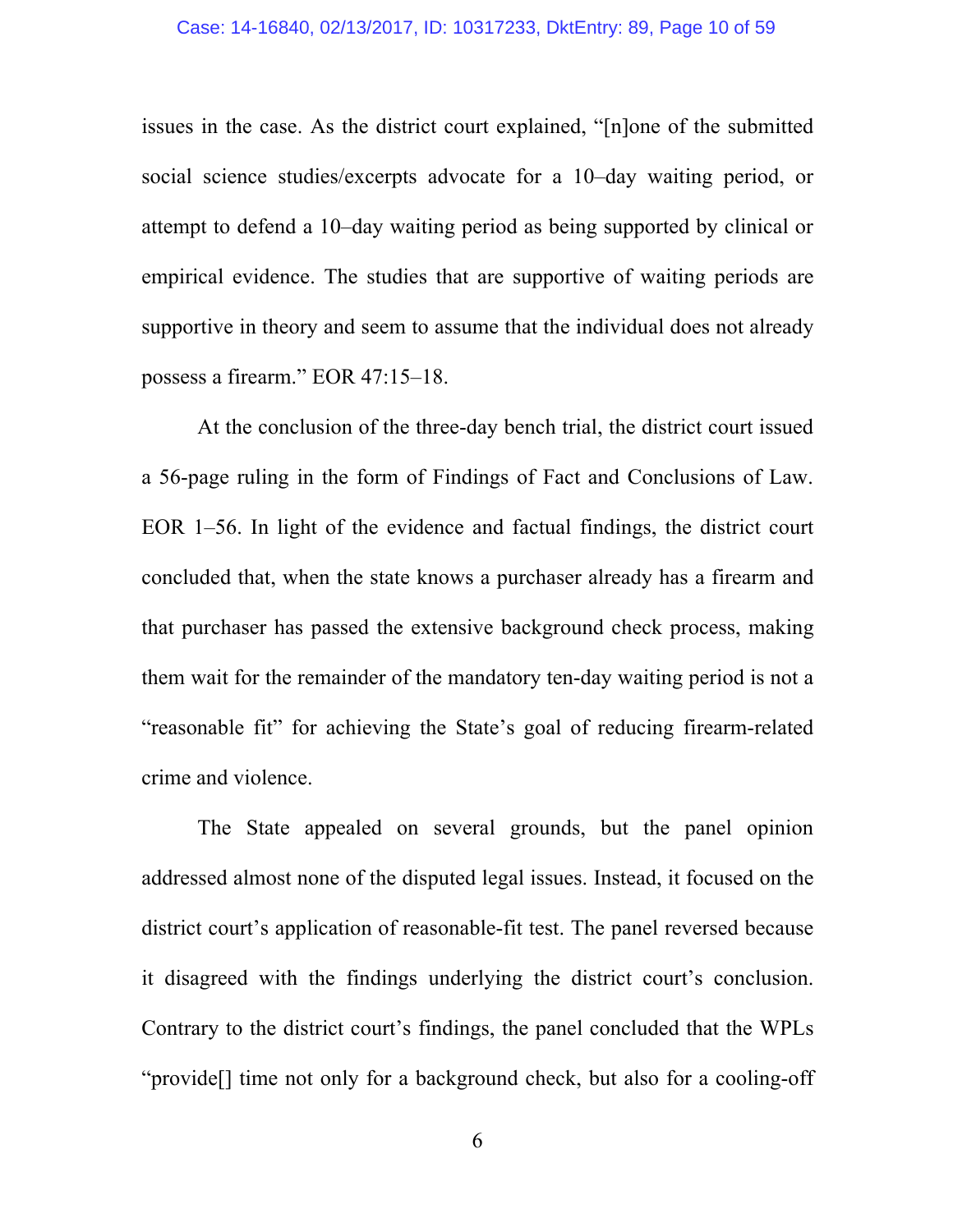period to deter violence resulting from impulsive purchases of firearms." Slip Op. at 27.

## **REASONS FOR GRANTING REVIEW**

# **A. The Panel's Decision Cannot Be Reconciled With** *Fyock***'s Direction That Fact-Finding At The Reasonable-Fit Stage Is Subject To Clearly Erroneous Review**.

1. In *Fyock v. Sunnyvale*, this circuit reviewed the denial of a preliminary injunction in a Second Amendment challenge to the City of Sunnyvale's restriction on the possession of "large capacity magazines." Applying the two-step intermediate scrutiny test, the trial court in *Fyock* weighed competing evidence over whether there was a "reasonable fit" between the restriction and the goal of promoting public safety. "[T]he district court gave little weight" to plaintiff's evidence, and "[u]ltimately, the district court found that Sunnyvale 'submitted pages of credible evidence, from study data to expert testimony, to the opinions of Sunnyvale public officials'" to establish the fit. 779 F.3d at 1000.

In the *Fyock* appeal, the court characterized the Second Amendment plaintiff's approach as "ask[ing] us to re-weigh the evidence and overturn the district court's evidentiary determinations—in effect to substitute our discretion for that of the district court." *Id*. But the *Fyock* court refused this invitation and confirmed that a clearly erroneous standard governed its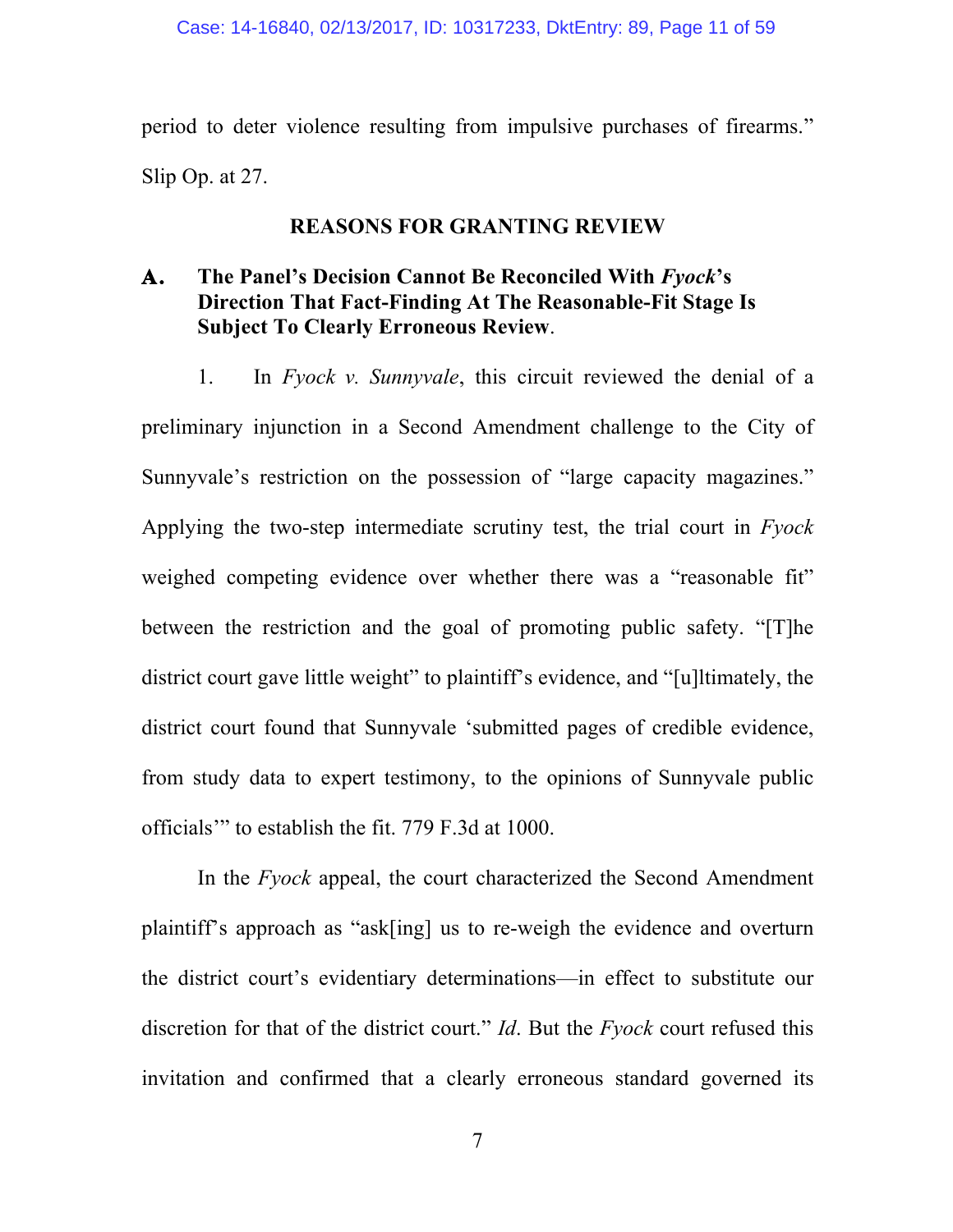review of factual determinations at the "reasonable fit" stage: "We cannot say that the district court's weighing of the evidence or credibility determinations were clearly erroneous, and we decline to substitute our own discretion for that of the district court." *Id*. at 1001.

This deferential standard of review to district court fact-finding applies with even greater force when, as here, an actual trial takes place:

The district court's findings of fact following bench trial are reviewed for clear error. Review under the clearly erroneous standard requires considerable deference; the findings of the district court should stand unless the appellate court has the "definite and firm conviction that a mistake has been committed." The appellate court may not substitute its judgment for that of the district court. "If the [trial court's] account of the evidence is plausible in light of the record viewed in its entirety, the court of appeals may not reverse it even though convinced that had it been sitting as the trier of fact, it would have weighed the evidence differently."

*Ambassador Hotel Co. v. Wei-Chuan Inv*., 189 F.3d 1017, 1024 (9th Cir.

1999) (citations omitted). *See also Anderson v. City of Bessemer City, N.C.*,

470 U.S. 564, 575 (1985) ("[w]hen findings are based on determinations regarding the credibility of witnesses, Rule 52(a) demands even greater deference to the trial court's findings"); F.R.C.P.  $52(a)(6)$  ("the reviewing court must give due regard to the trial court's opportunity to judge the witnesses' credibility").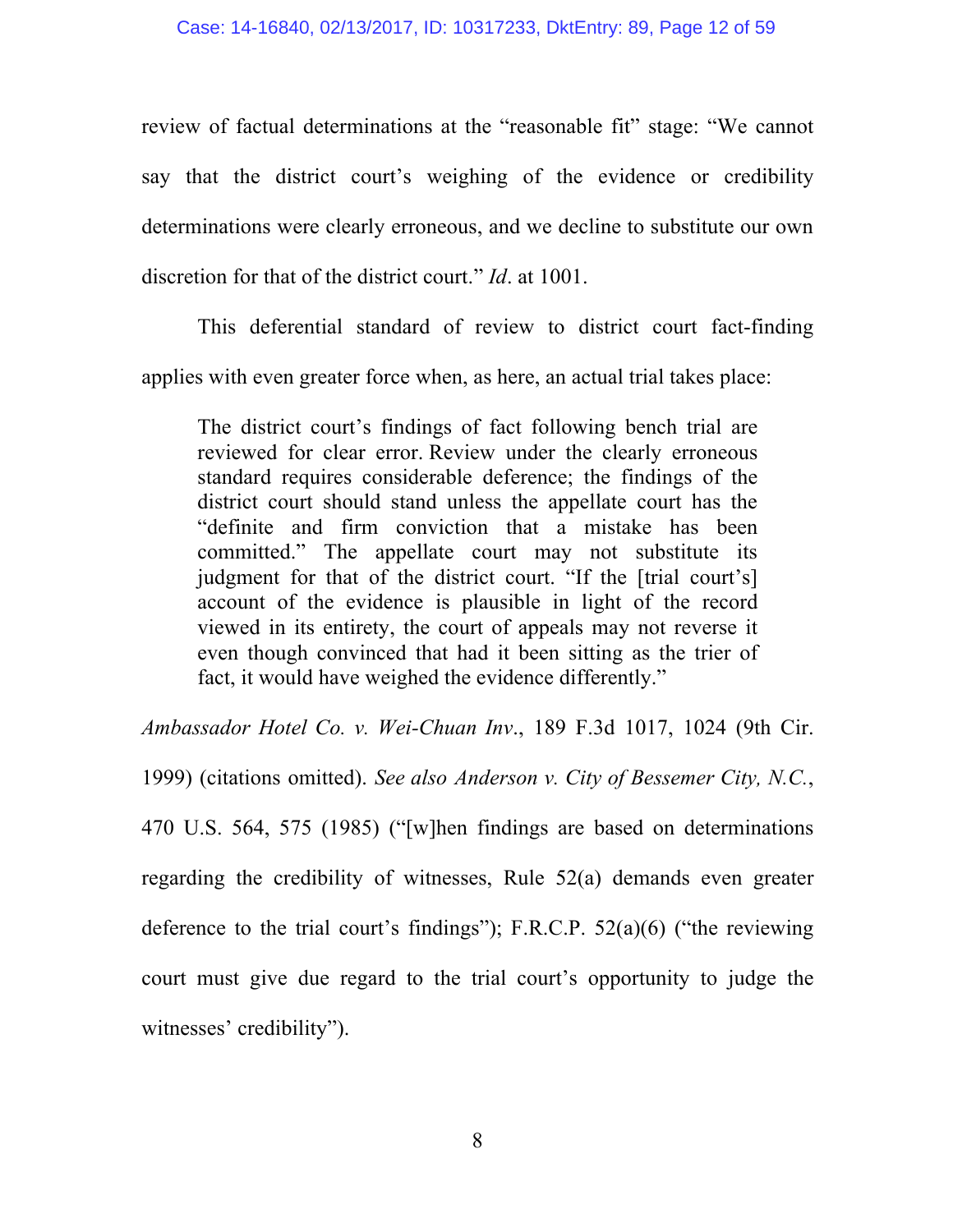Whatever the context of factual findings, however, Rule  $52(a)(6)$  "sets forth a 'clear command'" that "does not make exceptions or purport to exclude certain categories of factual findings from the obligation of a court of appeals to accept a district court's findings unless clearly erroneous." *Teva Pharm. USA, Inc. v. Sandoz, Inc.*, 135 S. Ct. 831, 836–37 (2015) (citations omitted). Put simply, "when reviewing the findings of a district court sitting without a jury, appellate courts must constantly have in mind that their function is not to decide factual issues *de novo.*" *Id*. at 837 (citations omitted).

Not surprisingly then, the State devoted a sizeable portion of its brief to its argument that the district court committed clear error in its reasonablefit determinations. AOB 54–59; *id*. at 54 ("the District Court relied on numerous unsupported and thus clearly erroneous findings of fact".

2. The panel did not identify the standard of review it used to reverse the district court's no-reasonable-fit determination. Indeed, it never even discussed the concept of standard of review. No version of the terms "de novo," "clearly erroneous," or "abuse of discretion" appear anywhere in the opinion. To be sure, the panel accorded no deference to the district court's fact-finding. Instead, the opinion bears the classic hallmarks of "substituting its judgment for that of the district court."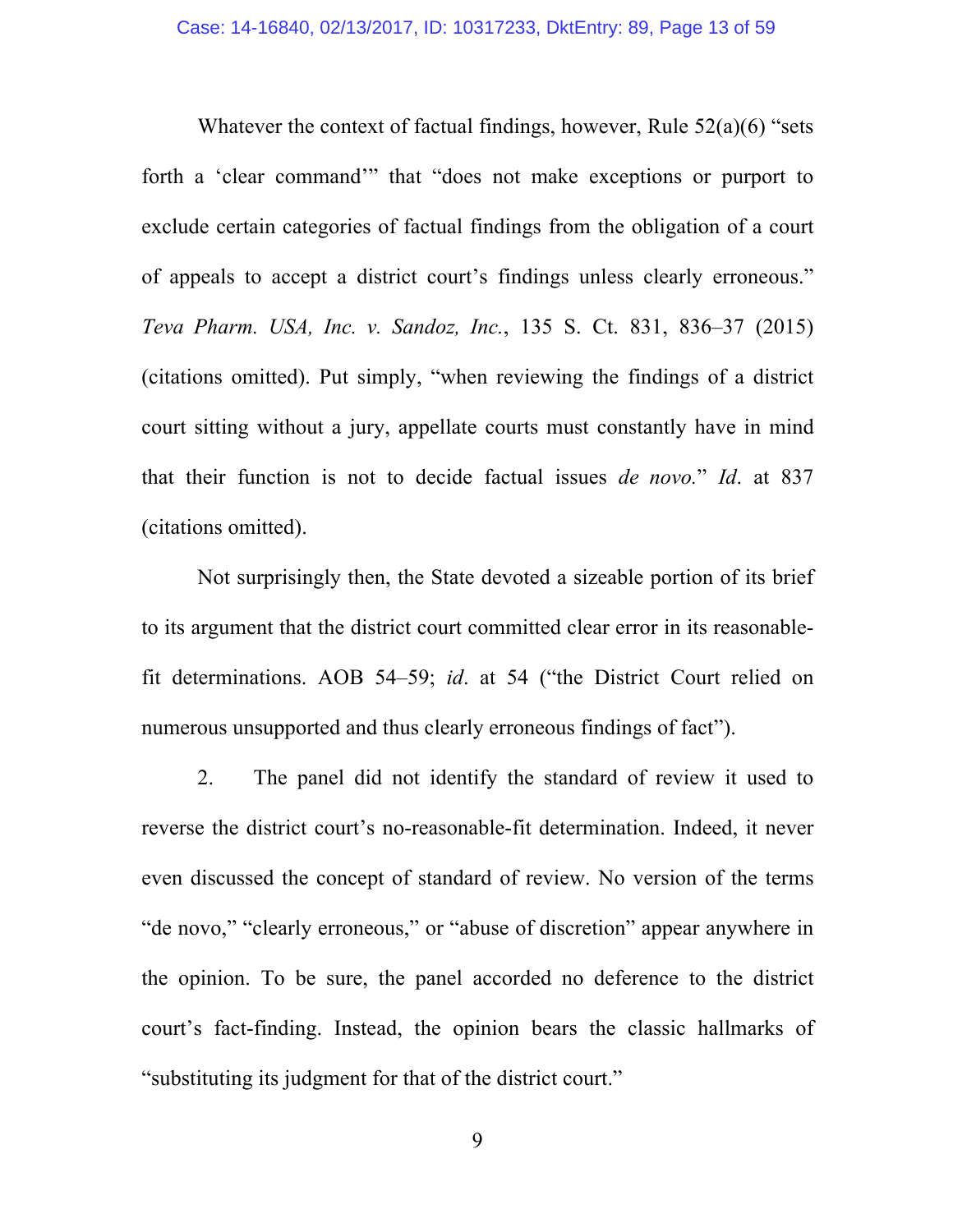The panel stated that "[t]he district court recognized that some waiting period was necessary for background checks, but held that the full waiting period served no further legislative purpose as applied to subsequent purchasers. *We cannot agree*." Slip Op. at 24 (emphasis added). Further:

The district court reasoned that a cooling-off period would not have any deterrent effect on crimes committed by subsequent purchasers, because if they wanted to commit an impulsive act of violence, they already had the means to do so. This *assumes* that all subsequent purchasers who wish to purchase a weapon for criminal purposes already have an operable weapon suitable to do the job. [¶] The district court's *assumption is not warranted*.

Slip Op. at 25 (emphasis added).

Separate and apart from the panel's departure from the proper standard of review, its substituted judgment is not supported by the record:

• The panel failed to acknowledge that the district court concluded, after reviewing the State's documentary evidence and hearing three days of testimony from witnesses, including four senior, long-time officials at California's Bureau of Firearms, that "[t]here is *no evidence* that a 'cooling off period' . . . prevents impulsive acts of violence by individuals who already possess a firearm." EOR 47:11-12 (emphasis added). Further, "[a] waiting period for a newly purchased firearm will not deter an individual from committing impulsive acts of violence with a separate firearm that is already in his or her possession." EOR 47:13–14.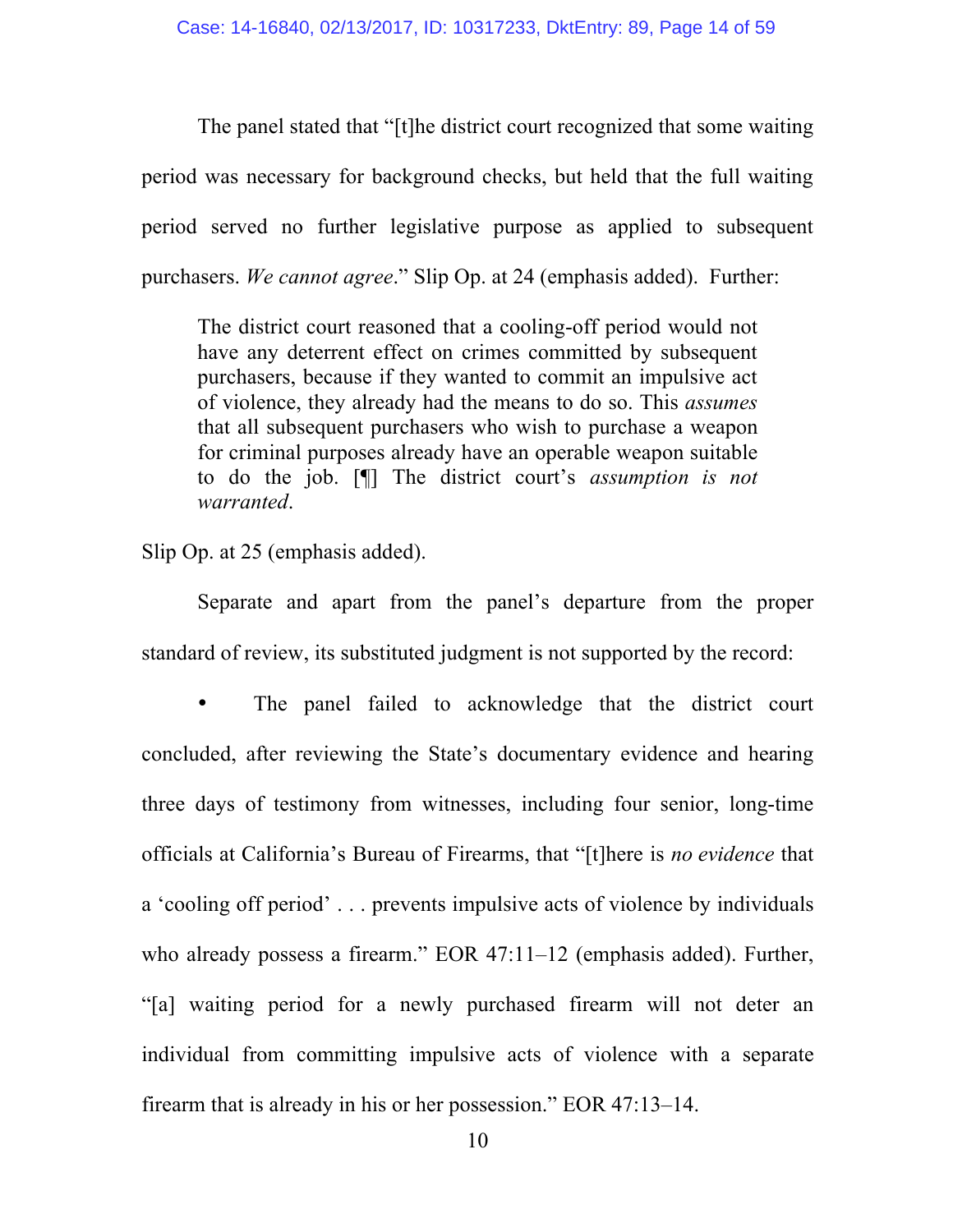## Case: 14-16840, 02/13/2017, ID: 10317233, DktEntry: 89, Page 15 of 59

The panel observed that the district court "discounted" the State's social science studies, one of which, according to the panel, "found that WPLs correlate to reductions in suicides among the elderly." Slip Op. at 24. The panel disputed the district court's finding that the studies "seem to assume that the individual does not already possess a firearm." *Id.* According to the panel, the studies admitted into evidence "related to all purchasers." *Id*. at 25. This is simply incorrect. In fact, the district court quoted one article that confirmed it was expressly premised on the lack of an existing handgun: "for 'a suicidal person *who does not already own a handgun*, a delay in the purchase of one allows time for suicidal impulses to pass or diminish.'" EOR 32:3–4 (citing Ex. DG at 29) (emphasis added).

The panel speculated that "[a]n individual who already owns a hunting rifle, for example, *may* want to purchase a larger capacity weapon that will do more damage when fired into a crowd." Slip Op. at 25 (emphasis added). The district court specifically addressed the State's utter lack of evidence in support of this theory, however. EOR 47 n.35. Indeed, in the only example of such violence the State could provide (the case of Shareef Allman), the individual obtained each of his firearms lawfully and was subject to the 10-day waiting period, and did not use the most dangerous firearm he owned to commit an act of violence. *Id*. In any event, separate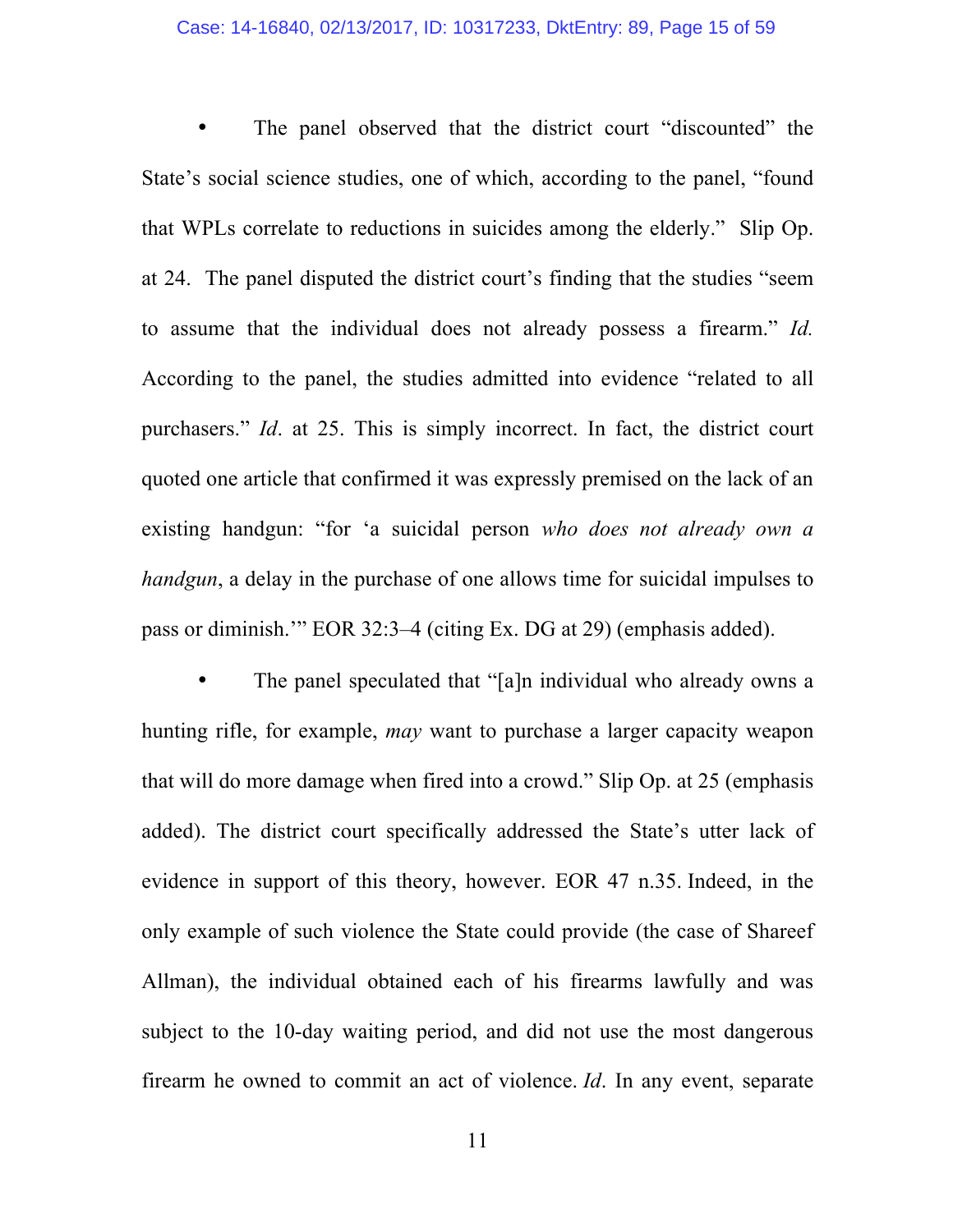and apart from the impropriety of relying on such speculation to overturn a factual finding, it is well established that such speculation would not suffice in any event to justify a reasonable fit determination in the district court. *Edenfield v. Fane*, 507 U.S. 761, 770–71 (1990). 5

Further, the panel faulted the district court for "discount [ing] the dangers inherent in the proliferation of guns, including guns suitable only for use to injure others. . . ." Slip Op. at 21. In other words, according

 <sup>5</sup> The district court followed *Jackson*'s instruction that the intermediatescrutiny tests established in First Amendment cases guide the Second Amendment analysis. *See Jackson*, 746 F.3d at 960–61 & 965. "For there to be a 'reasonable fit,' the regulation must not be substantially broader than necessary to achieve the government's interest." EOR 41:9–13 (citing, *e.g.*, *Reed v Town of Gilbert*, 707 F.3d 1057, 1074 n.16 (9th Cir. 2013); *Fantasyland Video, Inc. v. Cnty. of San Diego*, 505 F.3d 996, 1004 (9th Cir. 2007)). Indeed, in *Bd. of Trs. of State Univ. of N.Y. v. Fox*, the Supreme Court explained that the "fit" must be "in proportion to the interest served," "that employs not necessarily the least restrictive means but . . . a means *narrowly tailored to achieve the desired objective*." 492 U.S. 469, 480 (1989) (emphasis added); *see Jackson*, 746 F.3d at 965 (also quoting *Fox*). Further, under intermediate scrutiny, the "government cannot rely on 'mere speculation or conjecture" to establish a reasonable fit. EOR 41:13-16 (citing *Edenfield*, 507 U.S. at 770–71, and *United States v. Carter*, 669 F.3d 411, 418 (4th Cir. 2012) (government may not rely on "anecdote and supposition")); *see also Valley Broad. Co. v. United States*, 107 F.3d 1328, 1331 (9th Cir. 1997) (citing *Edenfield*). As a corollary to this evidentiary requirement, a regulation "may not be sustained if it provides only ineffective or remote support for the government's purpose,' rather there must be an indication that the regulation will alleviate the asserted harms to a 'material degree.'" EOR 41:16–19 (citing *Edenfield*, 507 U.S. at 770–71, and *Valley Broad.*, 107 F.3d at 1334). The panel's reasonable-fit analysis bears almost no resemblance to the intermediate scrutiny analysis required by these First Amendment cases.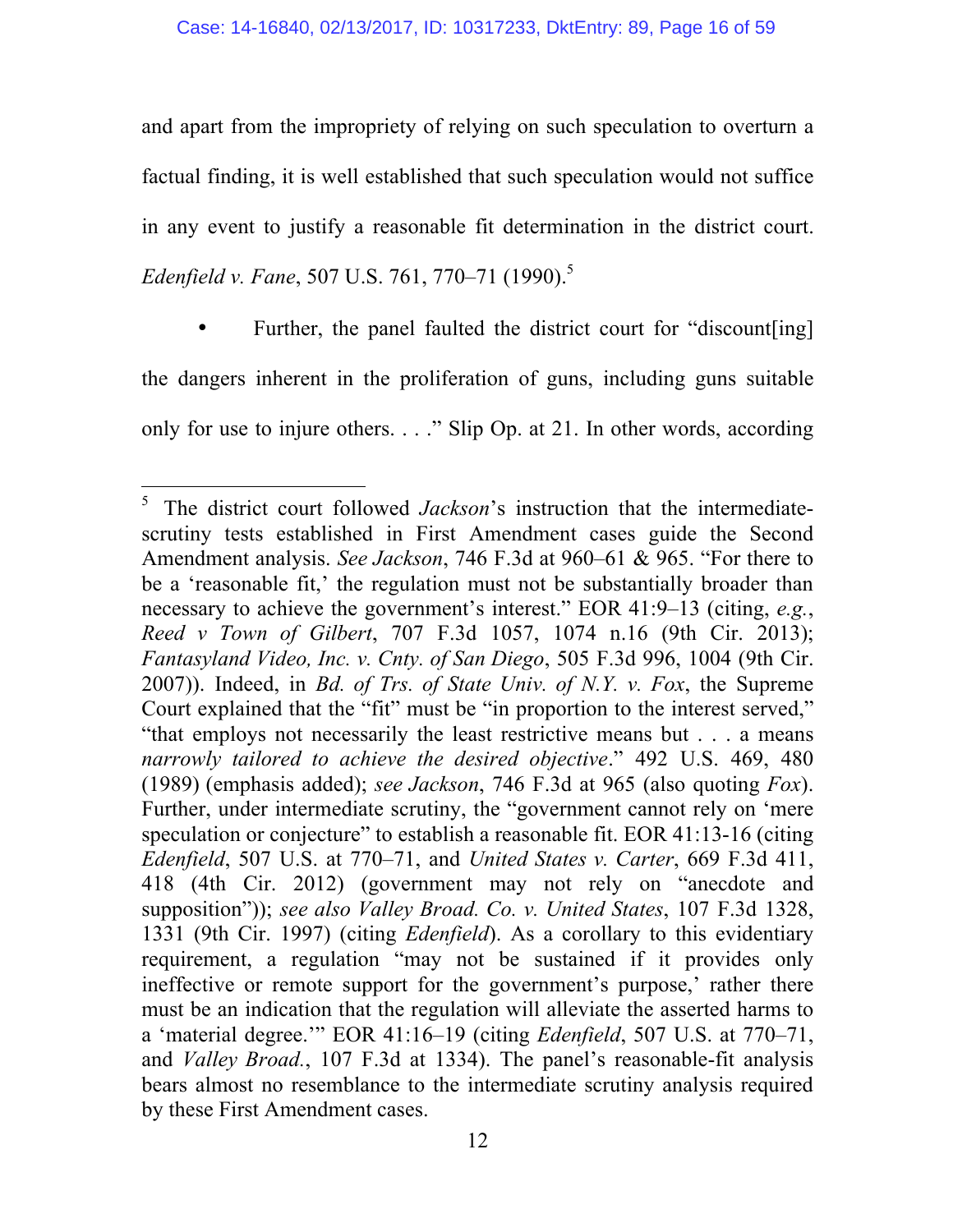## Case: 14-16840, 02/13/2017, ID: 10317233, DktEntry: 89, Page 17 of 59

to the panel, more guns sold *necessarily* means more "dangers," regardless of the level of separate precautionary measures aimed at, among other things, ensuring that guns are sold to only qualified, law-abiding citizens. Not only does this high-level empirical assertion find no support in the record, the State did not even make this argument at the trial court or on appeal. At a minimum, the panel appears to introduce a new weight on the reasonable-fit scale that is difficult to reconcile with the existence of a constitutional right to acquire a weapon for self-defense.

The panel stated that, "in enacting the present statute, the Legislature said that the WPLs 'provide a "cooling-off" period, especially for handgun sales.'" Slip Op. at 24. The legislative history to which the panel refers, however, confirms that "[t]he *purpose* of this bill is to implement an exclusive electronic/telephonic DROS system effective no later than January 1, 1997, and to reduce the waiting period for all firearms to ten days effective July 1, 1996." EOR 234 (emphasis added). $6$  The language to which the panel refers appears in the "comments" section of the report from the California Senate Committee on Criminal Procedure and is preceded by the following (non-definitive) language: "The waiting period

<sup>&</sup>lt;sup>6</sup> And, as the district court's analysis showed, California law has applied some form of waiting period since 1923 that ranged from one day to 15 days, EOR 17–20, so the panel's reference to "the present statute" must refer to the current 10-day waiting period.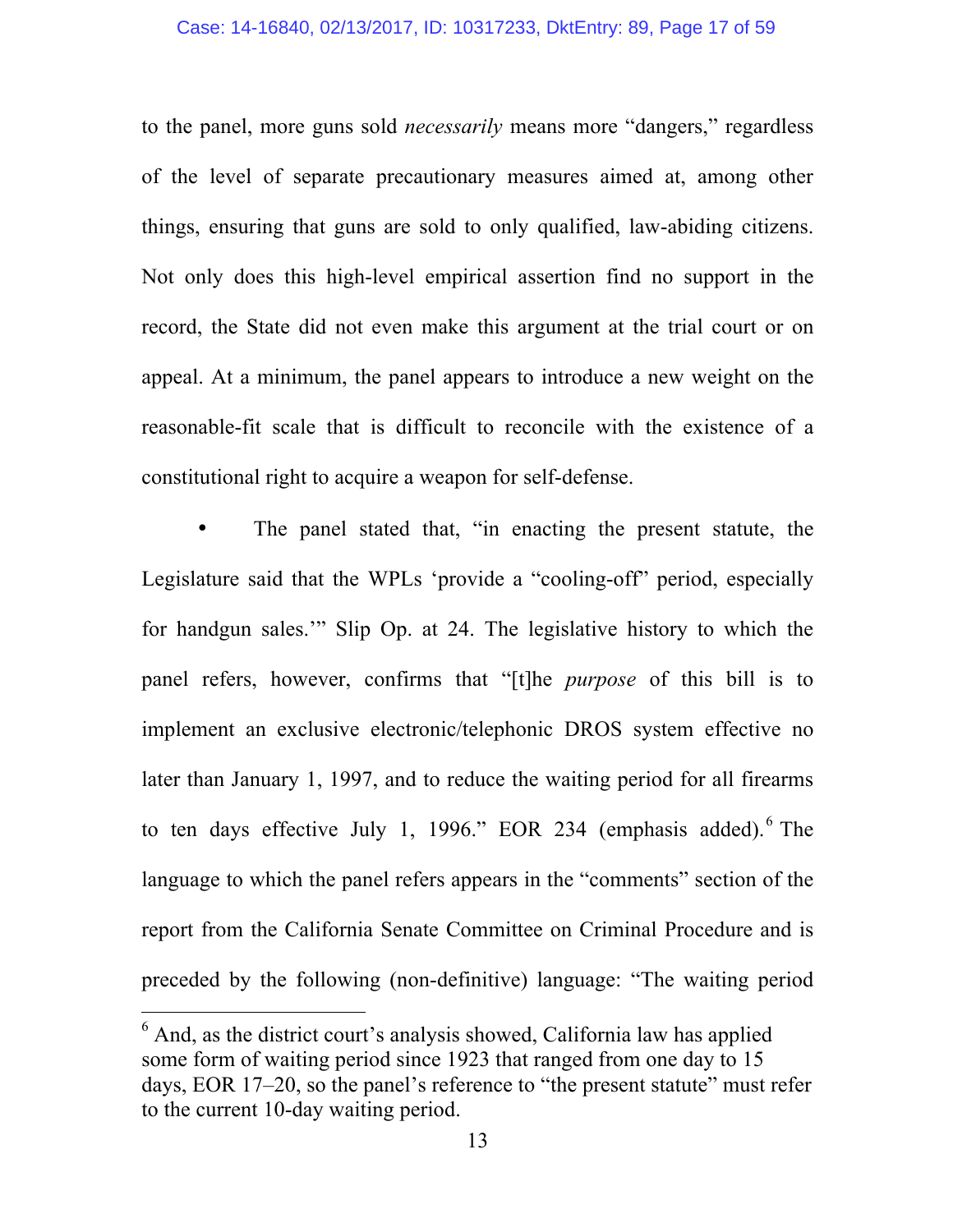## Case: 14-16840, 02/13/2017, ID: 10317233, DktEntry: 89, Page 18 of 59

for firearm deliveries in California appear to be based on several factors," including the "need to allow time for the Department of Justice to do background checks" and "the desire to provide a 'cooling off' period . . . ." EOR 235.

Indeed, the district court exhaustively reviewed the legislative history of the waiting-period law as it evolved over the 20th Century, EOR 17:2– 20:3, and observed that "no legislative history related to the 1996 law has been cited that deals with specific findings or evidence related to the 'cooling off' period." EOR 19:26–27. The district court concluded that analysis with this: "One California court has opined: '[I]t appears that an original intent to provide at least an overnight cooling-off period . . . was supplemented over the years with additional time to allow the Department of Justice to investigate the prospective purchaser of the weapon.'" EOR 19:28–20:3 (quoting *People v. Bickston*, 91 Cal.App.3d Supp. 29, 32  $(1979)$ ).

• Finally, what the panel characterized as an "assumption" that subsequent purchasers already had a firearm was, in fact, the *entire basis* on which the plaintiff classes were formed and the case was litigated. Never mind that the trial court rejected the State's argument that subsequent purchasers may not have ready access to a working firearm, concluding that

14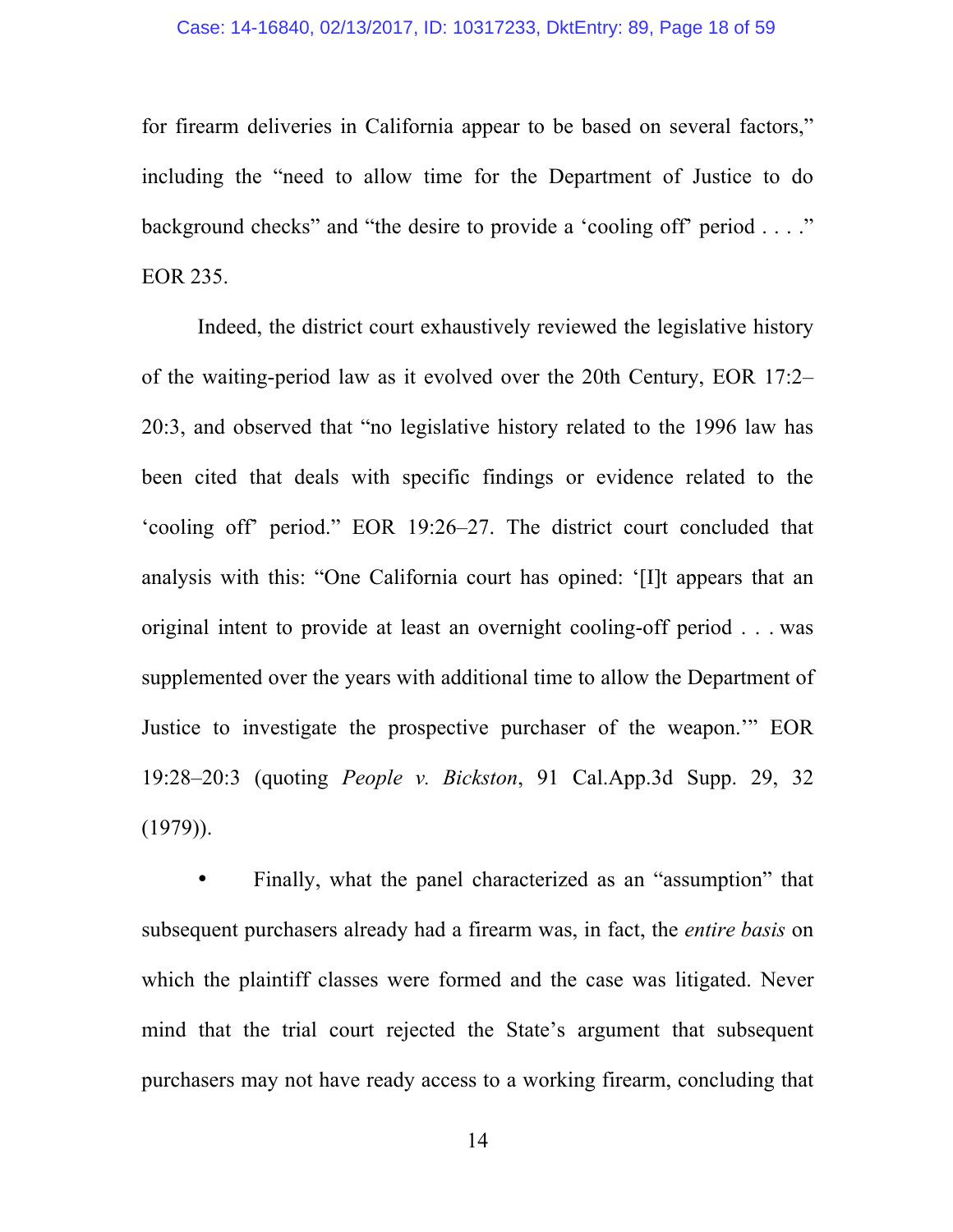## Case: 14-16840, 02/13/2017, ID: 10317233, DktEntry: 89, Page 19 of 59

"no evidence attempts to quantify this, and it is unduly speculative to conclude that this is a common occurrence." EOR 47 (citing cases). The point of this lawsuit was to avoid senseless application of the WPL to people who already have a firearm and have passed the new background check, *not* to allow people who no longer have guns to evade the waiting period.

And, in any event, the district court found that, if the State is still concerned that members of the as-applied class will attempt to purchase a firearm when, in fact, they no longer have their registered gun, the State could simply modify the background check process to require that subsequent purchasers confirm that they still have the gun identified in the AFS system. EOR 48 n.36.<sup>7</sup> (The Assistant Chief of the Bureau of Firearms testified that modifying the background-check system for similar purposes is a "simple" fix, *see* EOR 27:24–27 (citing SER 8:23), SER 8:11–9:24.) Indeed, the State can avoid its supposed concern entirely by requiring members of the as-applied classes to demonstrate to a firearm dealer that they still possess the firearm in the AFS system before taking possession of their newly-purchased firearm. Instead, it prefers delay for delay's sake.

\* \* \*

<sup>—&</sup>lt;br>7 Furnishing false information on the DROS application is a crime. Cal. Penal Code § 28250.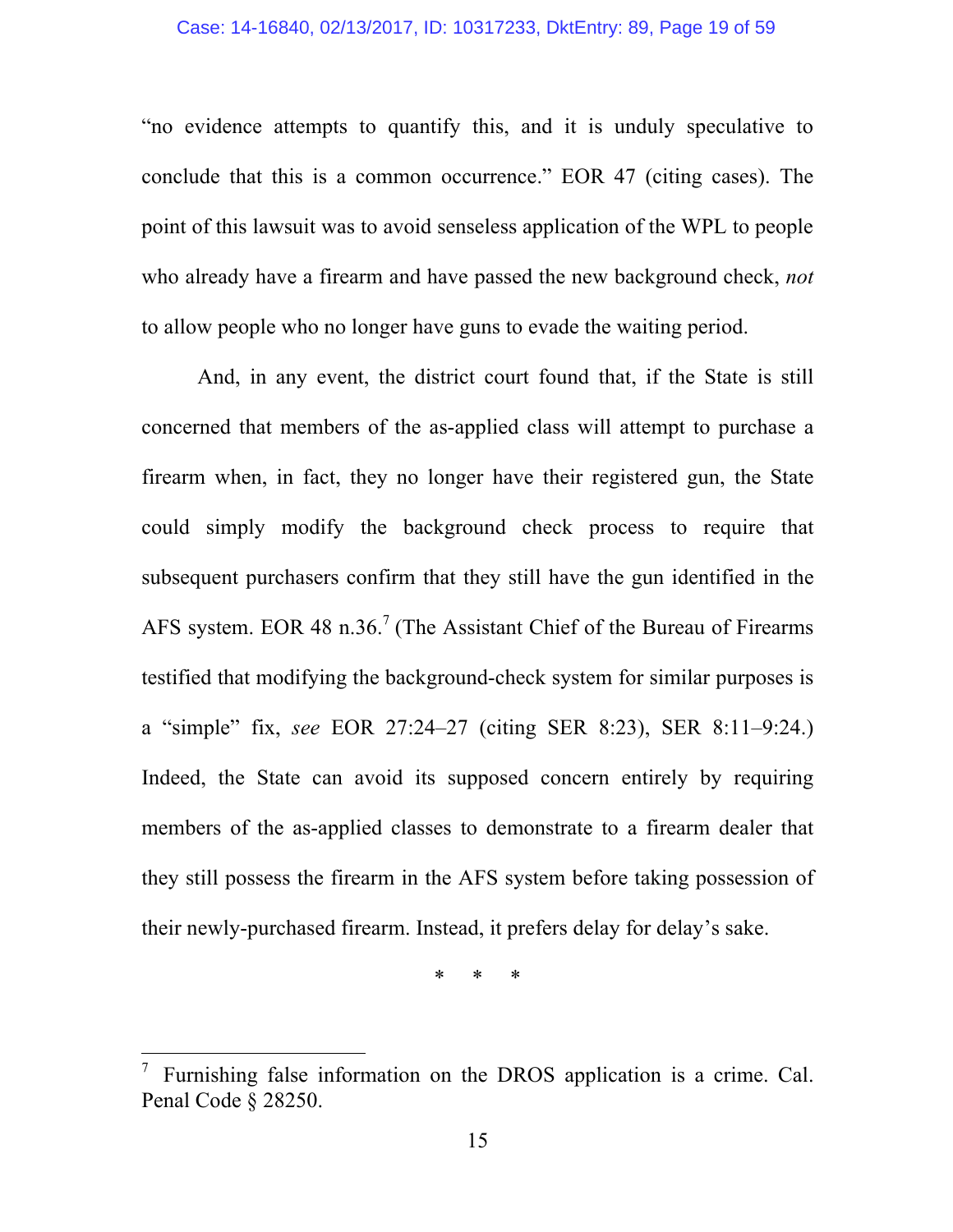In sum, the panel opinion's treatment of the district court's findings reads much more like the review of a summary judgment ruling in favor of the plaintiffs, where every factual inference would have been drawn in favor of the State. *E.g.*, *N.A.A.C.P., W. Region v. City of Richmond*, 743 F.2d 1346, 1350 (9th Cir. 1984). Since plaintiffs won at trial, Rule 52(a) required the opposite. *Fyock* recognized that the clearly erroneous standard of review applied to fact-finding at the reasonable-fit stage, but the panel opinion did not. Rehearing is therefore warranted.

# **B. Maintaining Uniformity In The Standards Of Constitutional Litigation Is Itself An Issue Of Exceptional Importance.**

It is no secret that constitutional litigation increasingly involves testimony and traditional district court fact-finding. *See, e.g.*, *Americans for Prosperity Foundation v. Harris*, 182 F.Supp.3d 1049 (C.D. Cal. 2016), *appeal docketed*, 9th Cir. Case Nos. 16-55727 & 16-55786 (appeal from court's entry of permanent injunction following bench trial in First Amendment challenge to state non-profit donor disclosure regulations); *Perry v. Brown*, 671 F.3d 1052 (9th Cir. 2012) (involving trial on constitutionality of ban on same-sex marriages); *Ezell v. City of Chicago*,  $2017$  WL  $203542$ , F.3d  $(7th Cir. 2017)$  (noting testimony of multiple witnesses in Second Amendment challenge).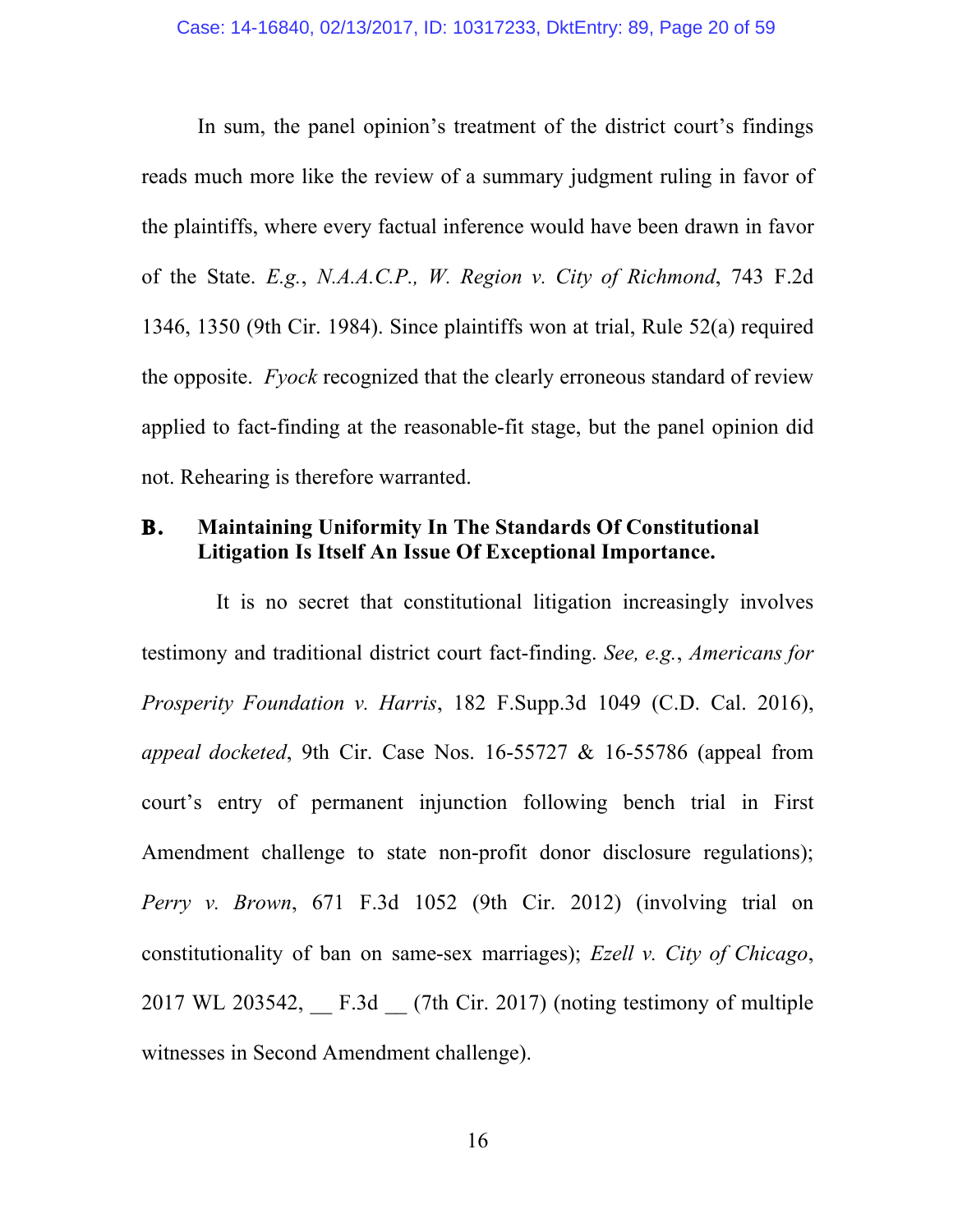Indeed, this trend in litigation reflects the inherent limitation on the government's power to restrict citizens' constitutional rights: the government must justify those restrictions with actual evidence. *Heller v. D.C*., 670 F.3d 1244, 1259 (D.C. Cir. 2011) (in order to meet its burden of proof in a Second Amendment case, "the [government] needs to present some meaningful evidence, not mere assertions, to justify its predictive judgments."); *Ezell v. City of Chicago*, 651 F.3d 684, 709 (7th Cir. 2011) (observing, by analogy to the First Amendment, that "the government must supply actual, reliable evidence to justify" a restriction on Second Amendment rights); *accord City of Los Angeles v. Alameda Books, Inc*., 535 U.S. 425, 438 (2002) (government defending zoning restriction in First Amendment context "[cannot] get away with shoddy data or reasoning," its "evidence must fairly support [its] rationale for its ordinance.").

In *Chovan*, this circuit established a reasonable-fit test to govern Second Amendment litigation. In *Fyock*, it expressly confirmed that this test involves district court fact-finding that is subject to clear error review (which is compelled by Rule 52(a) in any event). If the rules have changed and factfinding in Second Amendment cases is somehow no longer subject to clearerror review, then district courts, litigants, and the citizens need to know that.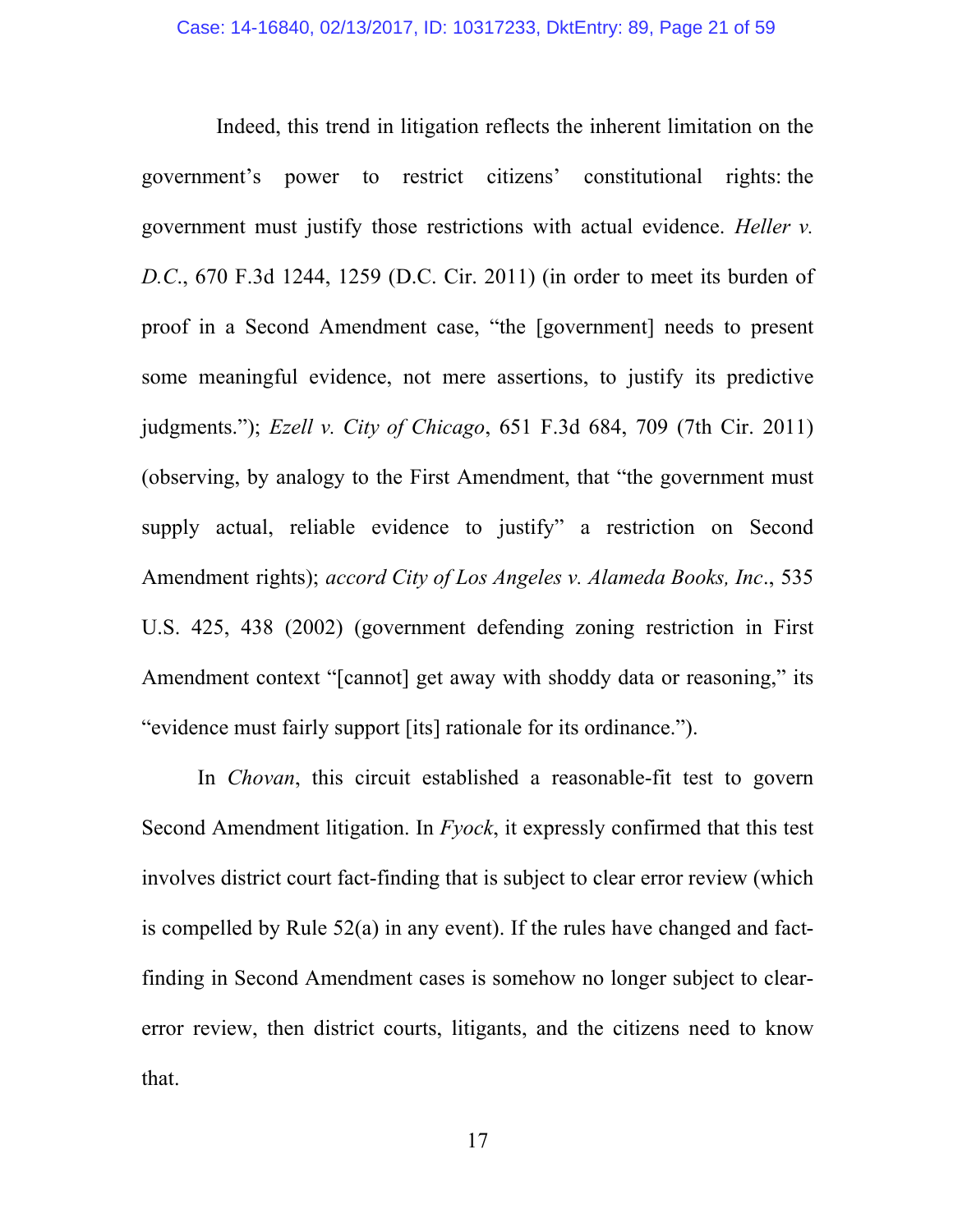Case: 14-16840, 02/13/2017, ID: 10317233, DktEntry: 89, Page 22 of 59

# **CONCLUSION**

For the foregoing reasons, the petition for rehearing or rehearing en banc should be granted.

Respectfully submitted,

Dated: Feb. 13, 2017 Benbrook Law Group, PC

By: s/ Bradley A. Benbrook Bradley A. Benbrook Counsel for Plaintiffs-Appellees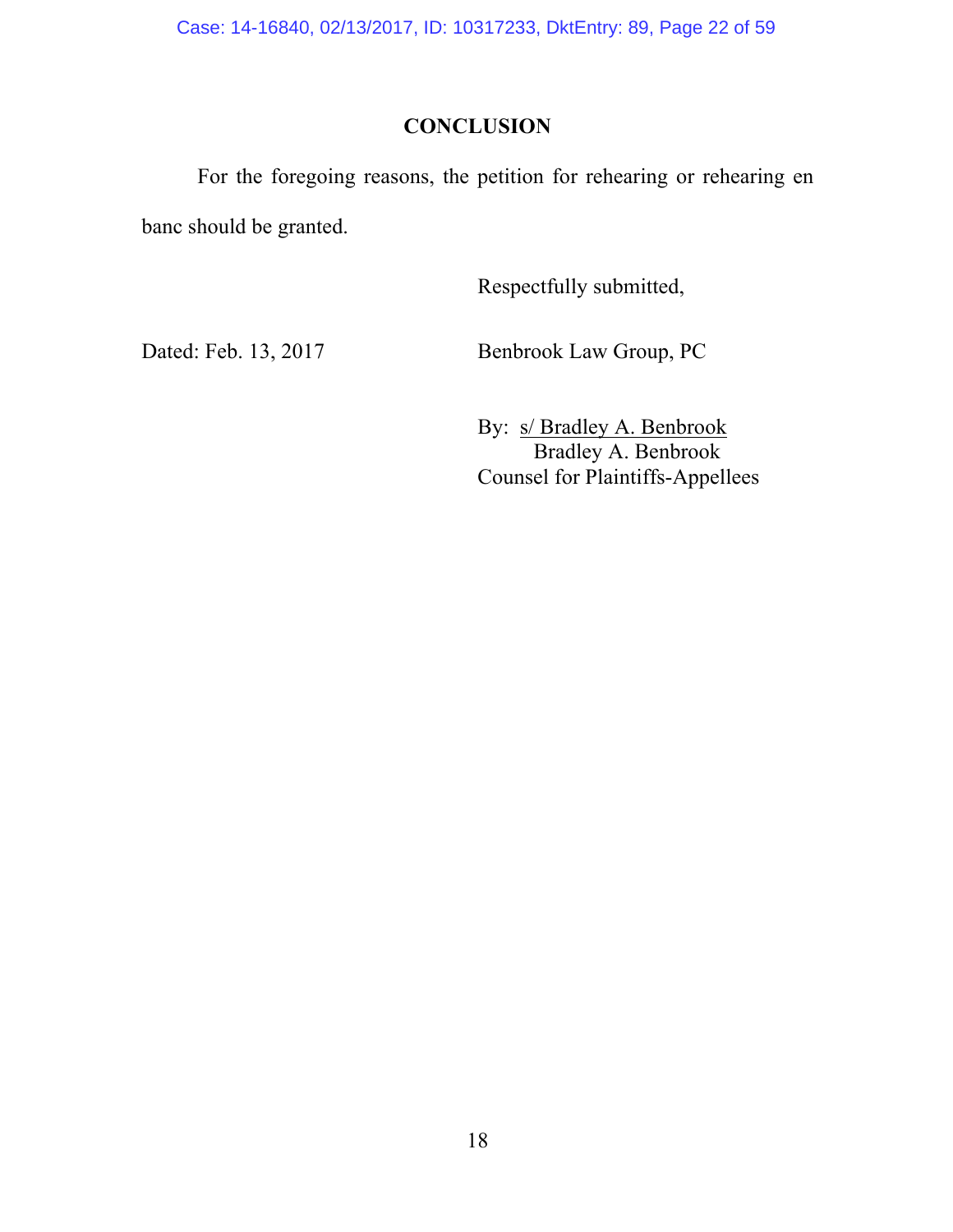# **CERTIFICATE OF COMPLIANCE**

1. This brief complies with the type-volume limitation of Circuit Rule 35-4 or 40-1 because it contains 4,045 words.

2. This brief complies with the typeface requirements of Fed. R.

App. P. 32(a)(5) and the type style requirements of Fed. R. App. P. 32(a)(6)

because: this brief has been prepared in a proportionally spaced typeface

using Microsoft Word 2010 and Times New Roman size 14 font.

Dated: February 13, 2017 Benbrook Law Group, PC

By: s/ Bradley A. Benbrook Bradley A. Benbrook Counsel for Plaintiffs-Appellees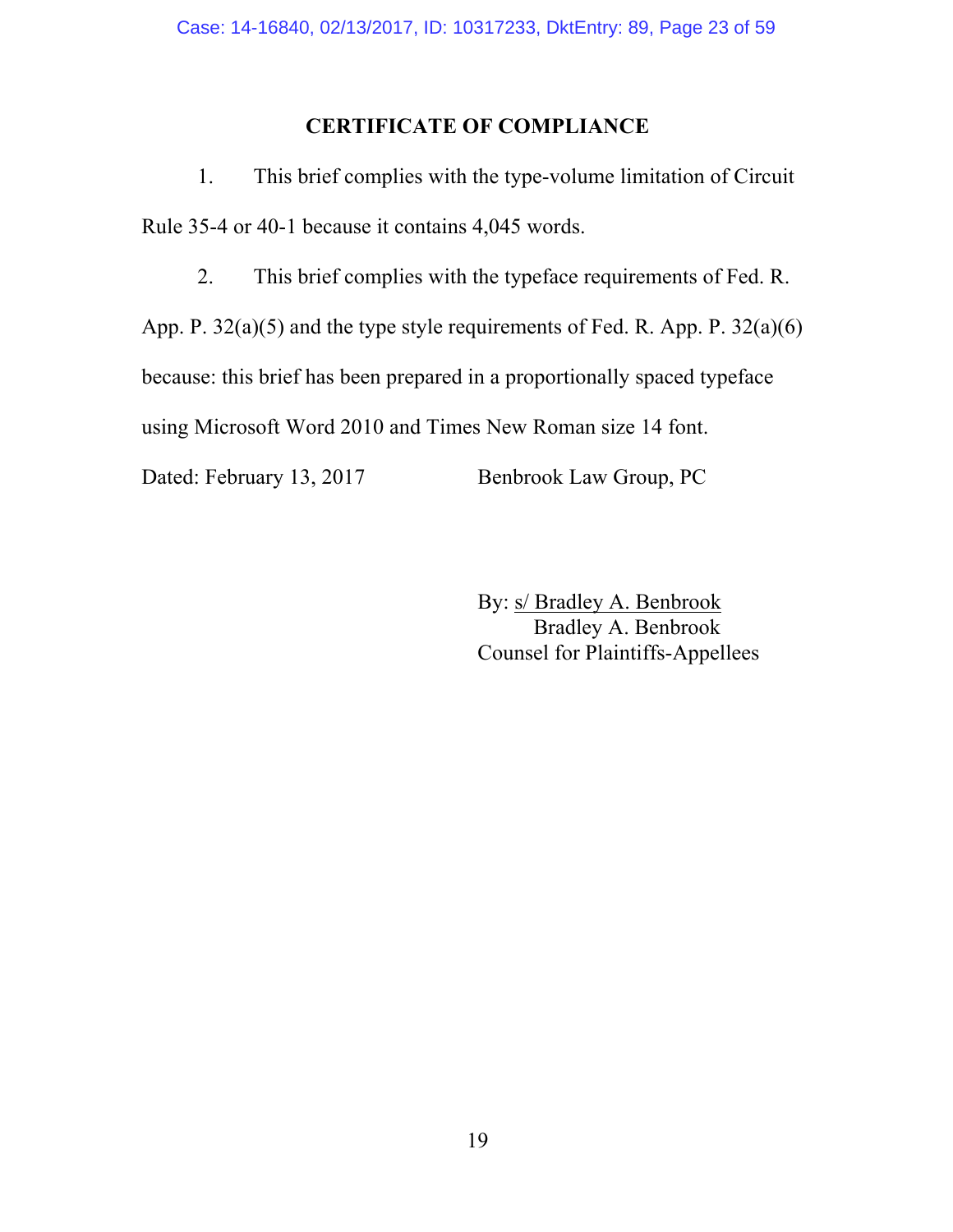# **CERTIFICATE OF SERVICE**

I hereby certify that I electronically filed the foregoing with the Clerk of the Court for the United States Court of Appeals for the Ninth Circuit by using the appellate CM/ECF system on February 13, 2017.

I certify that all participants in the case are registered CM/ECF users and that service will be accomplished by the appellate CM/ECF system. Dated: February 13, 2017 Benbrook Law Group, PC

> By: s/ Bradley A. Benbrook Bradley A. Benbrook Counsel for Plaintiffs-Appellees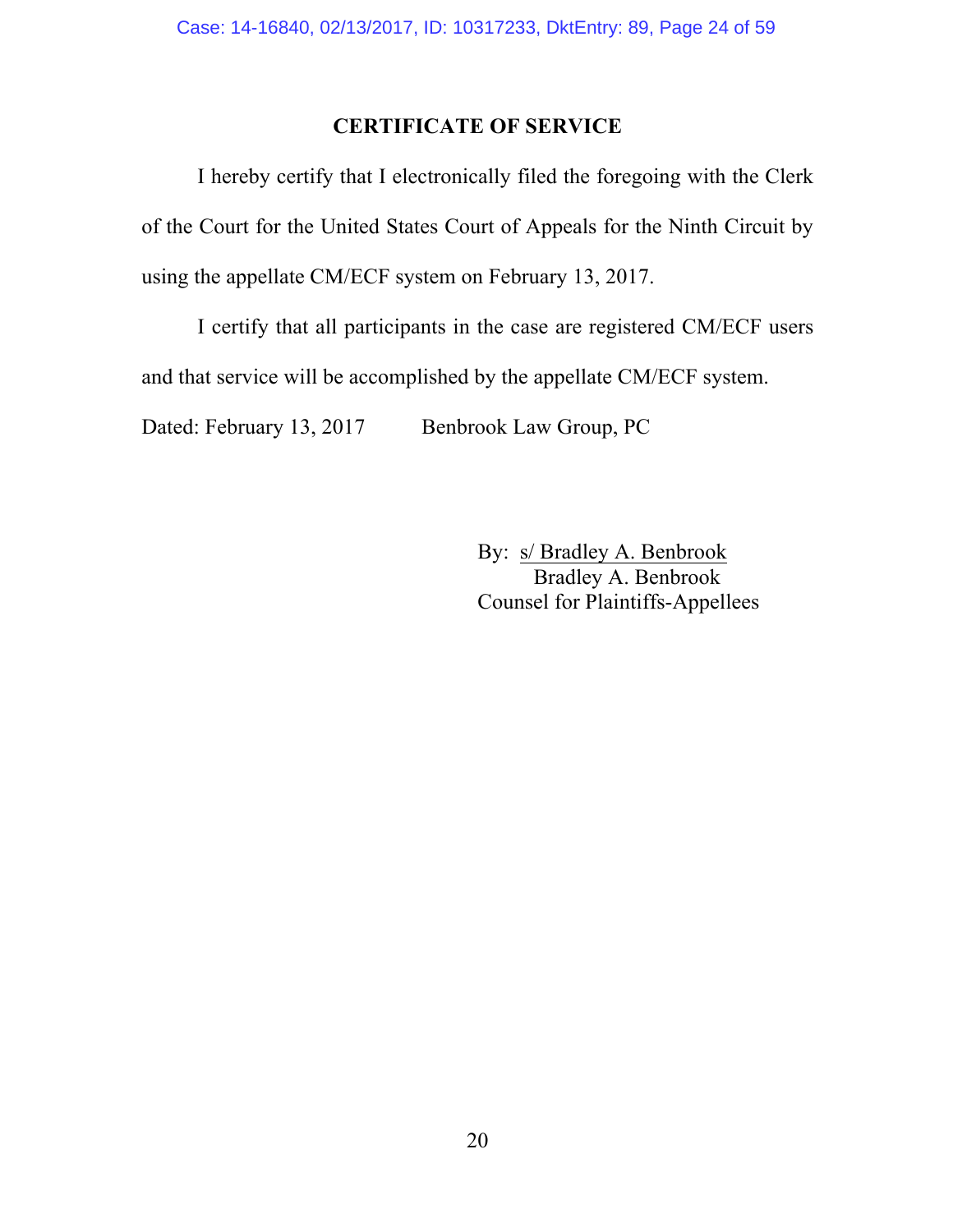Case: 14-16840, 02/13/2017, ID: 10317233, DktEntry: 89, Page 25 of 59

# **ADDENDUM A**

Panel Slip Opinion, dated December 14, 2016.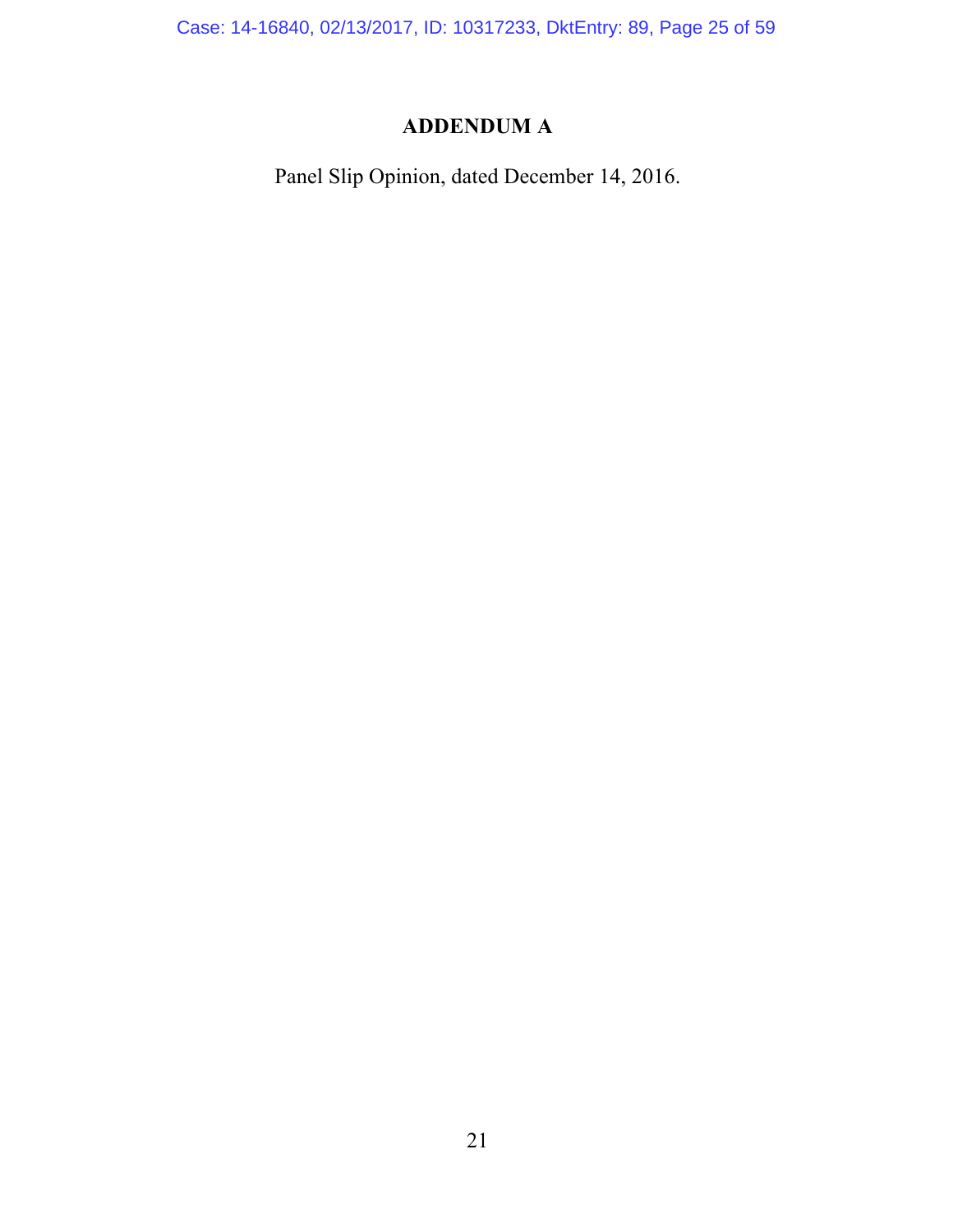## **FOR PUBLICATION**

# **UNITED STATES COURT OF APPEALS FOR THE NINTH CIRCUIT**

| JEFF SILVESTER; BRANDON COMBS;   |  |
|----------------------------------|--|
| THE CALGUNS FOUNDATION, INC., a  |  |
| non-profit organization; THE     |  |
| SECOND AMENDMENT FOUNDATION,     |  |
| INC., a non-profit organization, |  |
| Plaintiffs-Appellees,            |  |
|                                  |  |

v.

KAMALA D. HARRIS, Attorney General of the State of California, in her official capacity, *Defendant-Appellant.* No. 14-16840

D.C. No. 1:11-cv-02137- AWI-SKO

**OPINION** 

Appeal from the United States District Court for the Eastern District of California Anthony W. Ishii, Senior District Judge, Presiding

> Argued and Submitted February 9, 2016 San Francisco, California

> > Filed December 14, 2016

Before: Sidney R. Thomas, Chief Judge, and Mary M. Schroeder and Jacqueline H. Nguyen, Circuit Judges.

> Opinion by Judge Schroeder; Concurrence by Chief Judge Thomas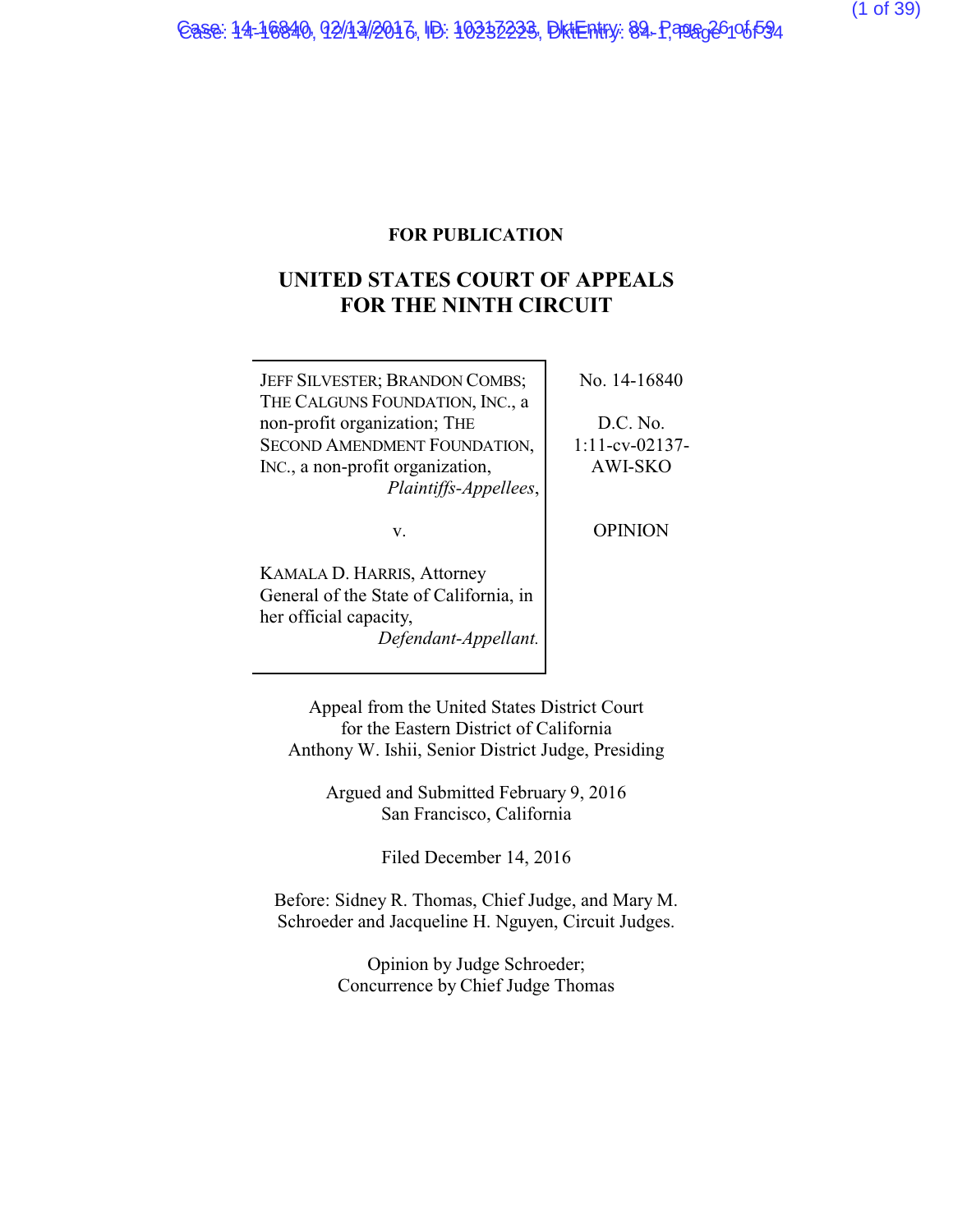# **SUMMARY\***

## **Civil Rights / Second Amendment**

The panel reversed the district court's bench trial judgment and remanded for entry of judgment in favor of the state of California in an action challenging a California law establishing a 10-day waiting period for all lawful purchases of guns.

The panel first stated that this case was a challenge to the application of the full 10-day waiting period to those purchasers who have previously purchased a firearm or have a permit to carry a concealed weapon, and who clear a background check in less than ten days. The panel held that the ten-day waiting period is a reasonable safety precaution for all purchasers of firearms and need not be suspended once a purchaser has been approved. The panel determined that it need not decide whether the regulation was sufficiently longstanding to be presumed lawful. Applying intermediate scrutiny analysis, the panel held that the law does not violate plaintiff's Second Amendment rights because the ten-day wait is a reasonable precaution for the purchase of a second or third weapon, as well as for a first purchase.

Concurring, Chief Judge Thomas agreed entirely with the majority opinion. He wrote separately because in his view the challenge to California's ten-day waiting period could be resolved at step one of the Second Amendment jurisprudence. Judge Thomas determined that as a longstanding qualification

**<sup>\*</sup>** This summary constitutes no part of the opinion of the court. It has been prepared by court staff for the convenience of the reader.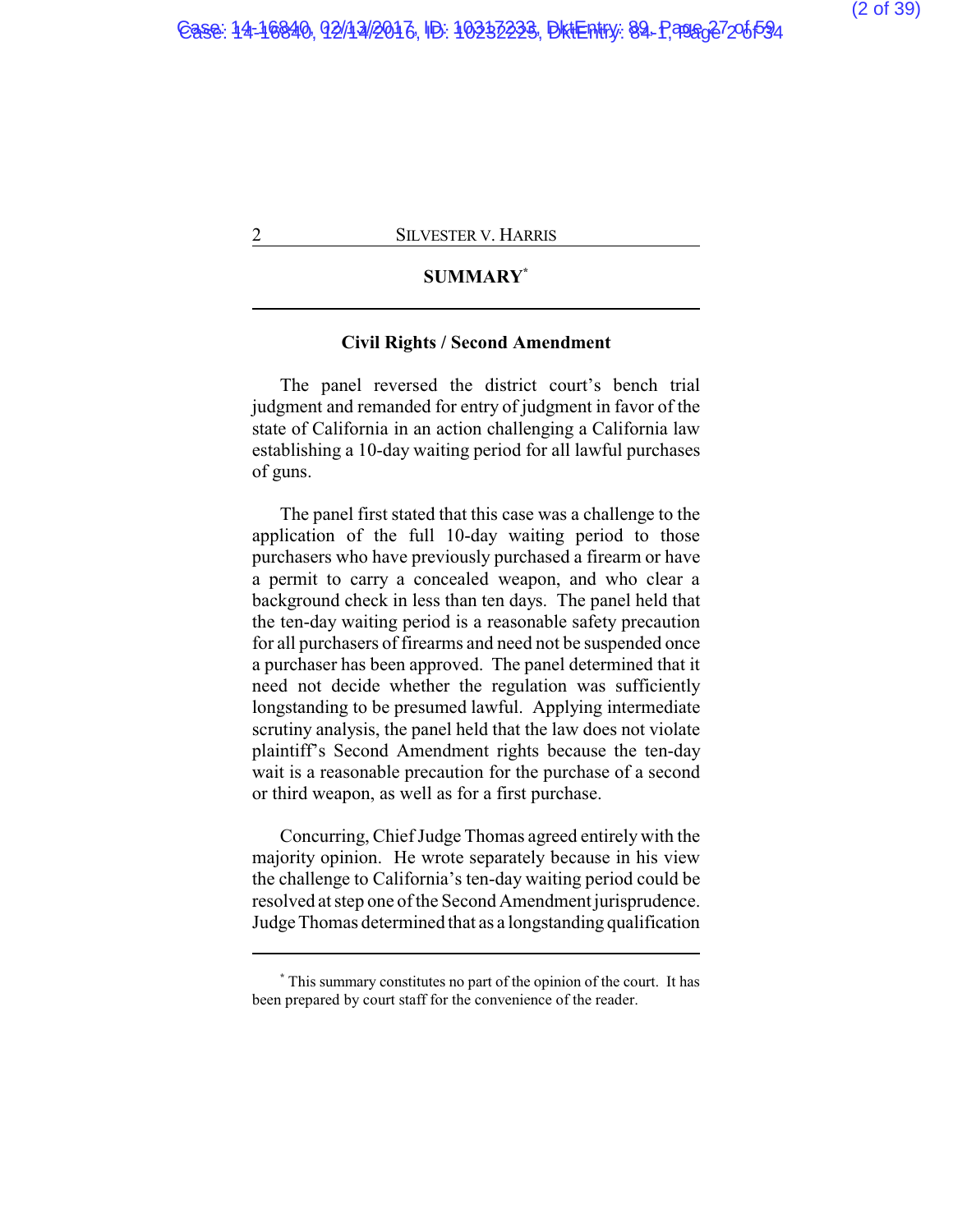on the commercial sale of arms under *District of Columbia v. Heller*, 554 U.S. 570 (2008), a ten-day waiting period was presumptively lawful. Therefore, it was unnecessary to proceed to the second step intermediate scrutiny examination of the law.

## **COUNSEL**

Jonathan M. Eisenberg (argued) and Peter H. Chang, Deputy Attorneys General; Mark R. Beckington, Supervising Deputy Attorney General; Douglas J. Woods, Senior Assistant Attorney General; Kamala D. Harris, Attorney General; Office of the AttorneyGeneral, San Francisco, California; for Defendant-Appellant.

Bradley A. Benbrook (argued) and Stephen M. Duvernay, Benbrook Law Group PC, Sacramento, California; Donald E.J. Kilmer, Jr., Law Offices of Donald Kilmer, San Jose, California; Victor J. Otten, Otten Law PC, Torrance, California; for Plaintiffs-Appellees.

Anna M. Barvir, Clinton B. Monfort, and C.D. Michel, Michel & Associates PC, Long Beach, California, for Amici Curiae California Rifle and Pistol Association and Gun Owners of California.

Jeremiah L. Morgan, John S. Miles, William J. Olson, Robert J. Olson, and Herbert W. Titus, William J. Olson P.C., Vienna, Virginia; for Amici Curiae Gun Owners of America, Inc., Gun Owners Foundation, U.S. Justice Foundation, The Lincoln Institute for Research and Education, The Abraham Lincoln Foundation for Public Policy Research, Inc., Institute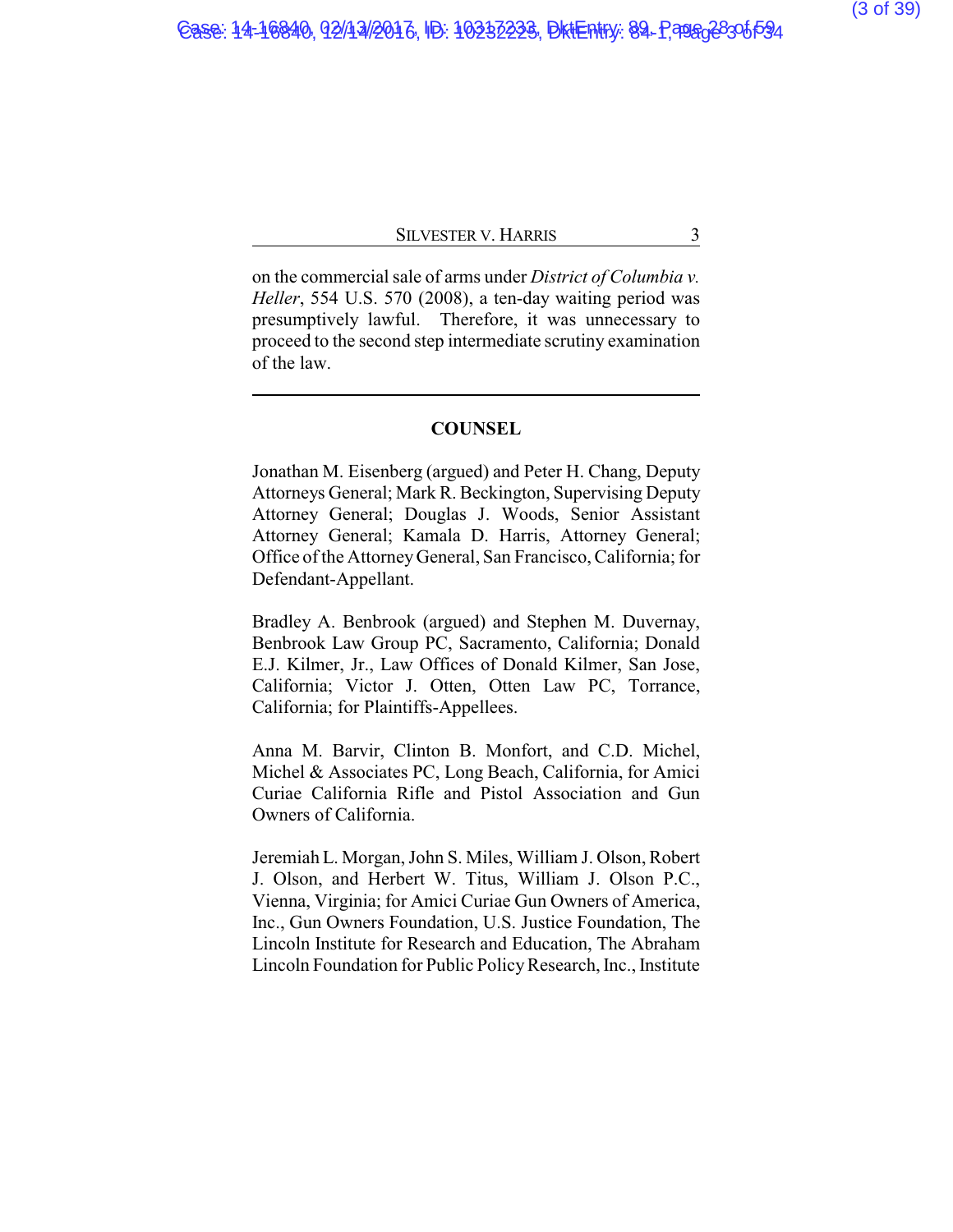on the Constitution, and Conservative Legal Defense and Education Fund.

Michael Connelly, Ramona, California, as and for Amicus Curiae U.S. Justice Foundation.

George M. Lee, Seiler Epstein Ziegler & Applegate LLP, San Francisco, California; John R. Lott, Jr., Ph.D., Crime Prevention Research Center, Swarthmore, Pennsylvania; for Amicus Curiae Crime Prevention Research Center.

Marienne H. Murch, Rebecca A. Jacobs, and Simon J. Frankel, Covington & Burling LLP, San Francisco, California, for Amicus Curiae The Law Center to Prevent Gun Violence.

Jonathan E. Taylor and Deepak Gupta, Gupta Beck PLLC, Washington, D.C., for Amicus Curiae Everytown for Gun Safety.

David Skaar and Anthony Basich, Hogan Lovells US LLP, Los Angeles, California; Jonathan E. Lowry, BradyCenter to Prevent Gun Violence - Legal Action Project, Washington, D.C.; for Amicus Curiae Brady Center to Prevent Gun Violence.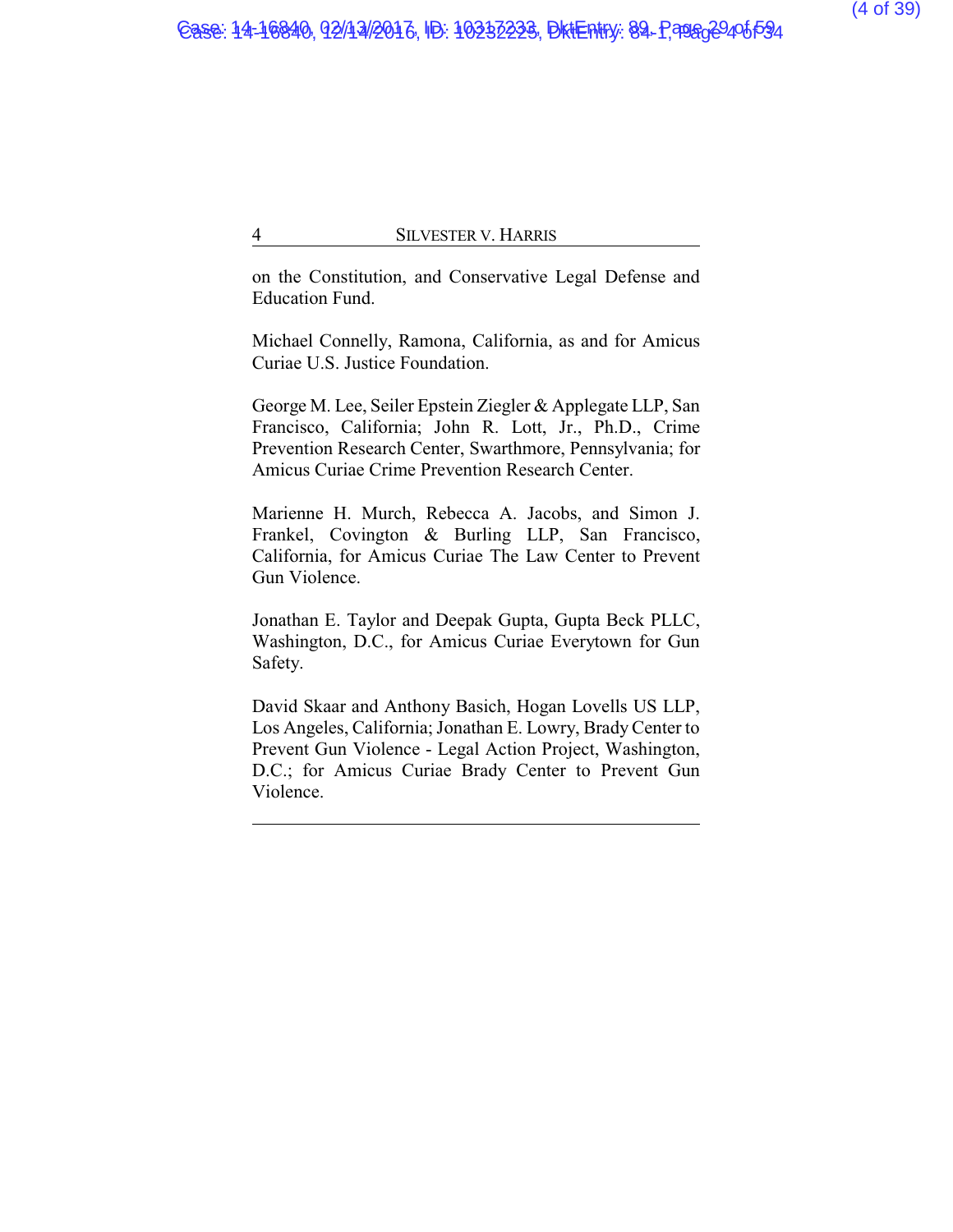### **OPINION**

SCHROEDER, Circuit Judge:

## **INTRODUCTION**

California has extensive laws regulating the sale and purchase of firearms. The State now appeals the district court's judgment in favor of Plaintiffs in their Second Amendment challenge to the State's law establishing a 10 day waiting period for all lawful purchases of guns.

This case is a challenge to the application of the full 10 day waiting period to those purchasers who have previously purchased a firearm or have a permit to carry a concealed weapon, and who clear a background check in less than ten days. It is not a blanket challenge to the waiting period itself. It is not a challenge to the requirement that the California Bureau of Firearms ("BOF") approve of the purchase of any firearm. It is not a claim that persons have been denied firearms who should have been permitted to purchase them. Plaintiffs do not seek instant gratification of their desire to purchase a weapon, but they do seek gratification as soon as they have passed the BOF background check.

The district court agreed with Plaintiffs that having to wait the incremental period between the time of approval of the purchase and receipt of the weapon violated Plaintiffs' Second Amendment rights. The court rejected the State's contention that a 10-day "cooling off" period was a justifiable safety precaution for all purchasers of firearms, regardless of whether they already lawfully possessed a firearm or a permit to carryone. The court also rejected the State's argument that a waiting period, in existence in California in some form for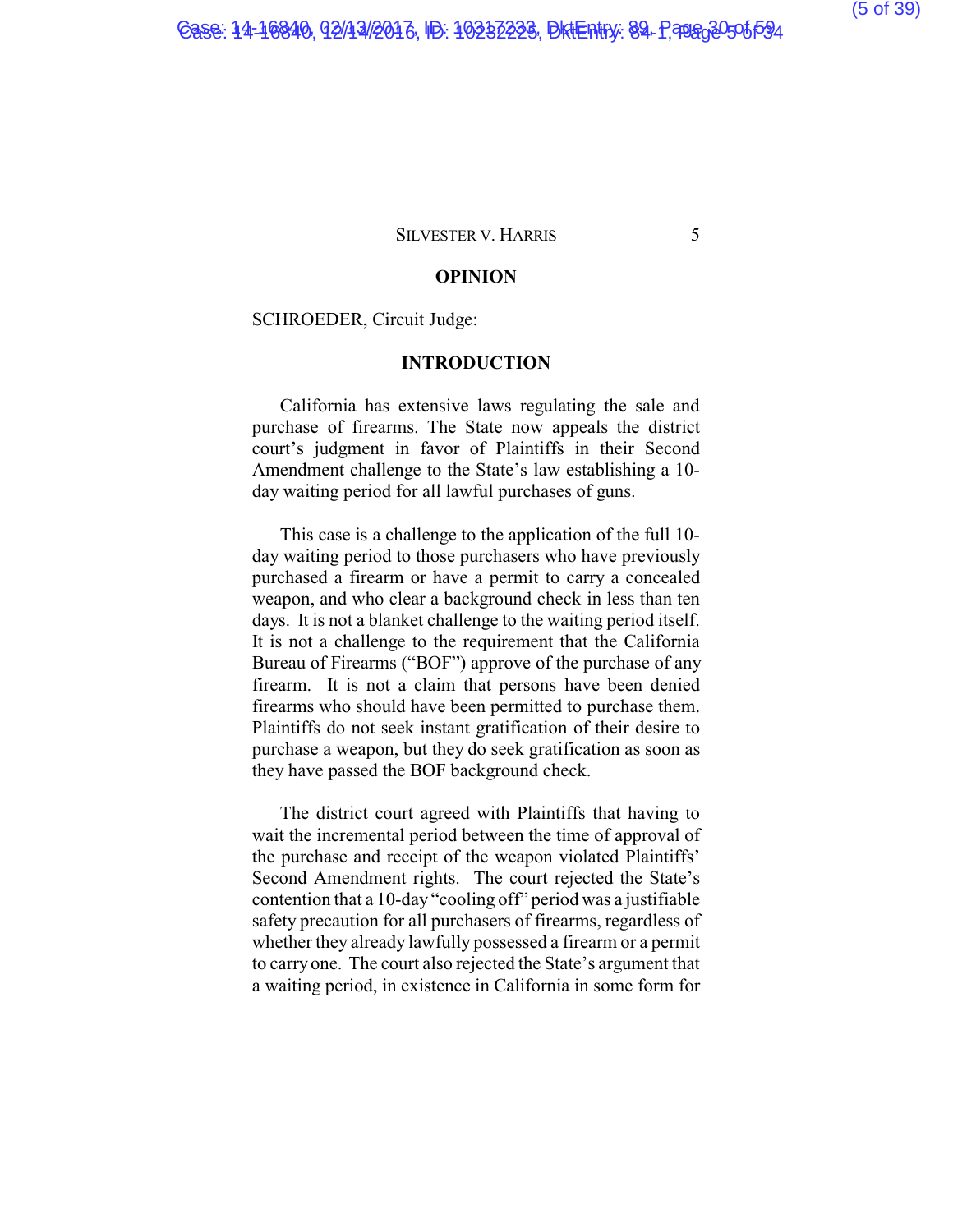nearly a century, was the type of long accepted safety regulation considered to be presumptively lawful by the Supreme Court in *District of Columbia v. Heller*, 554 U.S. 570 (2008).

Because we agree with the State that the 10-day waiting period is a reasonable safety precaution for all purchasers of firearms and need not be suspended once a purchaser has been approved, we reverse the district court's judgment. We do not need to decide whether the regulation is sufficiently longstanding to be presumed lawful. Applying intermediate scrutiny analysis, we hold that the law does not violate the Second Amendment rights of these Plaintiffs, because the ten day wait is a reasonable precaution for the purchase of a second or third weapon, as well as for a first purchase.

We begin our Second Amendment analysis with the legal background. It reflects that, beginning with the Supreme Court's watershed decision in *Heller*, federal courts have had to scrutinize a variety of state and local regulations of firearms, and that our court, along with others, has developed a body of law applying intermediate scrutiny to regulations falling within the scope of the Second Amendment's protections.

## **LEGAL BACKGROUND**

#### **I. The Supreme Court's Decision in** *Heller*

The Second Amendment provides: "A well regulated Militia, being necessary to the security of a free State, the right of the people to keep and bear Arms, shall not be infringed." U.S. Const. amend. II. The seminal case interpreting the Second Amendment in this century is *Heller*,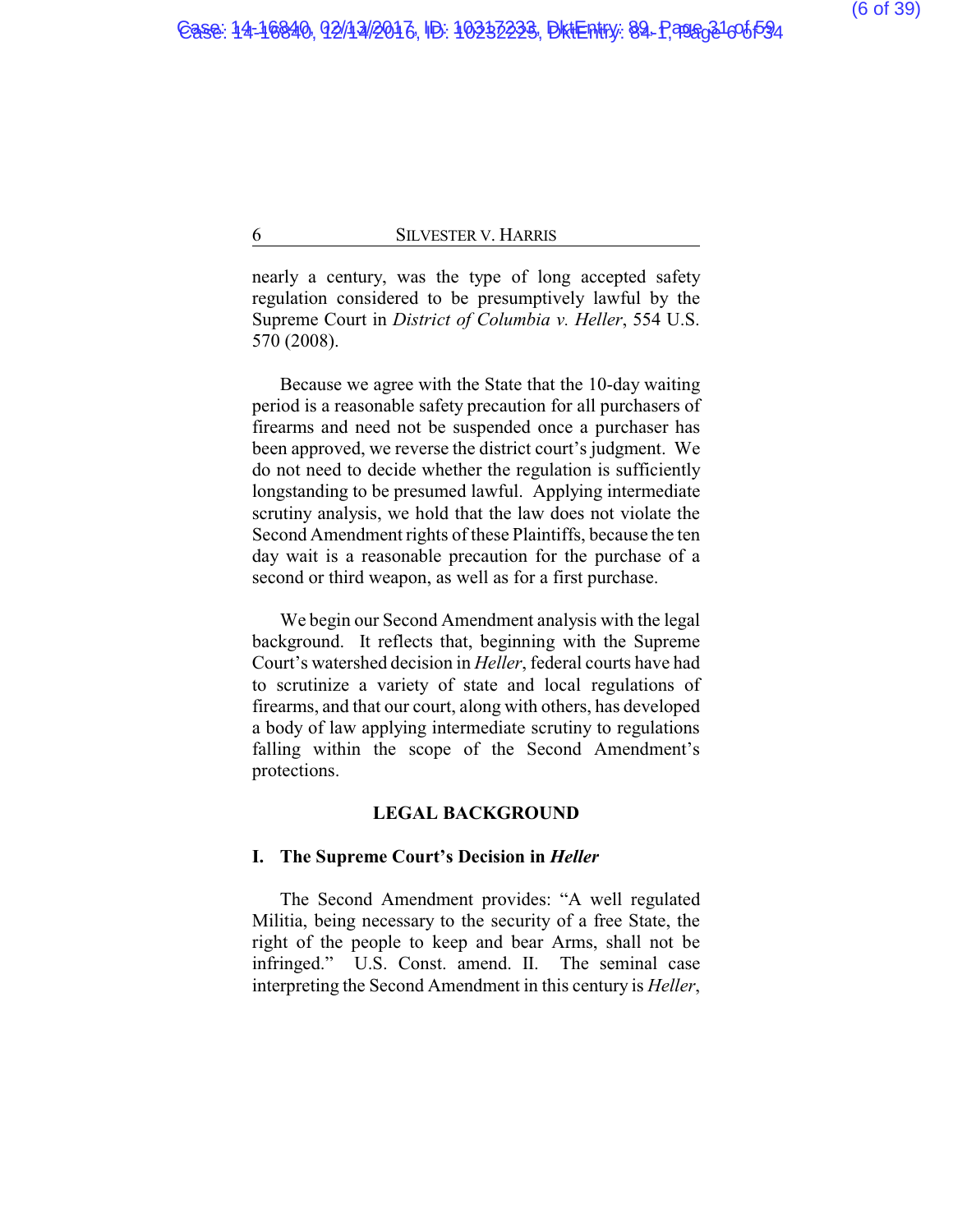where the Supreme Court confronted statutes effectively prohibiting operable firearms in the home. 554 U.S. at 628.

In *Heller*, the plaintiff challenged District of Columbia statutes that banned the possession of all handguns, and required that any lawful firearm stored in the home, such as a hunting rifle, be "disassembled or bound by a trigger lock at all times, rendering it inoperable." *Id.* After conducting a lengthy historical inquiry into the original meaning of the Second Amendment, the Court announced for the first time that the Second Amendment secured an "individual right to keep and bear arms." *Id.* at 595. The Court determined that the right of self defense in the home is central to the purpose of the Second Amendment, while cautioning that the right preserved by the Second Amendment "is not unlimited." *Id.* at 626–28.

*Heller* gave us the framework for addressing Second Amendment challenges. First, *Heller* evaluated whether the firearms regulations fell within "the historical understanding of the scope of the [Second Amendment] right." *Id.* at 625. The Court indicated that determining the scope of the Second Amendment's protections requires a textual and historical analysis of the Amendment. *Id.* at 576–605.

The Court also recognized that the Second Amendment does not preclude certain "longstanding" provisions, *id.* at 626–27, which it termed "presumptively lawful regulatory measures," *id.* at 627 n.26. The Court provided examples of such presumptively lawful regulations that it said included, but were not limited to, "prohibitions on the possession of firearms by felons and the mentally ill, or laws forbidding the carrying of firearms in sensitive places such as schools and government buildings, or laws imposing conditions and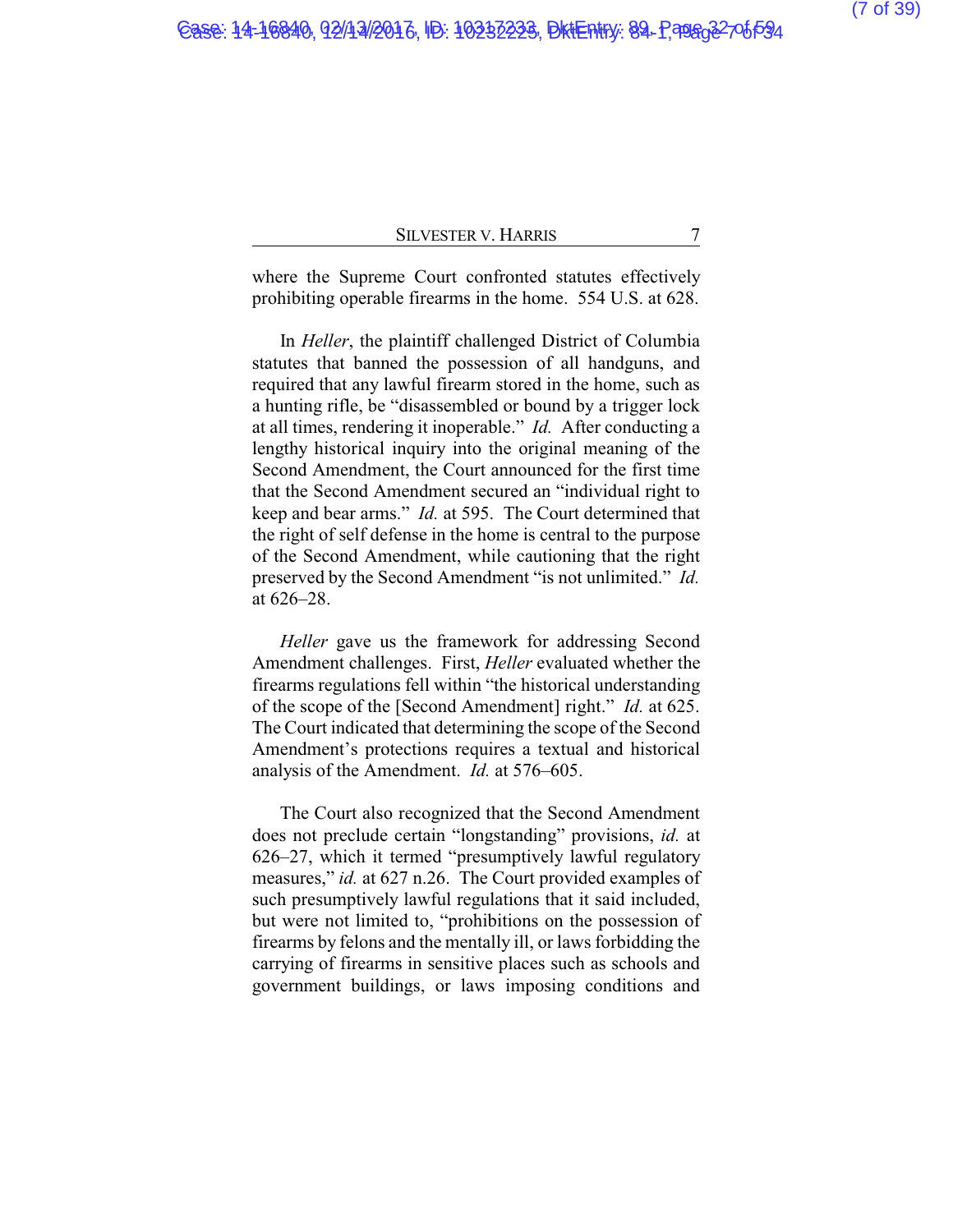qualifications on the commercial sale of arms." *Id.* at 626–27.

Guided by its historical inquiry, the Court struck down District of Columbia statutes that banned handgun possession and required all lawful firearms in homes to be unloaded and disassembled or locked. *Id.* at 629–30. The Court rejected the government's position that because the Amendment begins with a reference to the need for a militia, the Second Amendment protects only the right to bear arms for military purposes.

The four dissenting Justices relied on *United States v. Miller*, where the Court made reference to the military and civilian purposes of the Amendment. *Id.* at 637–38 (Stevens, J., dissenting) (citing *Miller*, 307 U.S. 174 (1939)). The Court there upheld a regulation prohibiting the civilian possession of short-barreled shotguns. *Miller*, 307 U.S. at 178. Under the dissent's reading of *Miller*, the Second Amendment "protects the right to keep and bear arms for certain military purposes, but [] it does not curtail the Legislature's power to regulate the non-military use and ownership of weapons." *Heller*, 554 U.S. at 637. The *Heller* majority interpreted *Miller* as limiting the type of weapon eligible for Second Amendment protection, not as restricting the Amendment to military purposes. *Id.* at 622. "*Miller* stands only for the proposition that the Second Amendment right, whatever its nature, extends only to certain types of weapons." *Id.* at 623.

The core of the *Heller* analysis is its conclusion that the Second Amendment protects the right to self defense in the home. The Court said that the home is "where the need for defense of self, family, and property is most acute," and thus,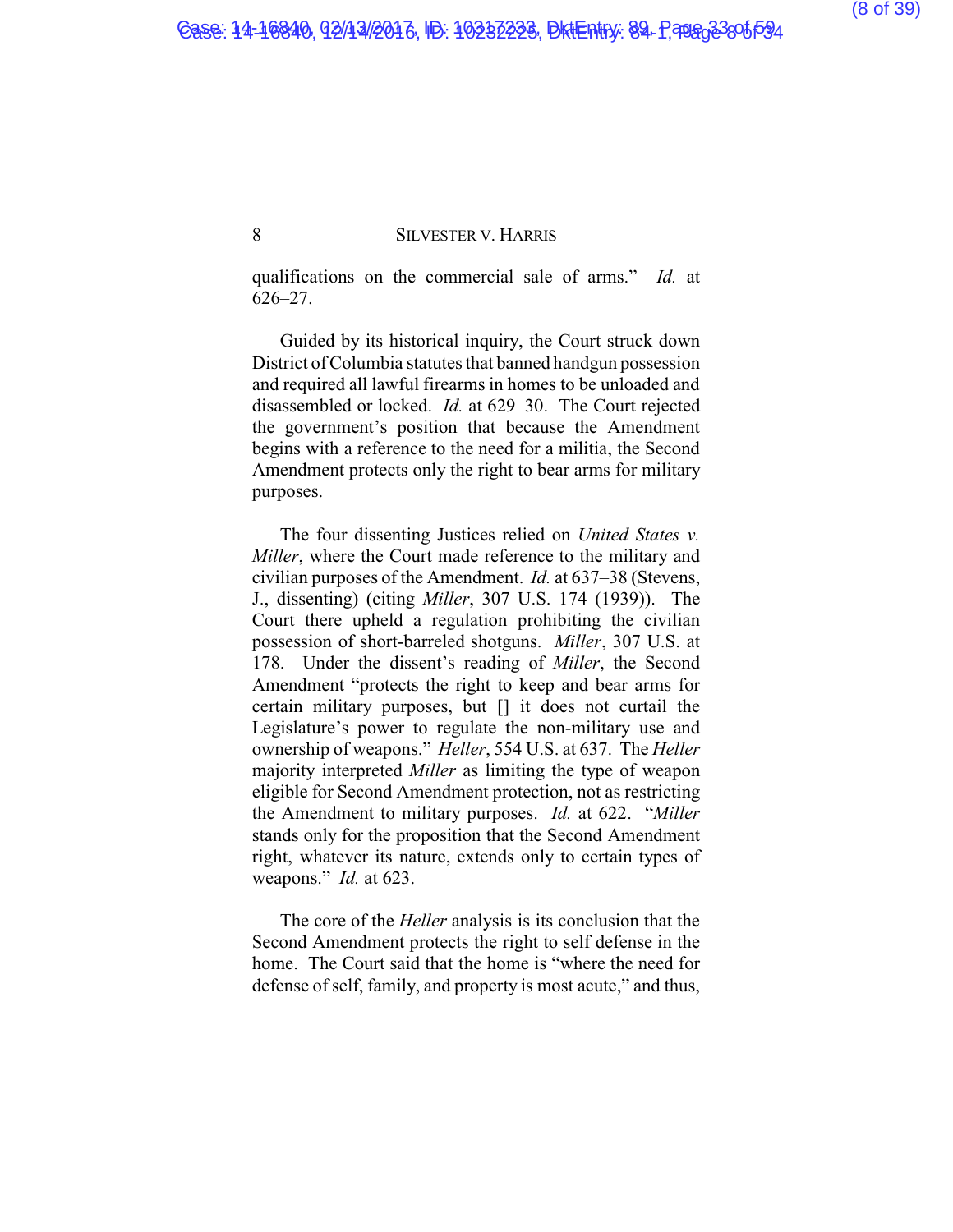the Second Amendment must protect private firearms ownership. *Id.* at 628. The *Heller* Court held that, under any level of scrutiny applicable to enumerated constitutional rights, the ban on handgun possession "would fail constitutional muster." *Id.* at 629. Notably, in so doing, the Court expressly left for future evaluation the precise level of scrutiny to be applied to laws relating to Second Amendment rights. *Id*. at 626–27, 634–35. The Court did, however, reject a rational basis standard of review, thus signaling that courts must at least apply intermediate scrutiny. *Id.* at 628 n.27.

We therefore turn to our circuit law that has developed during the eight years since *Heller*.

## **II. Ninth Circuit Law Since** *Heller*

### **A. The two-step inquiry for Second Amendment cases**

Our court, along with the majority of our sister circuits, has adopted a two-step inquiry in deciding Second Amendment cases: first, the court asks whether the challenged law burdens conduct protected by the Second Amendment; and if so, the court must then apply the appropriate level of scrutiny. Our two leading cases in this circuit are *Jackson v. City & County of San Francisco*, 746 F.3d 953 (9th Cir. 2014), and *United States v. Chovan*, 735 F.3d 1127 (9th Cir. 2013). In *Chovan*, we collected cases from other circuits utilizing a similar two-step inquiry. 735 F.3d at 1134–37.

The analysis flows from *Heller*'s identification of the Amendment's core purpose of self defense in the home and *Heller*'s charge to the lower courts to evaluate the appropriate level of review, as well as the scope of the Amendment's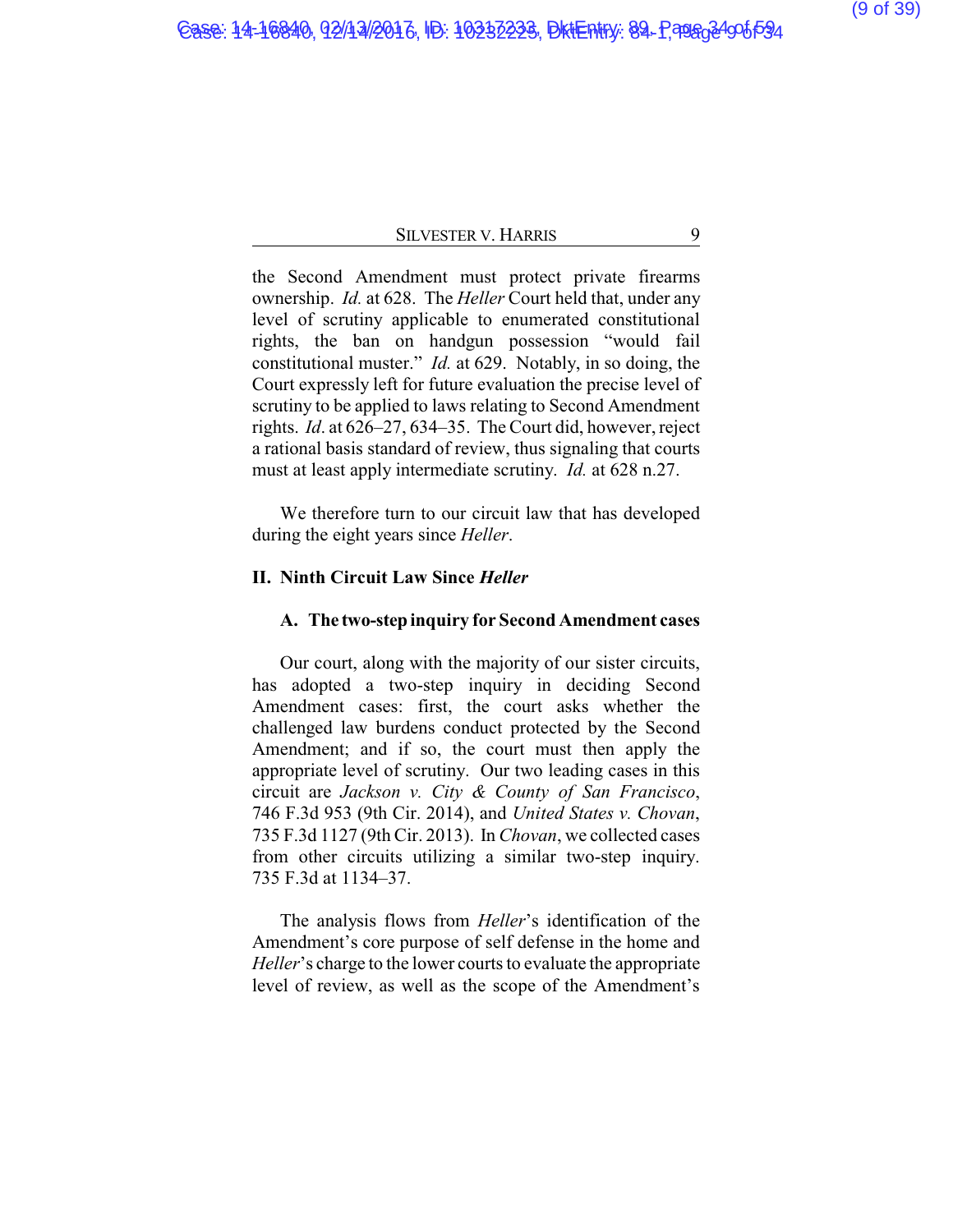protections. We stressed in *Chovan* that the Supreme Court did not define the scope of the Second Amendment protection, but it "did establish that the individual right guaranteed by the Amendment is 'not unlimited.'" *Id.* at 1133 (quoting *Heller*, 554 U.S. at 626).

Under our case law, the court in the first step asks if the challenged law burdens conduct protected by the Second Amendment, based on a "historical understanding of the scope of the right." *Heller*, 554 U.S. at 625. Whether the challenged law falls outside the scope of the Amendment involves examining whether there is persuasive historical evidence showing that the regulation does not impinge on the Second Amendment right as it was historically understood. *Id.* Laws restricting conduct that can be traced to the founding era and are historically understood to fall outside of the Second Amendment's scope may be upheld without further analysis. *See Peruta v. Cty. of San Diego*, 824 F.3d 919 (9th Cir. 2016) (en banc). A challenged law may also fall within the limited category of "presumptively lawful regulatory measures" identified in *Heller*. *Jackson*, 746 F.3d at 960; *see also Fyock v. Sunnyvale*, 779 F.3d 991, 996–97 (9th Cir. 2015).

If the regulation is subject to Second Amendment protection (*i.e.*, the regulation is neither outside the historical scope of the Second Amendment, nor presumptively lawful), the court then proceeds to the second step of the inquiry to determine the appropriate level of scrutiny to apply. *Jackson*, 746 F.3d at 960. In ascertaining the proper level of scrutiny, the court must consider: (1) how close the challenged law comes to the core of the Second Amendment right, and (2) the severity of the law's burden on that right. *Id.* at 960–61.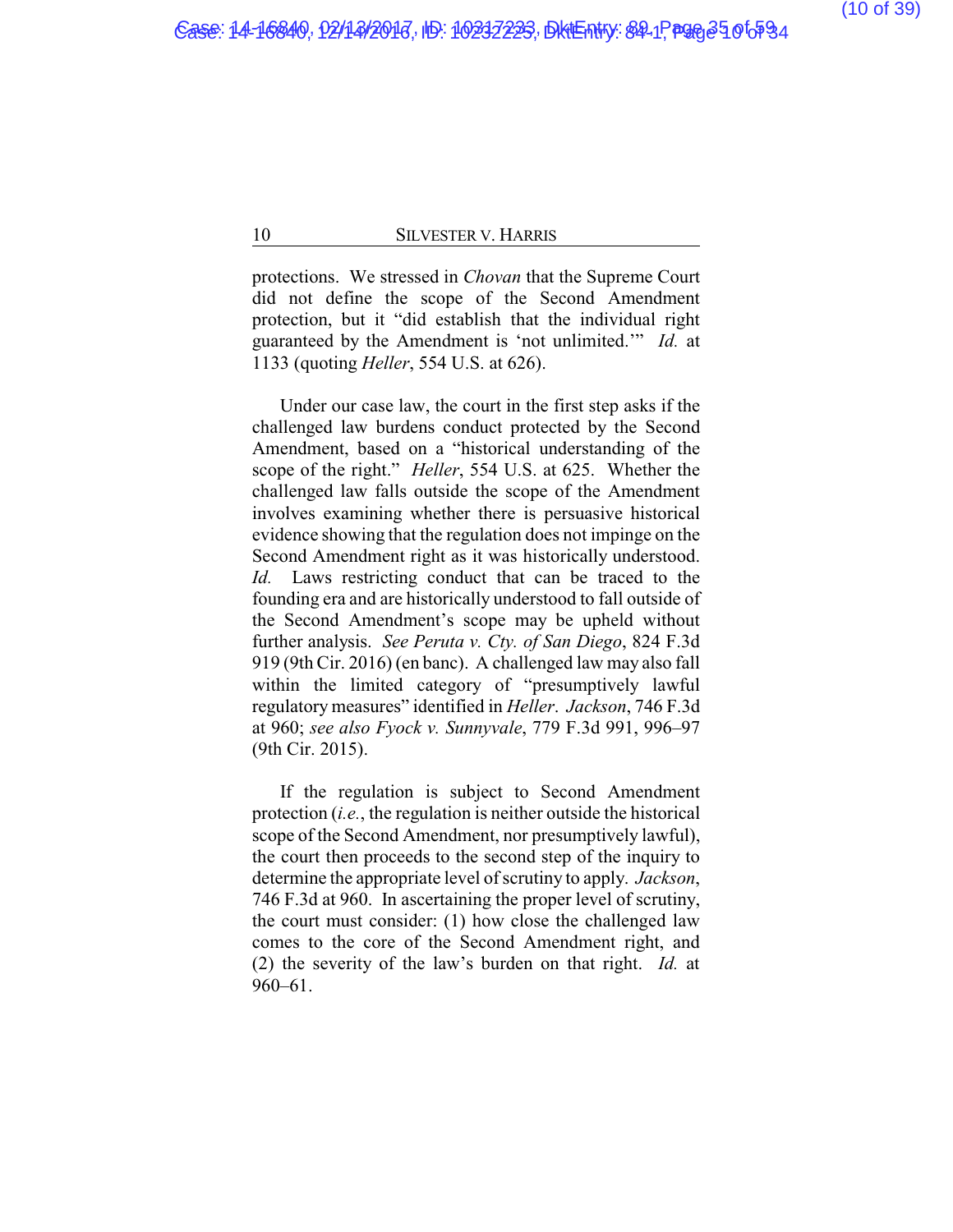The result is a sliding scale. A law that imposes such a severe restriction on the fundamental right of self defense of the home that it amounts to a destruction of the Second Amendment right is unconstitutional under any level of scrutiny. *Id.* at 961. That is what was involved in *Heller*. 554 U.S. at 628–29. A law that implicates the core of the Second Amendment right and severely burdens that right warrants strict scrutiny. *See Chovan*, 735 F.3d at 1138. Otherwise, intermediate scrutiny is appropriate. "[I]f a challenged law does not implicate a core Second Amendment right, or does not place a substantial burden on the Second Amendment right," the court may apply intermediate scrutiny. *Jackson*, 746 F.3d at 961.

We have imported the test for intermediate scrutiny from First Amendment cases. *See id.* at 965; *Chovan*, 735 F.3d 1138–39. To uphold a regulation under intermediate scrutiny, we have identified two requirements: (1) the government's stated objective must be significant, substantial, or important; and (2) there must be a "reasonable fit" between the challenged regulation and the asserted objective. *Chovan*, 735 F.3d at 1139.

### **B. Cases applying intermediate scrutiny**

This court has applied intermediate scrutiny in a series of cases since *Heller*to uphold various firearms regulations. *See Fyock*, 779 F.3d at 1000–01; *Jackson*, 746 F.3d at 966, 970; *Chovan*, 735 F.3d at 1139. The first was *Chovan* where we considered a regulation prohibiting domestic violence misdemeanants from possessing firearms. We held that the law did not violate the Second Amendment because the prohibition was substantially related to the important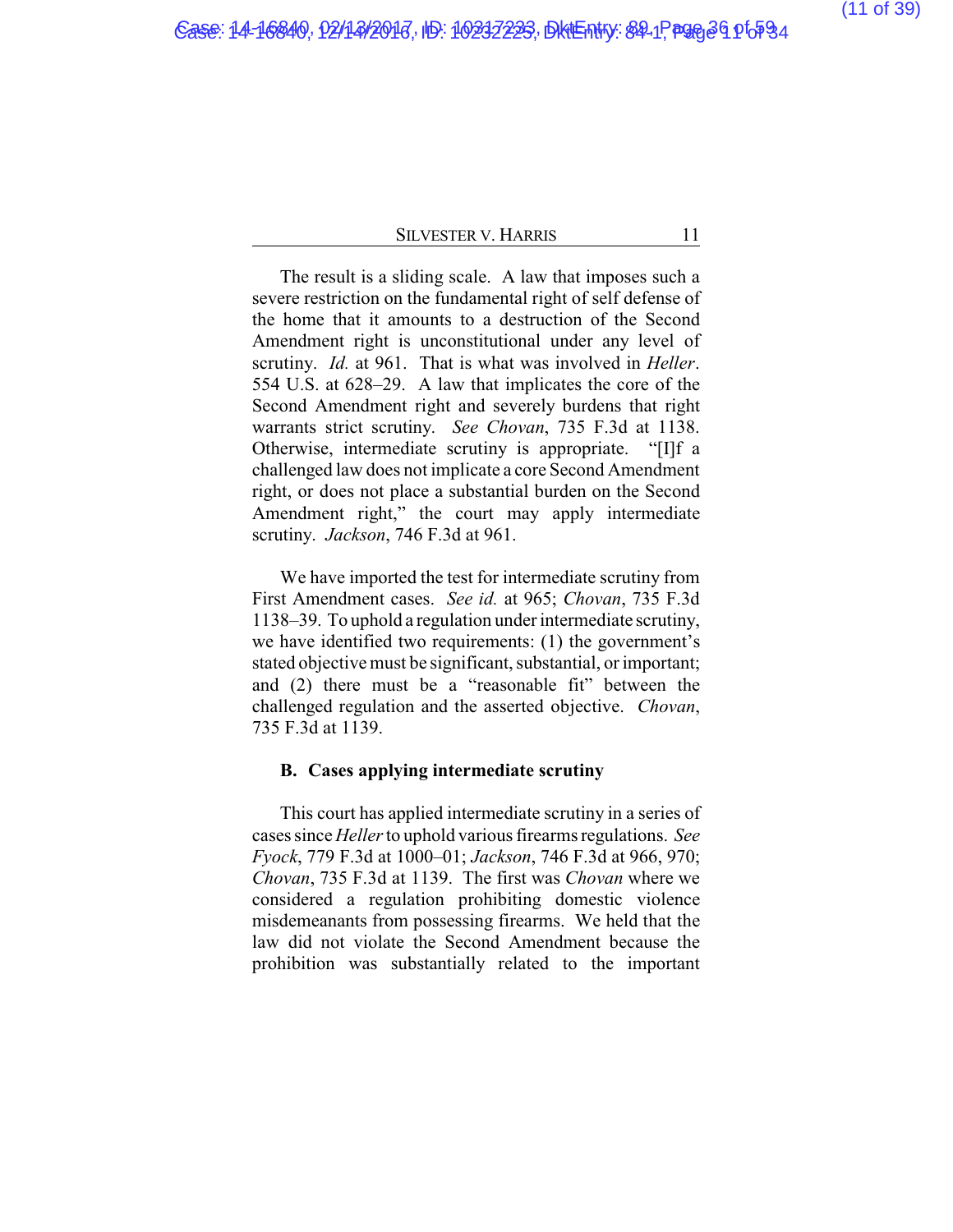government interest of preventing domestic gun violence. 735 F.3d at 1141.

Then in *Jackson*, we affirmed the district court's denial of a preliminary injunction in which plaintiffs sought to enjoin a San Francisco ordinance requiring handguns inside the home to be stored in locked containers or disabled with a trigger lock when not being carried on the person. 746 F.3d at 958. We held that this was appropriately tailored to fit the city's interest of reducing the risk of firearm injury and death in the home, and thus, survived intermediate scrutiny. *Id.* at 966. We concluded that the regulation did not prevent citizens from using firearms to defend themselves in the home, but rather indirectly burdened handgun use by requiring an individual to retrieve a weapon from a locked safe or removing a trigger lock. *Id.* We distinguished that regulation from the total ban in *Heller* because it only burdened the "manner in which persons may exercise their Second Amendment rights." *Id.* at 964 (quoting *Chovan*, 735 F.3d at 1138).

*Jackson* also involved a challenge to a law prohibiting the sale of hollow-point ammunition. *Id.* at 967. We applied intermediate scrutiny and found that the regulation was a reasonable fit with the objective of reducing the "lethality" of bullets because it targeted only the sale of a class of bullets that exacerbates the harmful effect of gun-related injuries. *Id.* at 970.

In *Fyock*, we affirmed the district court's denial of a preliminary injunction to enjoin a city ordinance restricting possession of large-capacity magazines. 779 F.3d at 994. We denied the injunction on the ground that the challenge to the regulation was not likely to succeed on the merits. We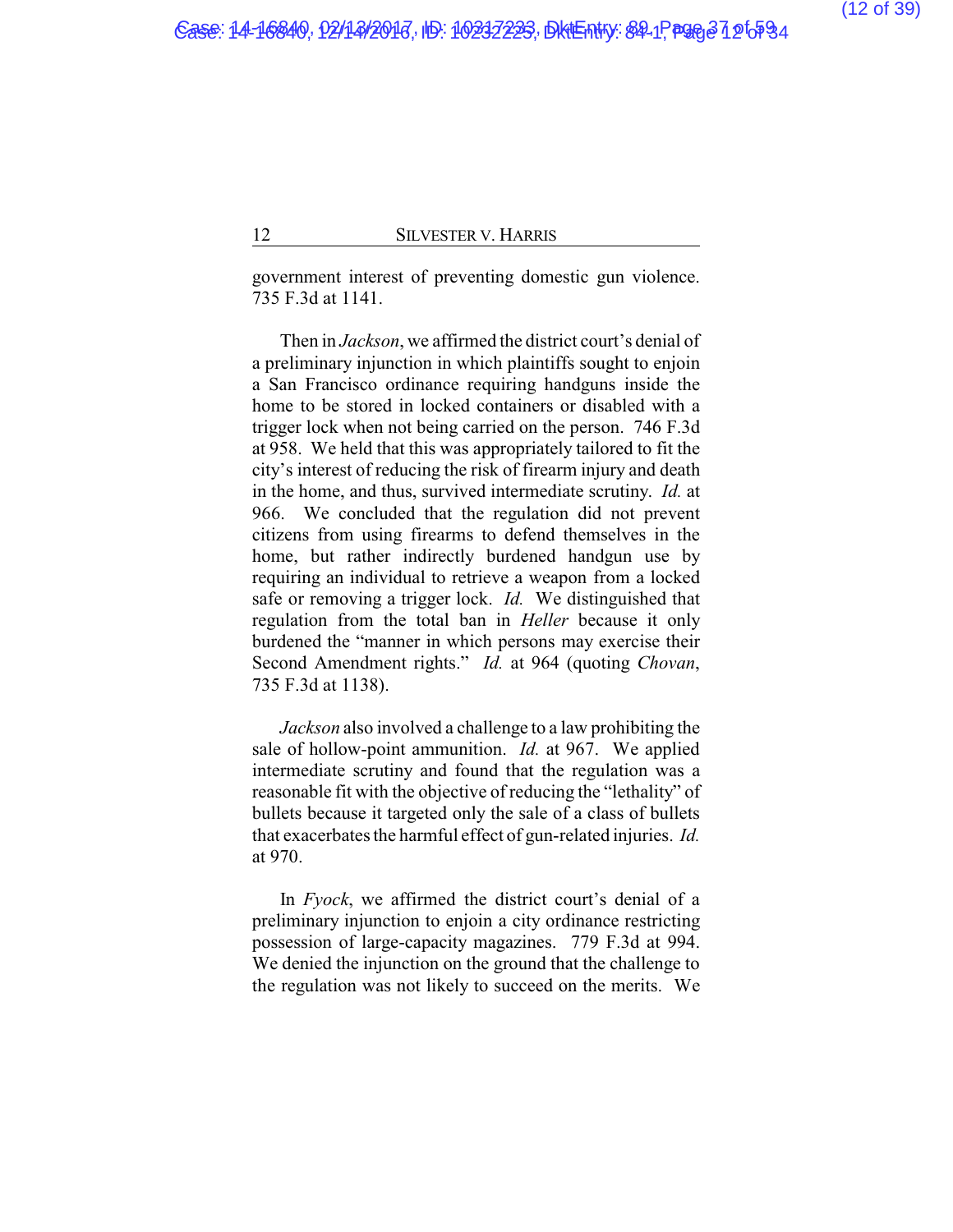concluded that the ordinance would likely survive intermediate scrutiny because the city presented sufficient evidence to show that the ordinance was substantially related to the compelling government interest of public safety. *Id*. at 1000–01.

While these cases all upheld regulations within the scope of the Amendment because they did not severely burden the exercise of rights, this court, very recently, sitting en banc, looked to whether a regulation was outside the scope of the Second Amendment. In *Peruta*, we considered California's statutory scheme regulating conceal carry permits. 824 F.3d at 924. We held that the Second Amendment does not protect the right to carry a concealed weapon in public. *Id.* at 939. Applying an exhaustive historical analysis, we concluded that the carrying of concealed weapons outside the home had never been acceptable and was therefore beyond the scope of the Second Amendment's protections. *Id.* We stressed that *Heller* put limits on the scope of the Amendment and had expressly observed that the Second Amendment has not generally been understood to protect the right to carry concealed weapons. *Id.* at 928 (citing *Heller*, 554 U.S. at 626–27).

A concurrence by three judges agreed, but additionally came to an alternative conclusion that if the regulation was within the scope of the Second Amendment, the regulation would survive intermediate scrutiny. *Id*. at 942 (Graber, J., concurring). (The majority agreed with this analysis, though found it unnecessary to reach the issue. *Id.*)

Our intermediate scrutiny analysis is in line with that of other circuits. They have applied similar intermediate scrutiny to uphold firearms regulations within the scope of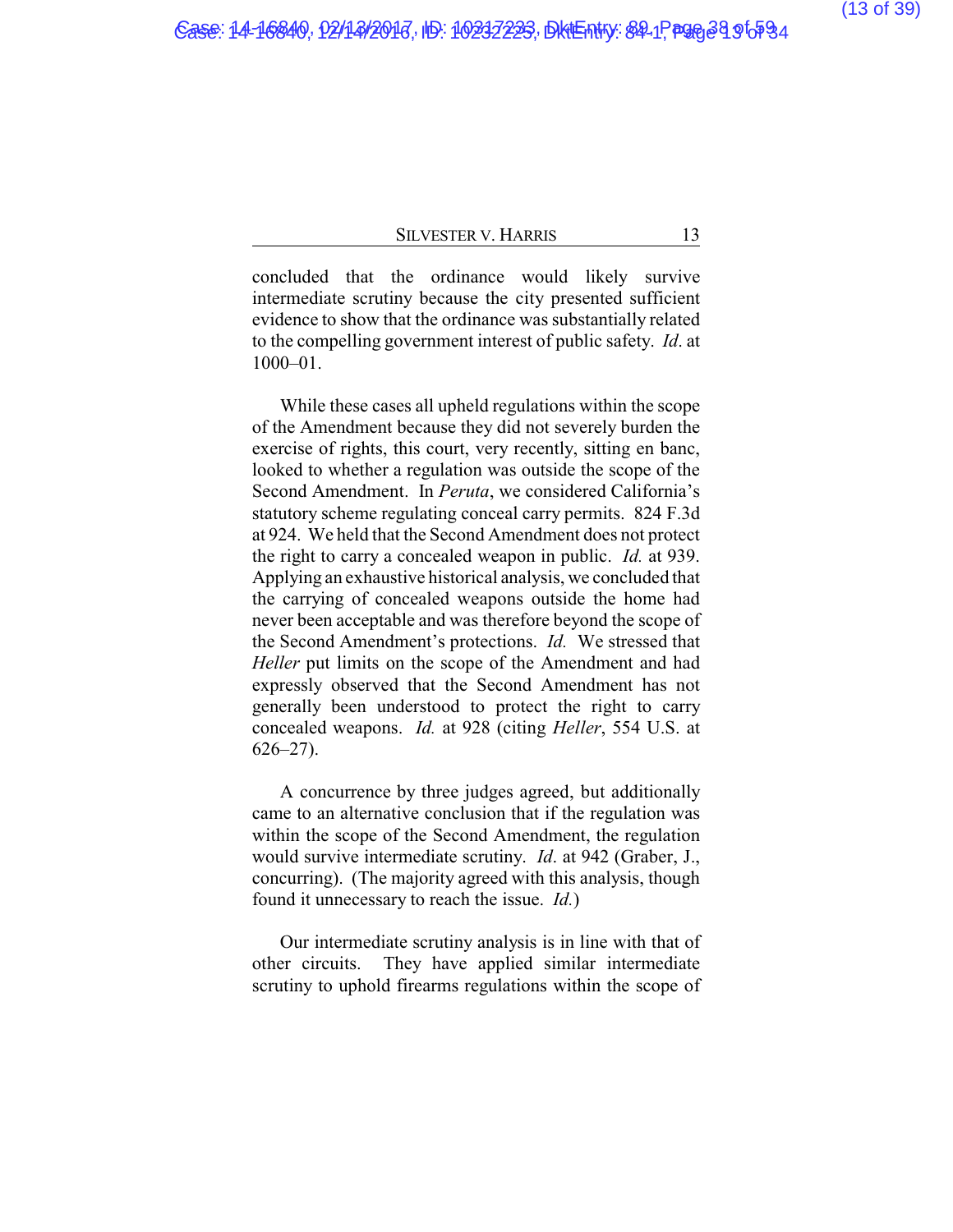the Second Amendment. *See Drake v. Filko*, 724 F.3d 426 (3d Cir. 2013) (holding that a regulation requiring individuals seeking a permit to carry a handgun in public was longstanding and presumptively lawful, and that it withstands intermediate scrutiny); *Woollard v. Gallagher*, 712 F.3d 865 (4th Cir. 2013) (applying intermediate scrutiny, upholding a Maryland statute that required an applicant for a permit to carry a handgun outside the home to provide a substantial reason for doing so); *NRA v. McCraw*, 719 F.3d 338 (5th Cir. 2013) (upholding, under intermediate scrutiny, Texas's statutory scheme barring 18-to-20-year-olds from carrying handguns in public); *Kachalsky v. Cty. of Westchester*, 701 F.3d 81 (2d Cir. 2012) (applying intermediate scrutiny in upholding New York legislation that prevented individuals from obtaining a concealed carry license, except individuals who demonstrated a special need for self protection); *Heller v. District of Columbia*, 670 F.3d 1244 (D.C. Cir. 2011) (finding a prohibition on assault weapons passed muster under intermediate scrutiny review); *United States v. Yancey*, 621 F.3d 681 (7th Cir. 2010) (applying intermediate scrutiny to uphold a statute prohibiting drug users from firearm possession).

There is accordingly near unanimity in the post-*Heller* case law that when considering regulations that fall within the scope of the Second Amendment, intermediate scrutiny is appropriate. Most circuits also appear to apply a two-step test similar to ours. The case law in our circuit and our sister circuits thus clearly favors the application of intermediate scrutiny in evaluating the constitutionality of firearms regulations, so long as the regulation burdens to some extent conduct protected by the Second Amendment. Critical to that analysis is identifying an important legislative objective and determining whether the regulation reasonably fits with the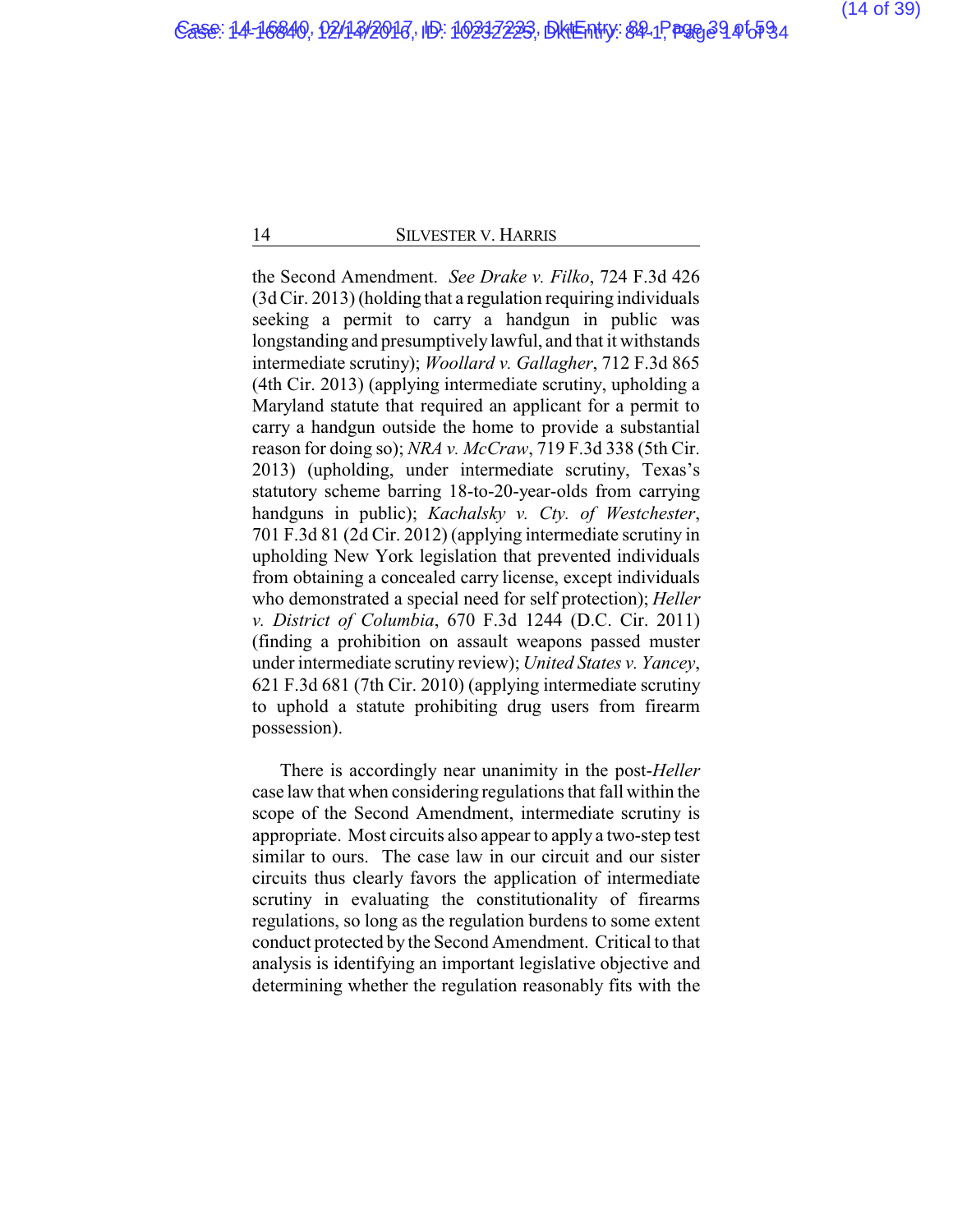objective. We therefore turn to the history and operation of the California law at issue in this case.

## **BACKGROUND OF THIS LITIGATION**

## **I. History and Purpose of California's Waiting Period Laws**

California has had some kind of waiting period statute for firearm purchases continuously since 1923. As the various statutory provisions evolved, the purposes of the waiting period have become clearer: to allow sufficient time for law enforcement to complete a background check, and also to provide a "cooling off" period (*i.e.*, a period in which weapons purchasers may reconsider, particularly when an impulsive act of violence or self harm may be contemplated). In adopting the most recent provision, enacted in 1996, the Legislature expressly identified its concern with the impulsive use of handguns as a threat to public safety.

California's first waiting period law ("WPL") barred delivery of a pistol, revolver, or concealable firearm on the day of purchase. This 1923 law also prohibited felons from owning or possessing a firearm and imposed a corresponding restriction on selling guns to such persons. Law of June 13, 1923, ch. 339 §§ 2, 10, 1923 Cal. Laws 695, 696. The 1923 law also created a weapon recording system, the Dealer Record of Sale ("DROS"). The law required dealers to obtain identifying information about purchasers and mail a form on the day of the sale to the local police or county clerk to be recorded. The system continues to this day but in electronic form.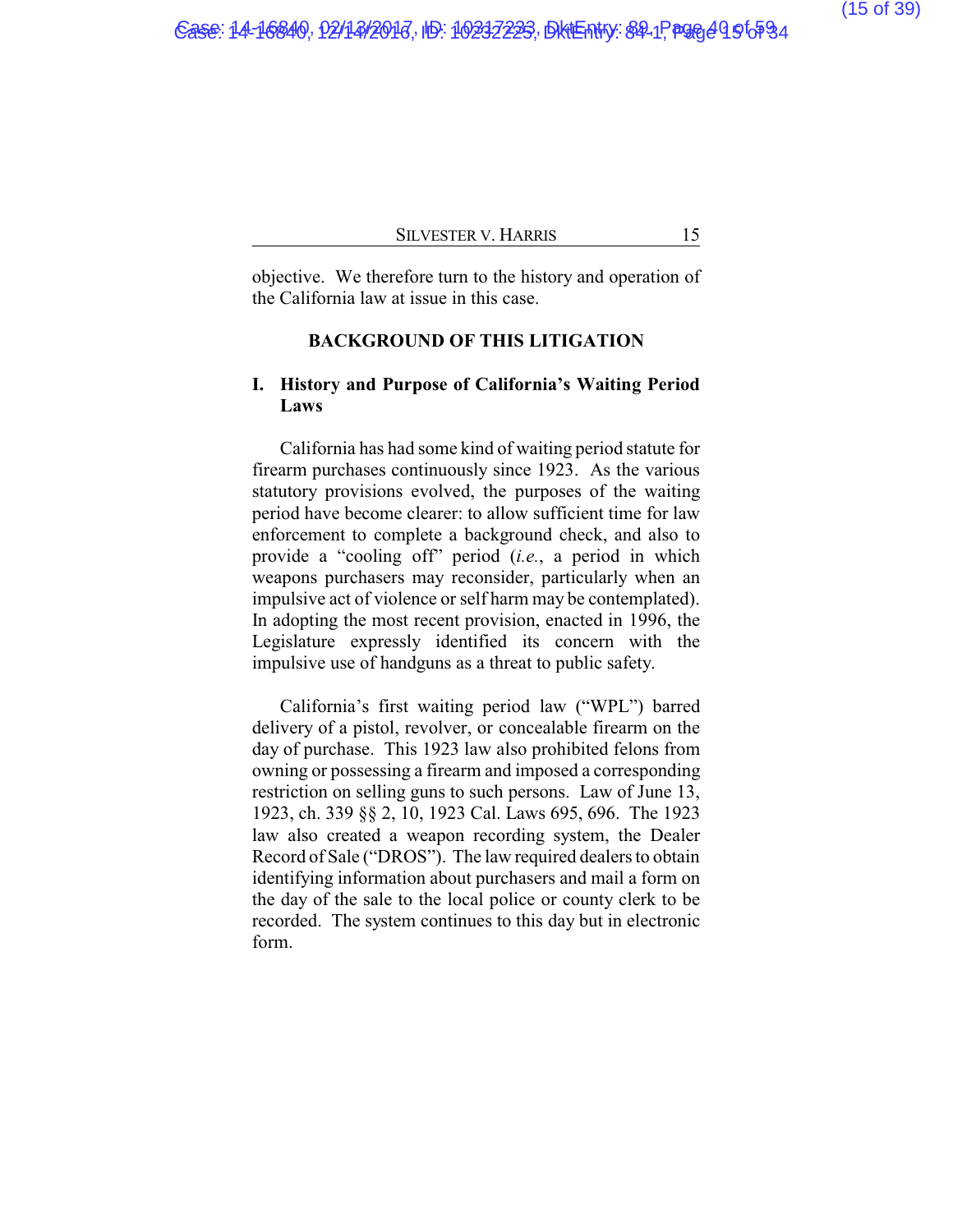In 1955, the California Legislature extended the waiting period to three days, and in 1965, to five days. The legislative history indicates that the latter change was made to allow sufficient time for the California Department of Justice ("DOJ") and law enforcement to complete a background check. The 3-daywaiting period was not enough to run an adequate background check. "Five days [was therefore] suggested as a more useful waiting period." Letter from Anthony C. Beilenson, Member, California Assembly, to Edmund G. Brown, Governor, California (June 30, 1965); *see* Letter from Charles A. Barrett, Assistant Attorney General, to Edmund G. Brown, Governor, California (June 24, 1965). In 1975, the California Legislature extended the waiting period to fifteen days. The legislative history indicates that the purpose of this extension was to allow more time for more extensive background checks. Cal. S. Comm. on the Judiciary, Assemb. B. 1441, 1975–76 Reg. Sess. (Cal. 1975).

As the length of the waiting period expanded to permit more extensive background checks, the applicability of the law expanded as well. Before 1991, the WPLs applied only to small arms. In 1991, California expanded the waiting period to cover all firearms.

In 1996, the California BOF switched to an electronic database system, which allowed for faster processing of background checks. This resulted in the reduction of the waiting period from fifteen days to the current ten days; the change was accompanied by a legislative explanation of the reasons for WPLs with special reference to handguns. The 1996 legislative history spelled out two justifications for WPLs: "One is the need to allow time for the [California] Department of Justice to do background checks. Another is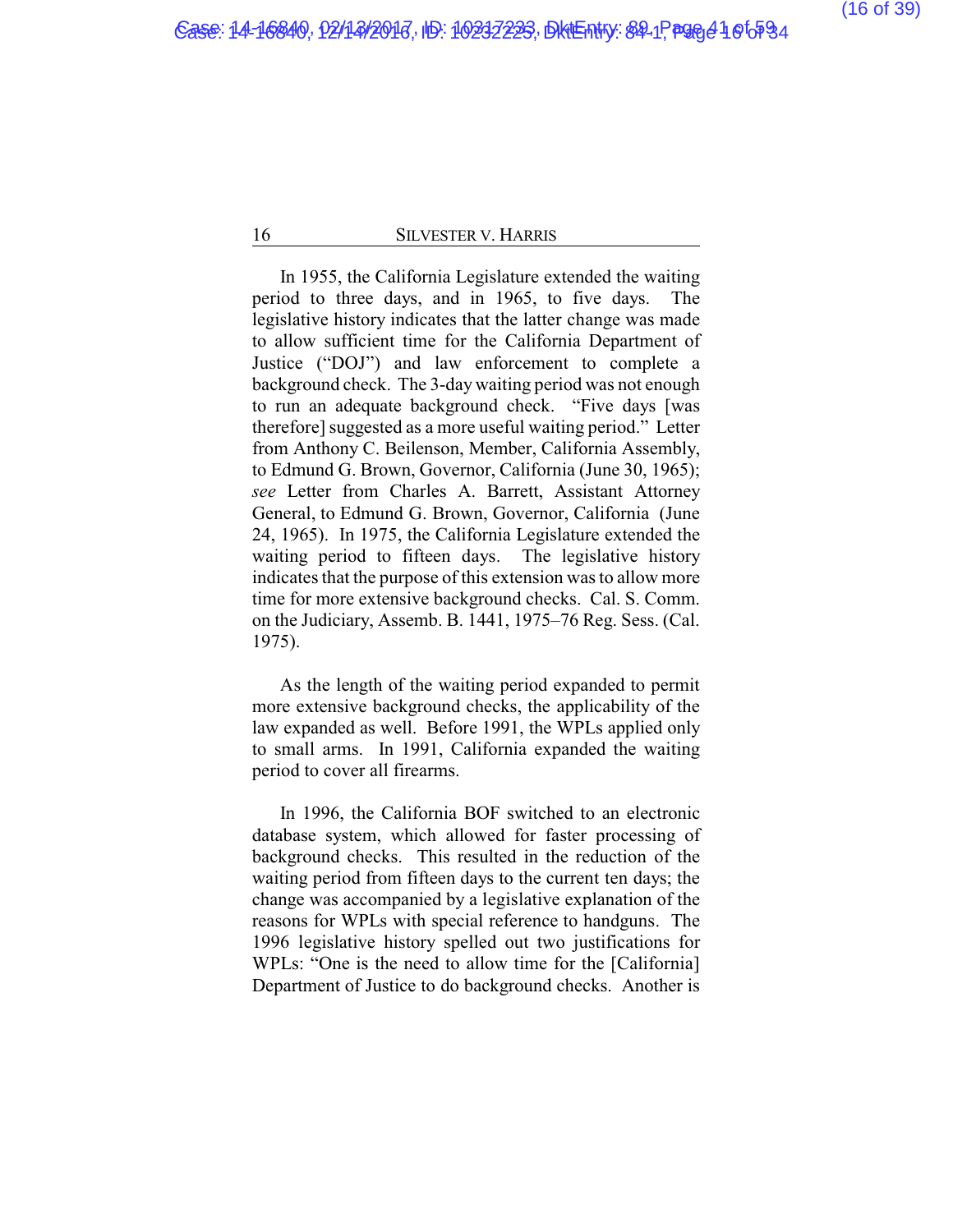the desire to provide a 'cooling off' period, especially for handgun sales." Cal. S. Comm. on Crim. Pro., 17 S. B. 671, 1995–96 Reg. Sess. 2099-0051 (Cal. 1995). The legislature thus intended to prevent immediate access in order to reduce impulsive purchases of handguns for violent ends. This is understandable, since human nature is such that an individual may not act on violent impulses if provided with a period of time to calm down.

The law has remained the same since 1996. Its history demonstrates that the California Legislature has, since 1923, required potential purchasers to wait for some period of time before taking possession of a firearm. The amount of time a purchaser has had to wait has fluctuated, mainly because of the nature of the background check process, but the legislative purpose has always been to allow enough time for background checks. The Legislature made clear in 1996, that it was additionally concerned about the impulsive use of handguns. It thus emphasized that a waiting period also serves as a cooling-off period.

The essence of Plaintiffs' claim is that they are entitled to possession of guns they purchase as soon as the background check is completed. It is therefore important to understand how the California background check system operates. We turn to that subject.

### **II. The California Background Check System**

Citizens who want to purchase a firearm (and do not fall into one of the law's eighteen exemptions, including law enforcement) must pass a background check to show that they do not fall into one of the prohibited classes. The background check begins with the completion and submission of an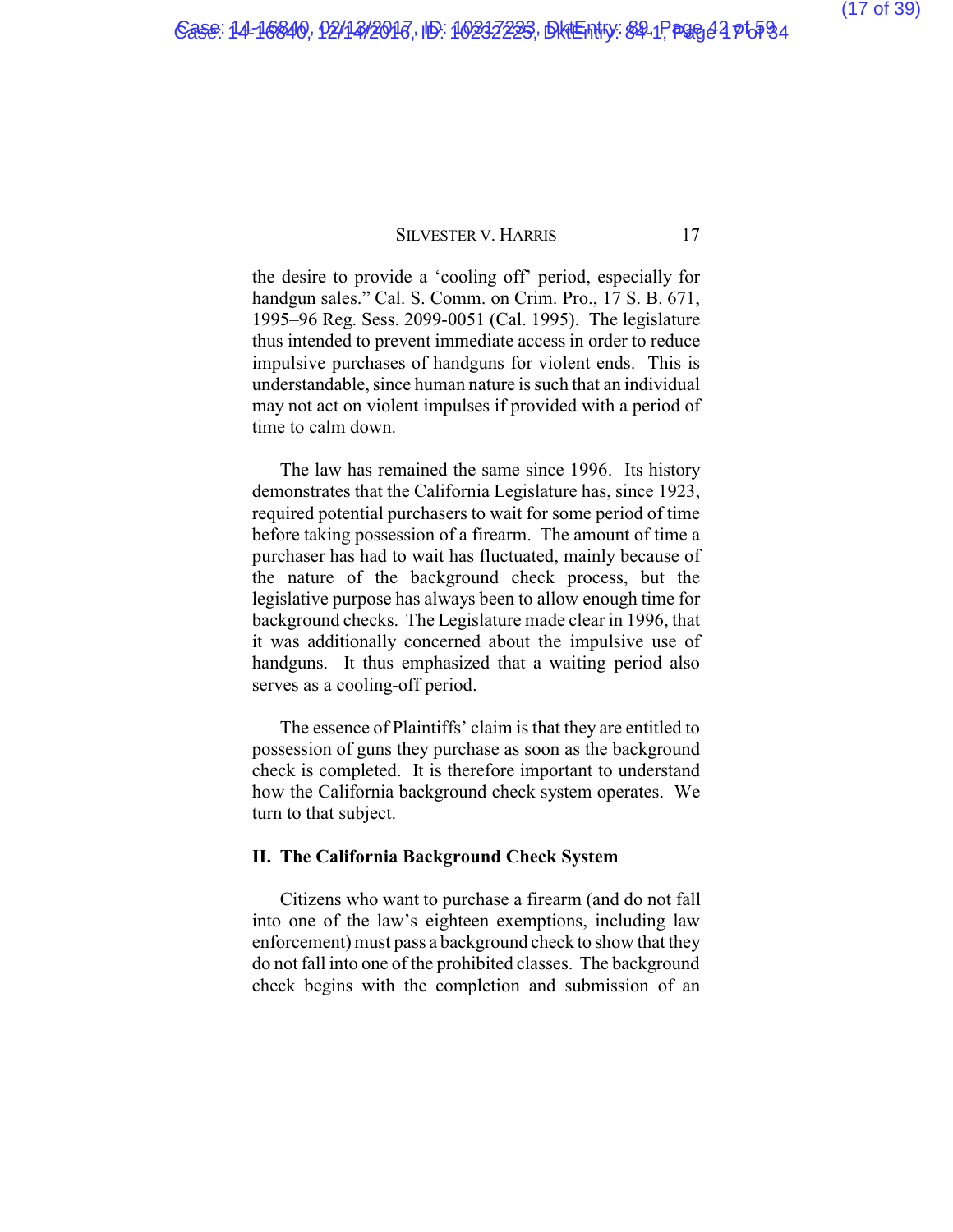application form that the gun dealer electronically submits to the California DOJ. The form contains information about the prospective purchaser, the firearm, and the dealership.

The California DOJ maintains the Consolidated Firearms Information System ("CFIS"), an automated system that performs the electronic part of the background check process, called the Basic Firearms Eligibility Check ("BFEC"): It processes the application by sending inquiries to other electronic databases. The BFEC first queries California's Department of Motor Vehicles ("DMV") database, to ensure the purchaser's identifying information is valid. Next, the BFEC checks the Automated Firearms System ("AFS") database to determine whether the firearm has been reported lost or stolen. AFS is a leads database, primarily generated through DROS and police reports, used by law enforcement to identify individuals who may possess a firearm.

If the application passes the DMV and AFS checks, an eligibility check begins. Under California law, a person can lawfully purchase only one handgun in a 30-day period. Cal. Penal Code § 27535. CFIS queries its own records to make sure that the purchaser has not purchased another handgun in the prior thirty days. Next, the BFEC checks a series of state and federal criminal and mental-health databases to confirm that the purchaser is not prohibited from purchasing firearms under state or federal law.

If the application generates any "hits" or "matches" in the background check process, it is sorted for manual review by a California DOJ analyst. Approximately 80 percent of applicants require a manual review. The California DOJ has the authority to delay the delivery of a firearm for up to thirty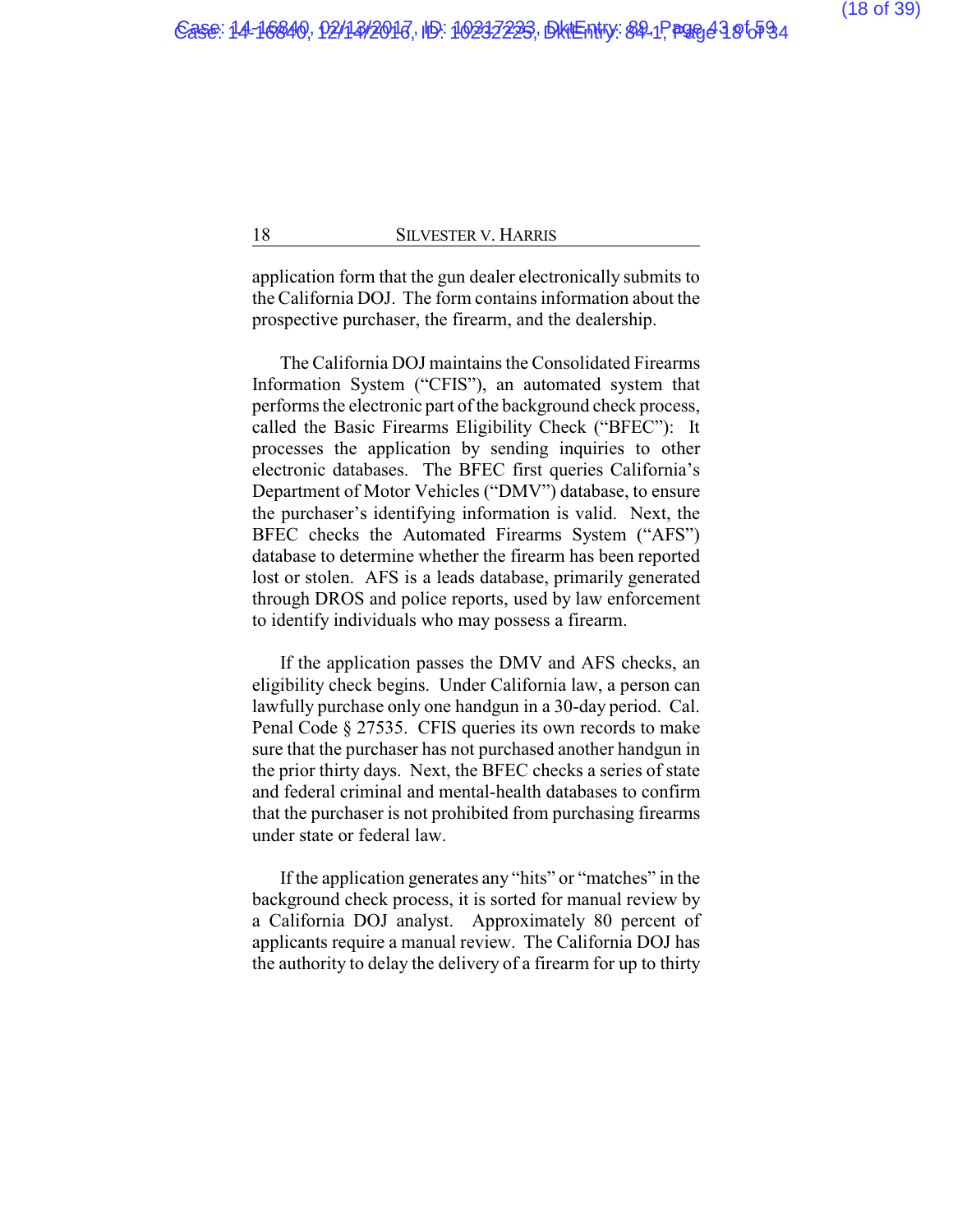days in order to complete the background check. *See id.* at  $§$  28220(f).

If the application passes through each of these steps without a "hit" showing that the purchaser may be prohibited, then the application is automatically approved and the background check is complete. Approximately 20 percent of applications are automatically approved, and the application process is generally completed in less than ten days for all applicants.

## **III. Proceedings in District Court**

In December 2011, Plaintiffs, two individuals, Jeff Silvester and Brandon Combs; and two firearm-rights organizations, the Calguns Foundation, Inc. and the Second Amendment Foundation, Inc., initiated the present lawsuit in federal district court. Plaintiffs challenged the full 10-day waiting period imposed by California Penal Code §§ 26815 and 27540, as applied to three classes, termed "subsequent purchasers," all of whom likely already possessed a gun.

The first class of subsequent purchasers consisted of individuals with firearms listed in the AFS database. AFS is not a gun registry. AFS receives its information from a varietyofsources, includingDROS records, voluntaryreports from people who have obtained a firearm, and law enforcement reports. The database reflects California DOJ's best available information about who currently owns a firearm.

The second class of subsequent purchasers consisted of individuals who possess a valid license to carry a concealed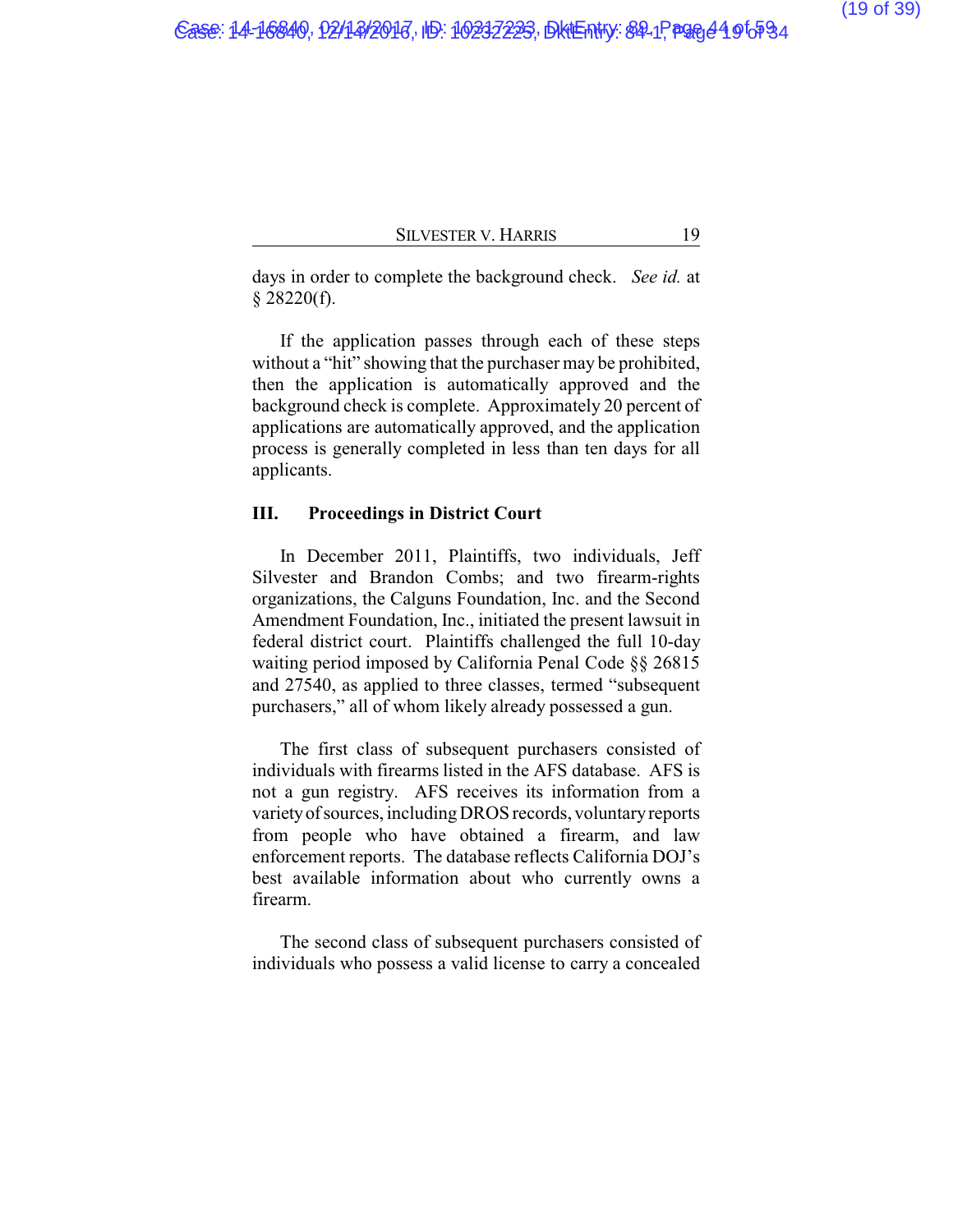weapon ("CCW"). A CCW permit is valid for two years. *Id.* at § 26220(a).

The third class was a subset of the first: it consisted of individuals identified in AFS who also possess a "certificate of eligibility" ("COE"), issued by the California DOJ. Such a certificate confirms a person's eligibility to lawfully possess and/or purchase firearms under state and federal law. *Id.* at § 26710; 11 Cal. Code Regs. § 4031(g). A COE is valid for one year.

The district court held a 3-day trial that principally concerned how the California system works. The operation of the system is not disputed on appeal, although the parties dispute the reliability of the AFS system. Plaintiffs argue that AFS is a reliable source for identifying individuals who possess firearms because law enforcement officers view AFS to be reliable to identify who already possesses a gun. The State contends that AFS cannot be relied upon to identify individuals who own guns because AFS is not a gun registry but rather a leads database used by law enforcement to identify individuals who may possess a gun. We do not regard the dispute to be material because the legal issues can be decided on the assumption that Plaintiffs are justified in relying on the accuracy of the system.

The district court applied intermediate scrutiny since it found that the full 10-day waiting period burdened, to some extent, Second Amendment rights. It also recognized that the State has important interests in thorough background checks to make sure that firearms stay out of the hands of prohibited individuals. The court further noted the State's interest in providing a cooling-off period in order to hinder impulsive acts of violence or self injury using firearms.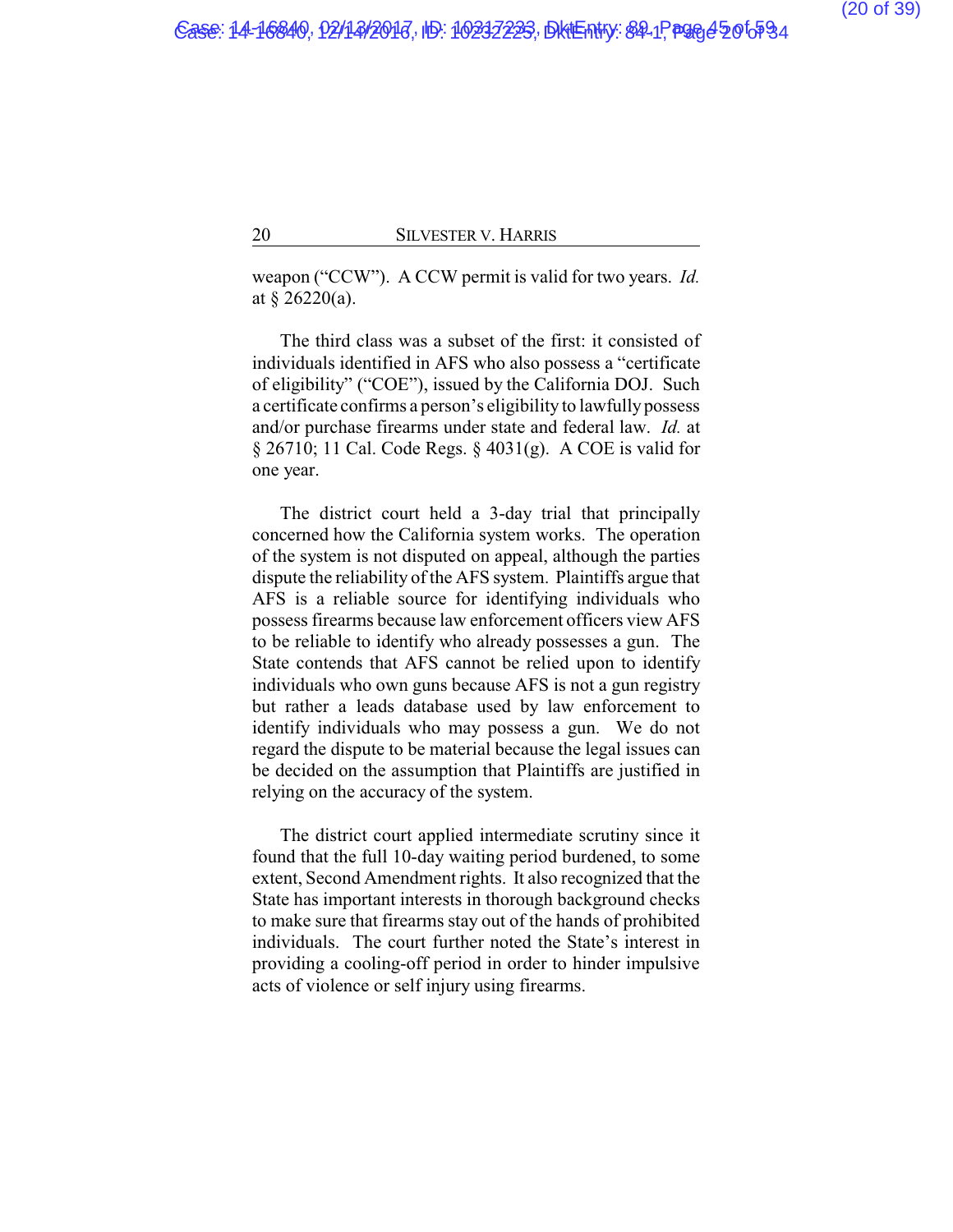The court held, however, that while the State's objectives of public safety and reducing gun violence are legitimate, those interests were not furthered by enforcing a 10-day waiting period for subsequent purchasers who pass the background check in less time. In other words, the court found that for these Plaintiffs, there was no "reasonable fit" between the waiting period and the safety objective. The court's theory was that if a subsequent purchaser already owned a gun, then the purchaser could use that gun to commit impulsive acts of violence or self harm. Thus, the court reasoned that there was no justification to require subsequent purchasers to wait beyond a background check approval before taking possession of a firearm.

The State had contended that the cooling-off period as applied to Plaintiffs is reasonably suited to a safety objective; waiting ten days may deter subsequent purchasers from buying new weapons that would be better suited for a heinous use. The district court dismissed the State's argument. The court thereby essentially discounted the dangers inherent in the proliferation of guns, including guns suitable only for use to injure others, such as Saturday night specials or largecapacity guns that have been used in mass shootings. The district court entered judgment for Plaintiffs.

## **IV. This Appeal**

The State appeals. It contends that the WPLs, as applied to Plaintiffs, must be upheld under all three legal theories our cases have discussed. First, the State argues that the WPLs fall outside the scope of the Second Amendment because during the founding era, WPLs would have been accepted and understood to be permissible. The State alternatively argues that the WPLs do not violate the Second Amendment because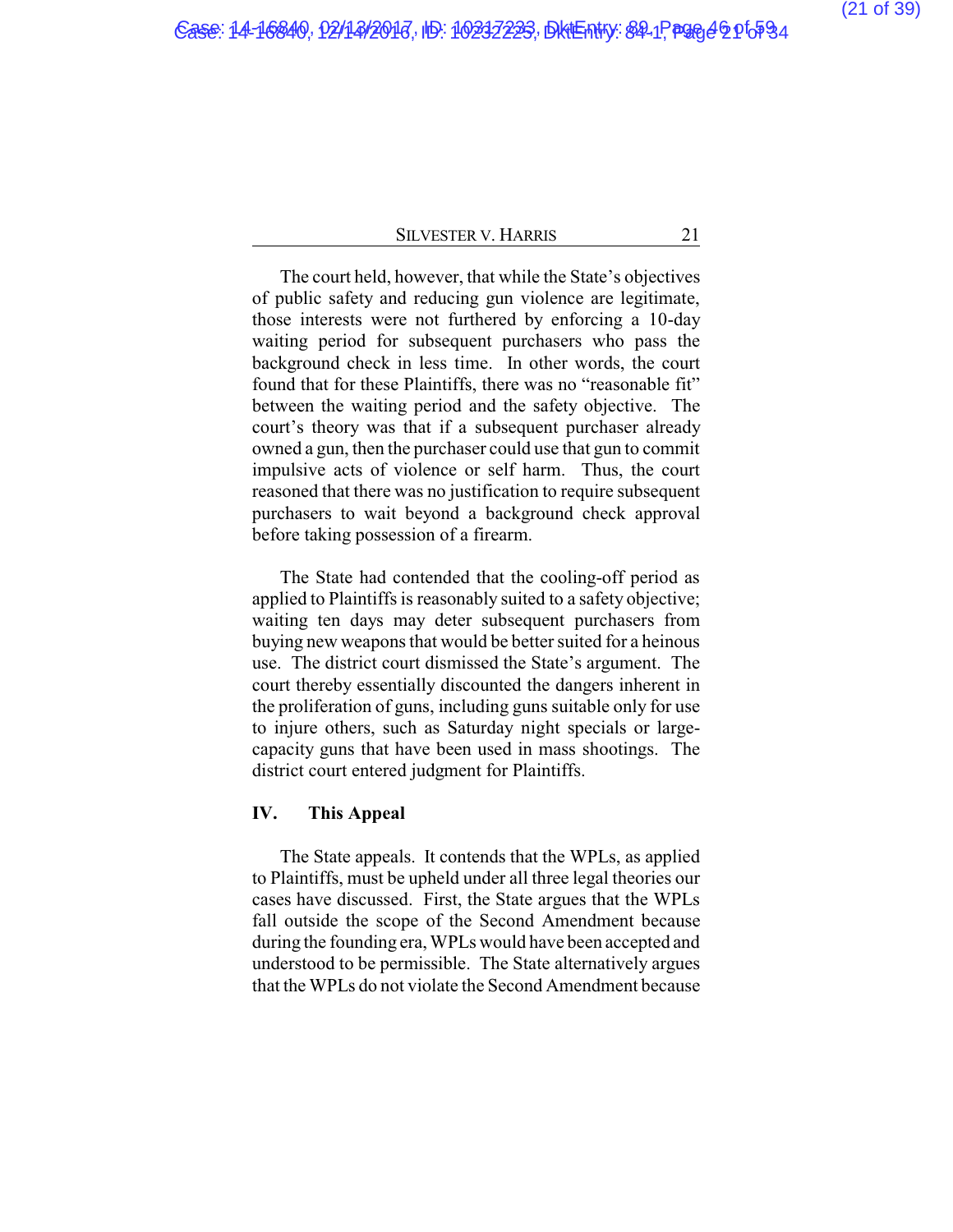they fall within several categories of "presumptively lawful" regulations under *Heller*. Finally, the State contends that the WPLs survive intermediate scrutiny because they reasonably fit with the important government interests of public safety and reducing gun violence. We hold that the State must prevail under the proper application of intermediate scrutiny analysis. We assume, without deciding, that the regulation is within the scope of the Amendment and is not the type of regulation that must be considered presumptively valid.

### **ANALYSIS**

It may be surprising that there has been no case law since *Heller* discussing the validity of firearm WPLs, and that this is therefore a case of first impression. The issue in this case is narrow, however, because it concerns whether California's 10-day wait to take possession of a firearm violates Second Amendment rights when applied to subsequent purchasers who pass the background check in less than ten days.

We apply intermediate scrutiny when a challenged regulation does not place a substantial burden on Second Amendment rights. *Jackson*, 746 F.3d at 961. The burden of the 10-day waiting period here, requiring an applicant to wait ten days before taking possession of the firearm, is less than the burden imposed by contested regulations in other Ninth Circuit cases applying intermediate scrutiny. *See, e.g.*,*Fyock*, 779 F.3d 991; *Jackson*, 746 F.3d 953; *Chovan*, 735 F.3d 1127. This court has explained that laws which regulate only the "*manner* in which persons may exercise their Second Amendment rights" are less burdensome than those which bar firearm possession completely. *Chovan*, 735 F.3d at 1138.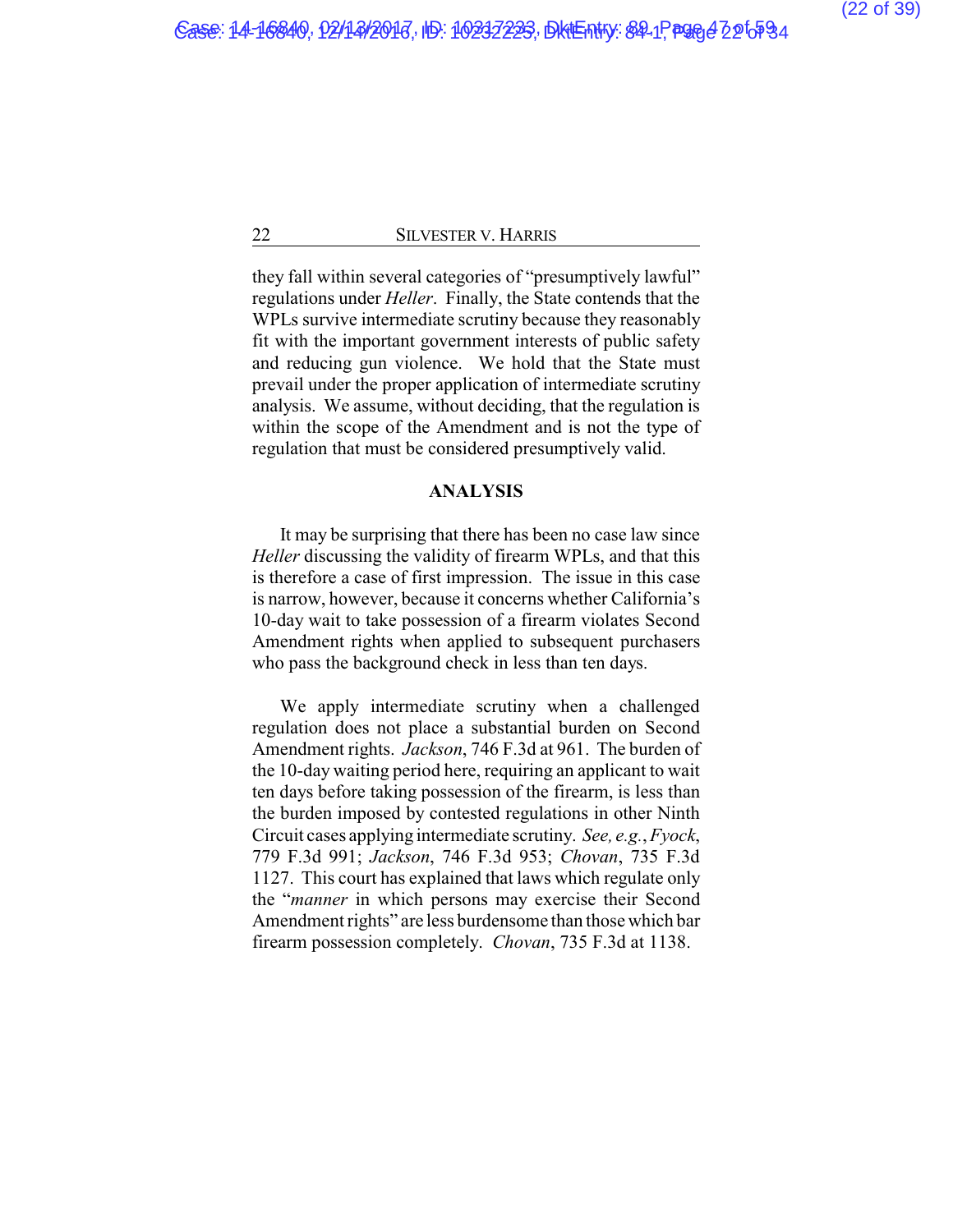The actual effect of the WPLs on Plaintiffs is very small. The contested application of the regulation to Plaintiffs simply requires them to wait the incremental portion of the waiting period that extends beyond completion of the background check. The regulation does not prevent, restrict, or place any conditions on how guns are stored or used after a purchaser takes possession. The WPLs do not approach the impact of the regulation in *Jackson* that required firearms to be stored in locked containers or disabled with a trigger lock. 746 F.3d at 963. The waiting period does not prevent any individuals from owning a firearm, as did the regulation in *Chovan*. 735 F.3d at 1139.

There is, moreover, nothing new in having to wait for the delivery of a weapon. Before the age of superstores and superhighways, most folks could not expect to take possession of a firearm immediately upon deciding to purchase one. As a purely practical matter, delivery took time. Our 18th and 19th century forebears knew nothing about electronic transmissions. Delays of a week or more were not the product of governmental regulations, but such delays had to be routinely accepted as part of doing business.

It therefore cannot be said that the regulation places a substantial burden on a Second Amendment right. Intermediate scrutiny is appropriate. Accordingly, we proceed to apply the two-step analysis of intermediate scrutiny that looks first to the government's objectives in enacting the regulation and second to whether it is reasonably suited to achieve those objectives. *Jackson*, 746 F.3d at 965.

From the beginning, the waiting period in California has had the objective of promoting safety and reducing gun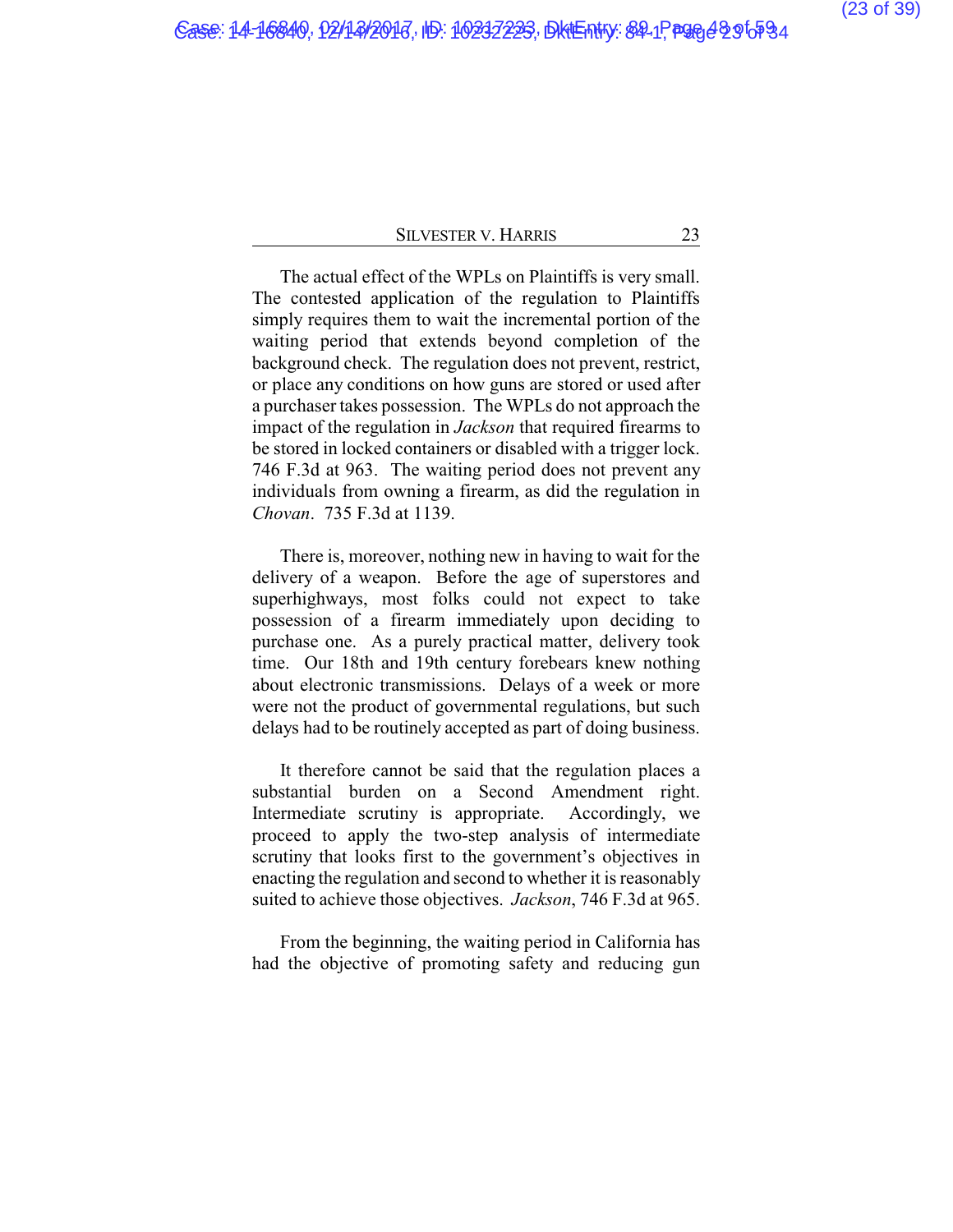violence. The parties agree that these objectives are important. The first step is undisputedly satisfied.

The parties dispute, however, whether the WPLs reasonably fit with the stated objectives. The test is not a strict one. We have said that "intermediate scrutiny does not require the least restrictive means of furthering a given end." *Id*. at 969. Instead, it requires only that the law be "substantially related to the important government interest of reducing firearm-related deaths and injuries." *Id.* at 966. The district court recognized that some waiting period was necessary for background checks, but held that the full waiting period served no further legislative purpose as applied to subsequent purchasers. We cannot agree. In enacting the present statute, the Legislature said that the WPLs "provide a 'cooling-off' period, especially for handgun sales." The legislation coincided historically with increased national concern over the prevalence of inexpensive handguns leading to crime and violence. In fact, the following year, the Legislature introduced the Handgun Safety Standard Act of 1997 in response to the proliferation of cheap handguns, which the California DOJ said, at the time, were "three times more likely to be associated with criminal activity than any other type of weapon." Assemb. B. 488, 1997–98 Reg. Sess. (Cal. 1997).

The State, in the district court, relied on studies showing that a cooling-off period may prevent or reduce impulsive acts of gun violence or self harm. One study confirmed that firearm purchasers face the greatest risk of suicide immediately after purchase, but the risk declines after one week. Another found that WPLs correlate to reductions in suicides among the elderly. The district court discounted these studies, saying that the studies did not focus on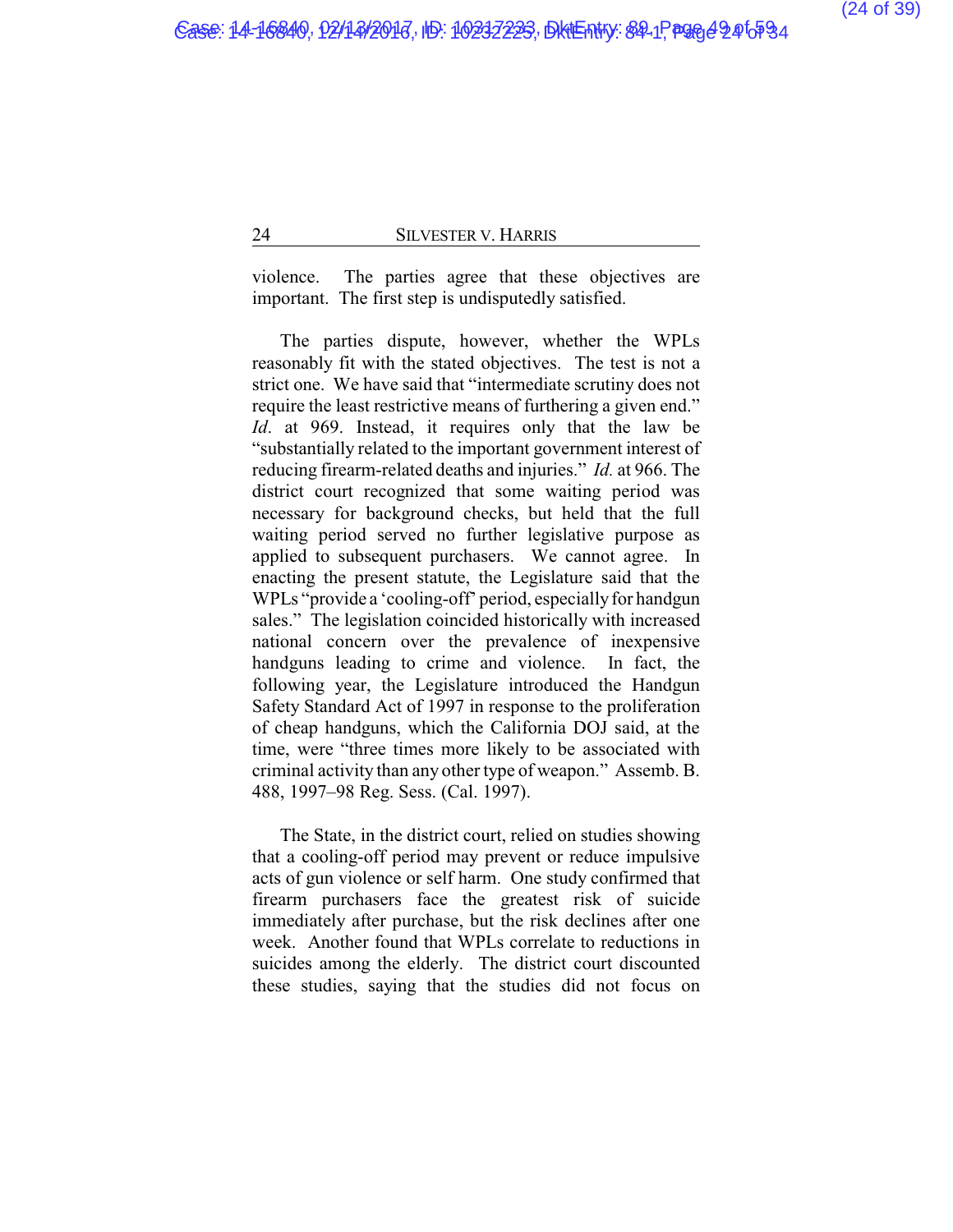subsequent purchasers. But the studies related to all purchasers. They confirm the common sense understanding that urges to commit violent acts or self harm may dissipate after there has been an opportunity to calm down. This is no less true for a purchaser who already owns a weapon and wants another, than it is for a first time purchaser.

The district court reasoned that a cooling-off period would not have any deterrent effect on crimes committed by subsequent purchasers, because if they wanted to commit an impulsive act of violence, they already had the means to do so. This assumes that all subsequent purchasers who wish to purchase a weapon for criminal purposes already have an operable weapon suitable to do the job.

The district court's assumption is not warranted. An individual who already owns a hunting rifle, for example, may want to purchase a larger capacity weapon that will do more damage when fired into a crowd. A 10-day cooling-off period would serve to discourage such conduct and would impose no serious burden on the core Second Amendment right of defense of the home identified in *Heller*. 554 U.S. at 628.

The thrust of the Plaintiffs' argument on appeal is similar. They contend that once a subsequent purchaser has passed the background check, and it is determined that there is no reason why the purchase should be prohibited, then there is no reason to delay the purchase any further. They therefore contend that the waiting period is overinclusive and applies to more people than it should.

Their position in this regard is very similar to the argument we rejected in *Jackson*. We there upheld a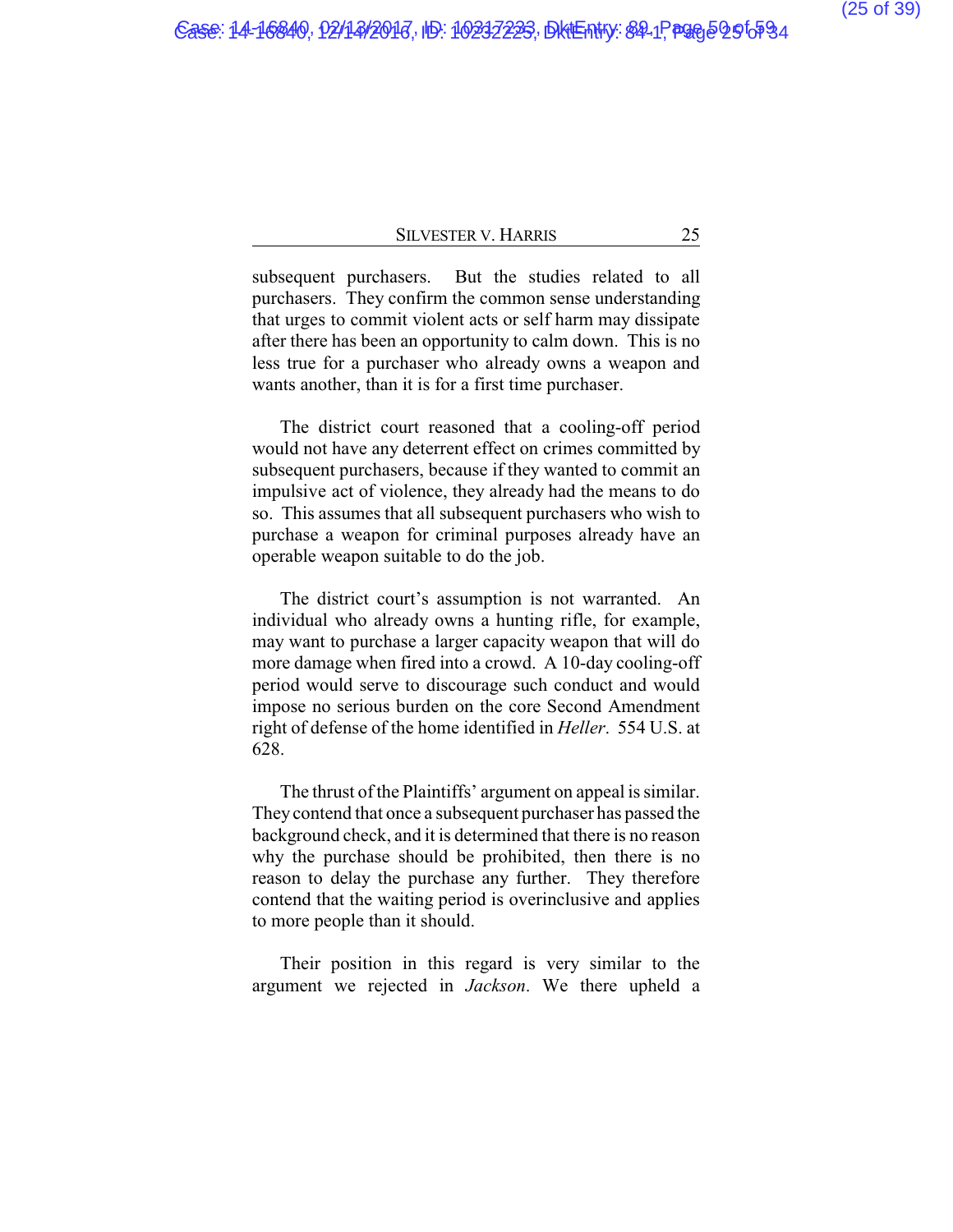regulation requiring handguns to be stored in locked containers or disabled with a trigger lock when not carried on the person. *Jackson*, 764 F.3d at 969. Plaintiffs had argued that because a principal purpose of the law was to prevent access to weapons bychildren and other unintended users, the law was too broad and should not apply when there was little risk of unauthorized access, as, for example, when the gun owner lived alone. *Id.* at 966.

We upheld the regulation because the safety interests that the government sought to protect were broader than preventing unauthorized access. The interests extended to reducing suicides and deterring domestic violence on the part of authorized users. *Id.* We said, "San Francisco has asserted important interests that are broader than preventing children or unauthorized users from using the firearms, including an interest in preventing firearms from being stolen and in reducing the number of handgun-related suicides and deadly domestic violence incidents." *Id.*

The State's reasons for the WPLs here, like the reasons for the storage protections in *Jackson*, are broader than Plaintiffs are willing to recognize. The waiting period provides time not only for background checks, but for the purchaser to reflect on what he or she is doing, and, perhaps, for second thoughts that might prevent gun violence.

Thus the waiting period, as applied to these Plaintiffs, and the safety storage precautions, as applied to the plaintiffs in *Jackson*, have a similar effect. Their purpose is to promote public safety. Their effect is to require individuals to stop and think before being able to use a firearm.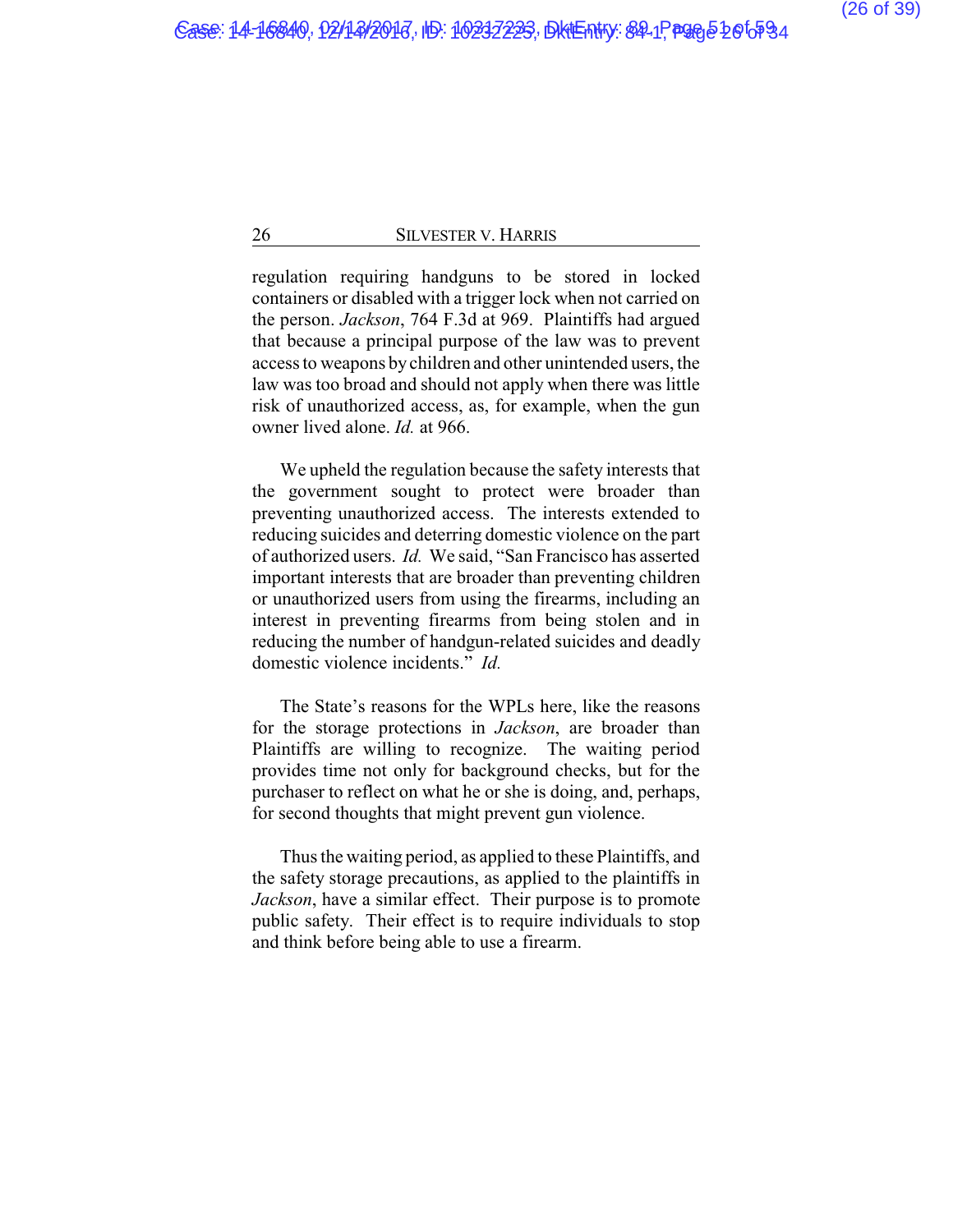The State is required to show only that the regulation "promotes a substantial government interest that would be achieved less effectively absent the regulation." *Fyock*, 779 F.3d at 1000 (citation and quotation marks omitted). The State has established that there is a reasonable fit between important safety objectives and the application of the WPLs to Plaintiffs in this case. The waiting period provides time not only for a background check, but also for a cooling-off period to deter violence resulting from impulsive purchases of firearms. The State has met its burden.

## **CONCLUSION**

The judgment of the district court is reversed and the matter is remanded for the entry of judgment in favor of the State.

Costs are awarded to the State.

## **REVERSED** and **REMANDED**.

THOMAS, Chief Judge, concurring:

I agree entirely with, and concur in, the majority opinion. I write separately, however, because the challenge to California's ten-day waiting period can be resolved at step one of our Second Amendment jurisprudence. As a longstanding qualification on the commercial sale of arms under *District of Columbia v. Heller*, 554 U.S. 570 (2008), a ten-day waiting period is presumptively lawful. Therefore, it is unnecessary to proceed to the second step intermediate scrutiny examination of the law.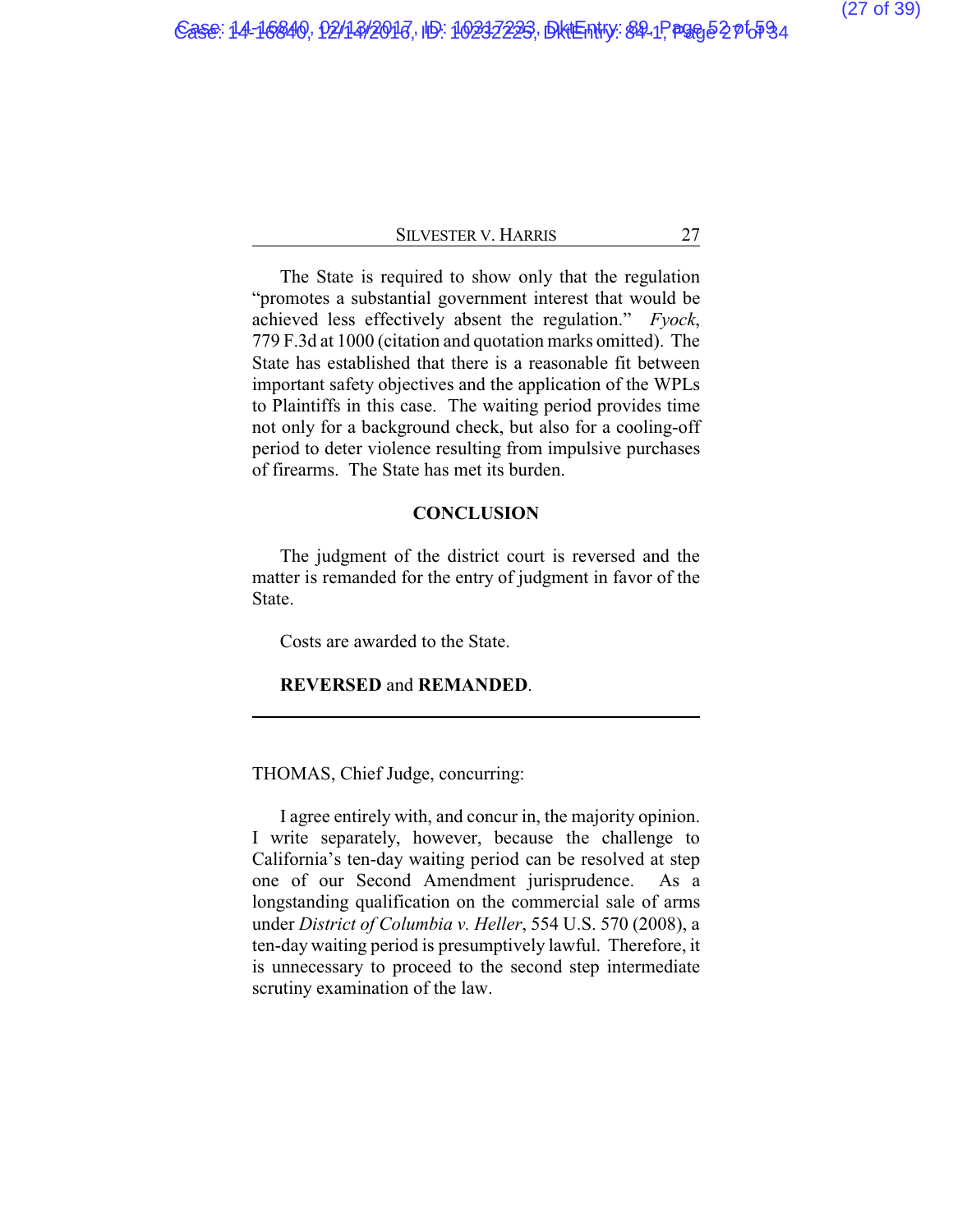*Heller* and *McDonald v. City of Chicago*, 561 U.S. 742 (2010), clarified our understanding of the protections and applicabilityoftheSecond Amendment, but left examinations of specific regulations to the future, noting that the right to keep and bear arms is "not unlimited." *Heller*, 554 U.S. at 595, 626. As the majority explains, we have adopted a twostep inquiry to analyze Second Amendment challenges under *Heller*. *United States v. Chovan*, 735 F.3d 1127, 1136 (9th Cir. 2013); Majority Op. 9. At step one, we ask "whether the challenged law burdens conduct protected by the Second Amendment," and if it does, we proceed to step two and "apply an appropriate level of scrutiny." *Id.* "To determine" whether a challenged law falls outside the historical scope of the Second Amendment, we ask whether the regulation is one of the presumptively lawful regulatory measures identified in *Heller* or whether the record includes persuasive historical evidence establishing that the regulation at issue imposes prohibitions that fall outside the historical scope of the Second Amendment." *Jackson v. City & Cty. of San Francisco*, 746 F.2d 953, 960 (9th Cir. 2014) (citations omitted). If a regulation qualifies as longstanding and presumptively lawful at step one, we need go no further. *Jackson*, 746 F.3d at 960 (quoting *Brown v. Entm't Merchants Ass'n*, 564 U.S. 786, 792 (2011)).

As to the step one analysis, *Heller* specifically identified a non-exhaustive list of "longstanding prohibitions," which can be considered "presumptively lawful regulatory measures" falling outside the scope of Second Amendment protection. 554 U.S. at 626, 627 n.26. The examples identified include "longstanding prohibitions on the possession of firearms by felons and the mentally ill, or laws forbidding the carrying of firearms in sensitive places such as schools and government buildings, or laws imposing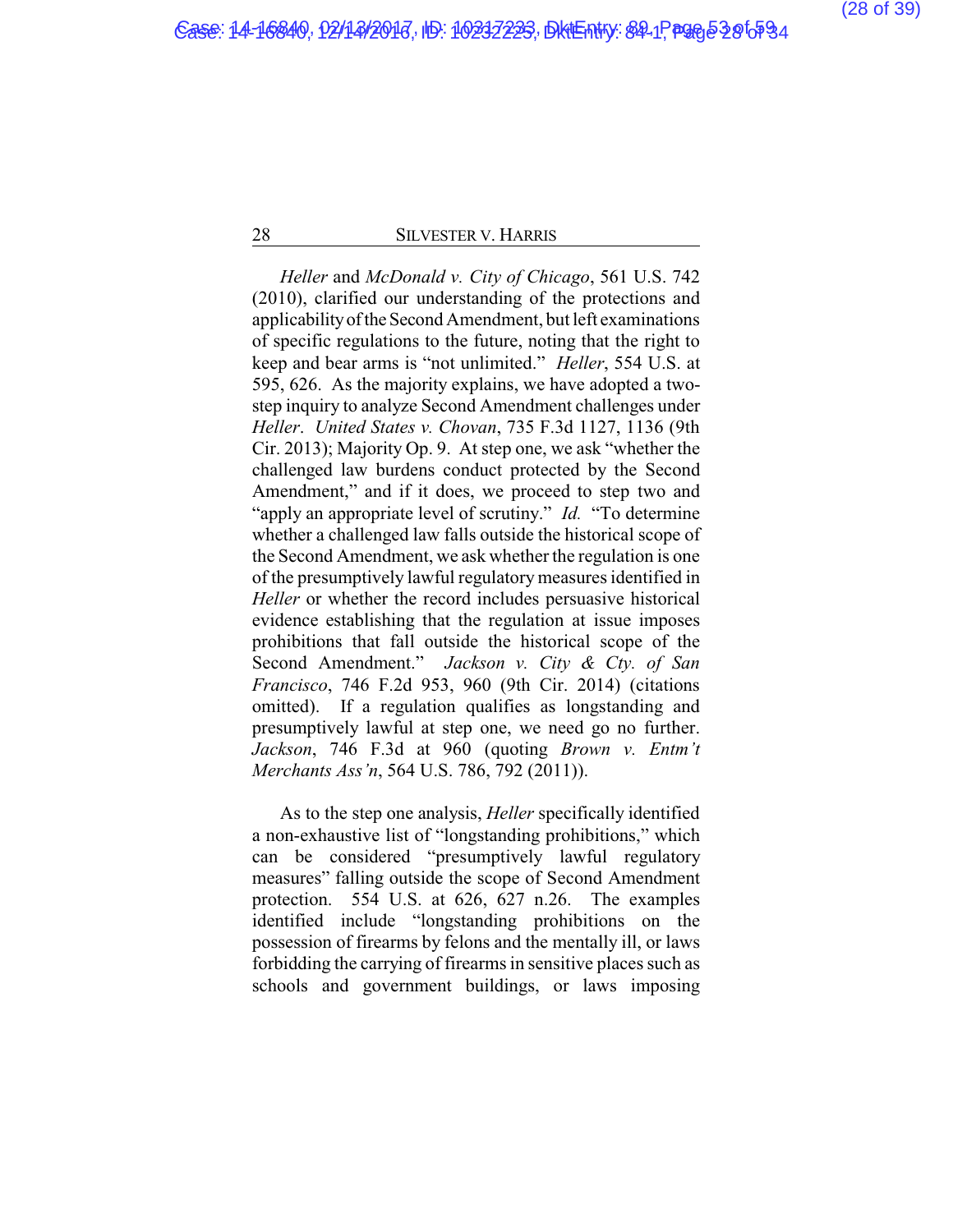conditions and qualifications on the commercial sale of arms." *Id.* at 626–27. Similarly, the right to keep and bear arms is limited to "the sorts of weapons" that are "in common use." *Id.* at 627–28 (citing *United States v. Miller*, 307 U.S. 174, 179 (1939)).

The category of presumptively lawful regulatory measures at issue here is "laws imposing conditions and qualifications on the commercial sale of arms." *Id.* at 627. The dictionary definitions of the terms 'conditions' and 'qualifications' largely reflect their common meaning. Webster's first definition of a condition is "[s]omething established or agreed upon as a requisite to the doing or taking effect of something else; a stipulation or provision." Webster's Second New International Dictionary, 556 (1959).**<sup>1</sup>** As relevant here, a qualification is "[a] condition precedent that must be complied with for the attainment of a status, the perfection of a right, etc., or for admission to an office . . . ." *Id.* at 2031.**<sup>2</sup>**

**<sup>1</sup>** The ninth listed definition pertains specifically to legal contexts and defines a condition as "[a] provision in a contract, conveyance, grant, or will, providing that the beginning, vesting, rescission, or a modification, of an estate or interest in property or of a personal obligation shall depend upon an uncertain event, which may or may not exist or happen; also, the event itself." Webster's Second New International Dictionary, 556 (1959).

**<sup>2</sup>** For reference, the first two definitions of qualification are reproduced here in their entirety: "1. Act or an instance of qualifying, or a state or process of being qualified. 2. a That which qualifies; any natural endowment, or any acquirement, which fits a person for a place, office, or employment, or to sustain any character; requisite capacity or possession; also, a requisite or essential of a thing. b A condition precedent that must be complied with for the attainment of a status, the perfection of a right, etc., or for admission to an office, employment, dignity, etc.,; as, the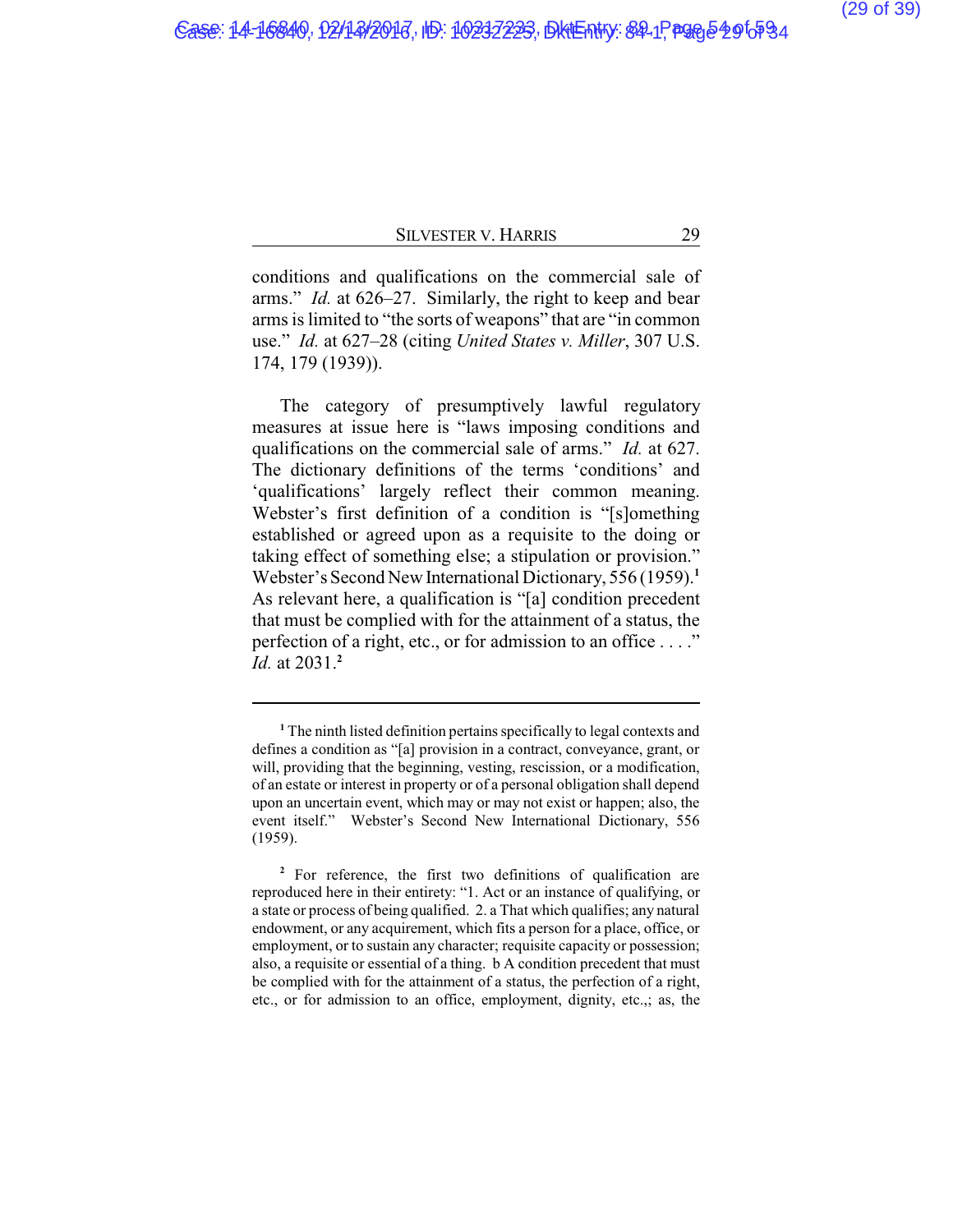On its face, California's waiting period law is a condition or qualification on the sale of guns: It imposes a brief delay—to permit compliance with background check requirements and provide a 'cooling off' period—as a prerequisite to acquiring a gun.**<sup>3</sup>**

*Heller* also suggested that presumptively lawful regulations should be longstanding. Here, waiting periods which first appeared on the books in California in 1923—constitute a sufficiently longstanding condition or qualification on the commercial sale of arms to be considered presumptively lawful. *See* Law of June 13, 1923, ch. 339, §§ 2, 10, 1923 Cal. Laws 695, 696.

*qualification* of citizenship." Webster's Second New International Dictionary, 2031 (1959).

**<sup>3</sup>** Although the constitutionality of waiting periods is an issue of first impression, in the aftermath of *Heller*, both our Circuit and our sister Circuits have concluded that regulatory measures need not be expressly named in *Heller* to be considered presumptively lawful. *See, e.g.*, *Peruta v. County of San Diego*, 824 F.3d 919, 927 (9th Cir. 2016) (en banc) (holding that there was no Second Amendment right to carry concealed weapons in public); *Drake v. Filko*, 724 F.3d 426, 429 (3d Cir. 2013) (holding "the requirement that applicants demonstrate a 'justifiable need' to publicly carry a handgun for self-defense qualifies as a 'presumptively lawful,' 'longstanding' regulation and therefore does not burden conduct within the scope of the Second Amendment's guarantee"); *Nat'l Rifle Ass'n of Am., Inc. v. Bureau of Alcohol, Tobacco, Firearms, &Explosives*, 700 F.3d 185, 203 (5th Cir. 2012) (holding that burdening "the ability of 18-to-20-year-olds to purchase handguns . . . is consistent with a longstanding, historical tradition"); *United States v. Rene E.*, 583 F.3d 8, 12 (1st Cir. 2009) (holding that "the existence of a longstanding tradition of prohibiting juveniles from both receiving and possessing handguns" places the law at issue in the presumptively lawful category).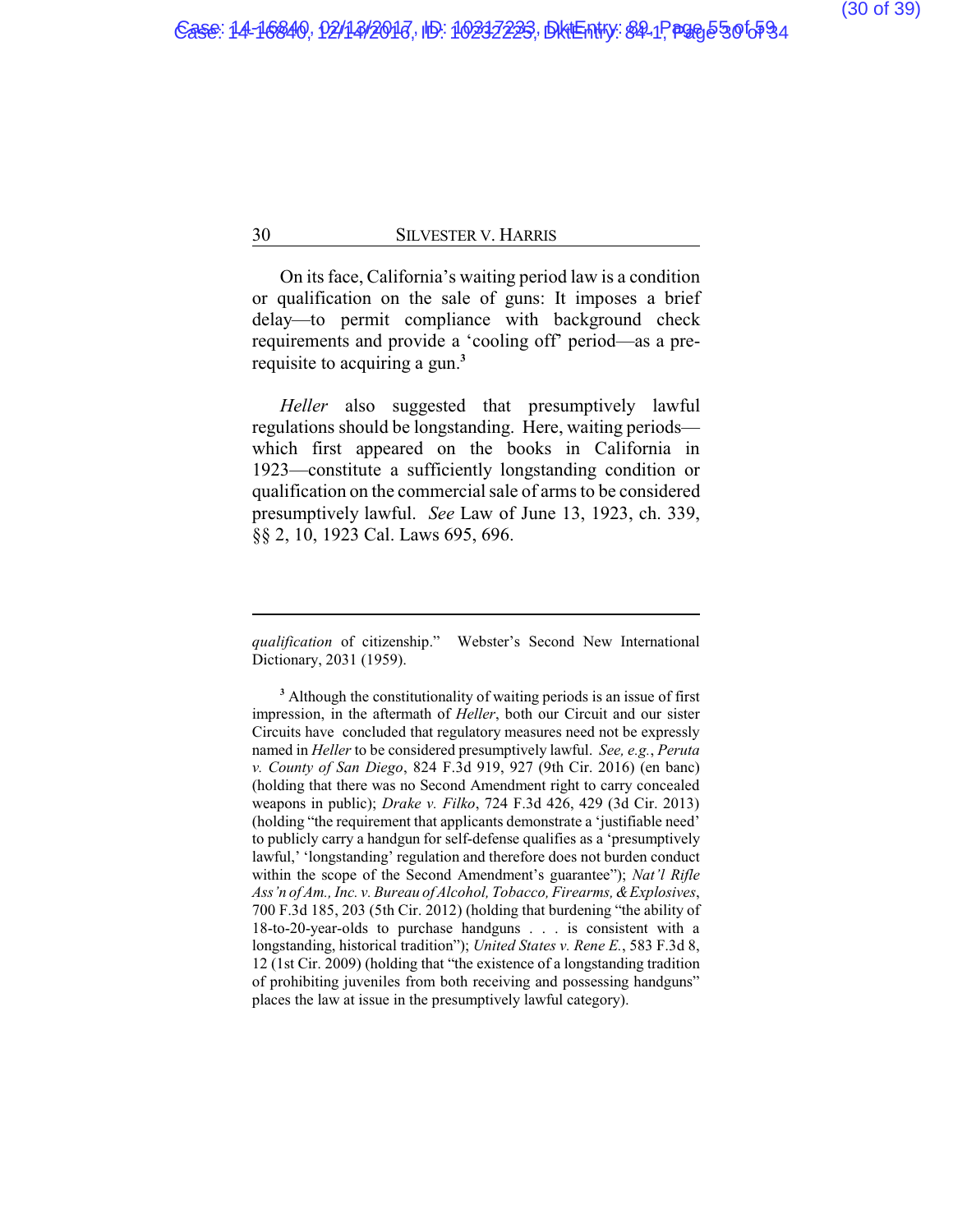Prohibitions on felon firearm possession illustrate this point. Circuits that have considered the question agree "that longstanding prohibitions on the possession of firearms by felons are presumptively lawful." *Binderup v. Att'y Gen.*, 836 F.3d 336, 347 (3d Cir. 2016); *see also United States v. Bena*, 664 F.3d 1180, 1182–84 (8th Cir. 2011). The term "longstanding" is not restricted to the time of the founding of the Republic. For example, the "first federal statute disqualifying felons from possessing firearms was not enacted until 1938." *United States v. Skoien*, 614 F.3d 638, 640 (7th Cir. 2010) (citing Federal Firearms Act of 1938, ch. 850, § 2(f), 52 Stat. 1250, 1251); *see also United States v. McCane*, 573 F.3d 1037, 1048 (10th Cir. 2009) (Tymkovich, J., concurring) (noting that "the weight of historical evidence suggests felon dispossession laws are creatures of the twentieth—rather than the eighteenth—century") (citation omitted). Legal limits on firearm ownership by the mentally ill are also "of 20th Century vintage." *Skoien*, 614 F.3d at 641 (citing Gun Control Act of 1968, Pub.L. 90–618, § 102, 82 Stat. 1213, 1220). Extending even further into *Heller*'s list of examples, other authorities suggest that during the founding era, there were "no restrictions on the commercial sales of firearms as such," nor were there "bans on guns in schools [or] government buildings." Adam Winkler, *Heller's Catch–22*, 56 UCLA L. Rev. 1551, 1563 (2009).

Thus, "*Heller* demonstrates that a regulation can be deemed 'longstanding' even if it cannot boast a precise founding-era analogue." *Nat'l Rifle Ass'n of Am.*, 700 F.3d at 196; *see also Skoien*, 614 F.3d at 641 ("[W]e do take from *Heller*the message that exclusions need not mirror limits that were on the books in 1791."). We have agreed, noting that "early twentieth century regulations might nevertheless demonstrate a history of longstanding regulation if their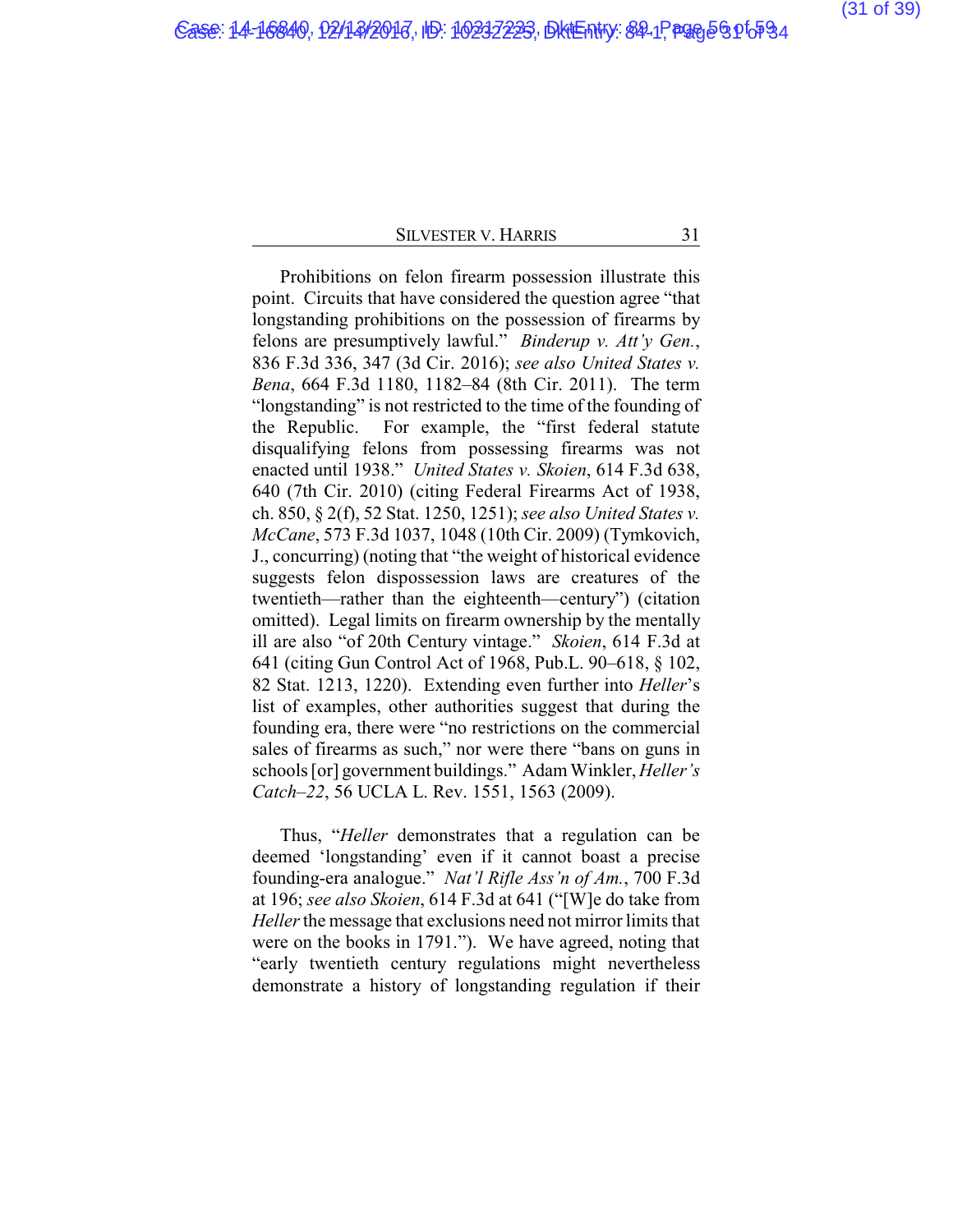historical prevalence and significance is properly developed in the record." *Fyock v. Sunnyvale*, 779 F.3d 991, 997 (9th Cir. 2015).

Indeed, waiting-period statutes have existed in several states since the 1920s. *See, e.g.*, Law of June 13, 1923, ch. 339, §§ 2, 10, 1923 Cal. Laws 695, 696; Law of June 2, 1923, ch. 252, § 7, 1923 Conn. Laws 3707; Law of Mar. 7, 1923, ch. 266 § 10, 1923 N.D. Laws 379. And as the majority aptly points out, there is nothing new in having to wait to procure a firearm. Though delay has not always been associated with government regulation, the ability to immediately exercise Second Amendment rights has no foundation in history. Majority Op. at 23. To find otherwise is to focus too narrowly on the precise conduct that laws of the founding era regulated and to oversimplify the founders' views and the Court's views as expressed in *Heller*. Although the notion of a computerized background check would have been foreign to our founding ancestors, we do have clues about what was considered reasonable at that time. *See, e.g.*, *Bena*, 664 F.3d at 1183 ("In the 1760s, Blackstone explained that English subjects enjoyed a right to have arms for their defense, 'suitable to their conditions and degree' and 'under due restrictions.' This right and others, he recounted, were subject to 'necessary restraints,' viewed as 'gentle and moderate,'.... Proposals from the Founding period reflect a similar understanding of the pre-existing right to bear arms.") (citing 1 William Blackstone, *Commentaries* \*139, 140).

Unlike the complete ban on handguns at issue in *Heller*, a ten-day waiting period only delays—for a brief, predictable term—the full exercise of the Second Amendment right to keep and bear arms. Such minor temporal regulation is not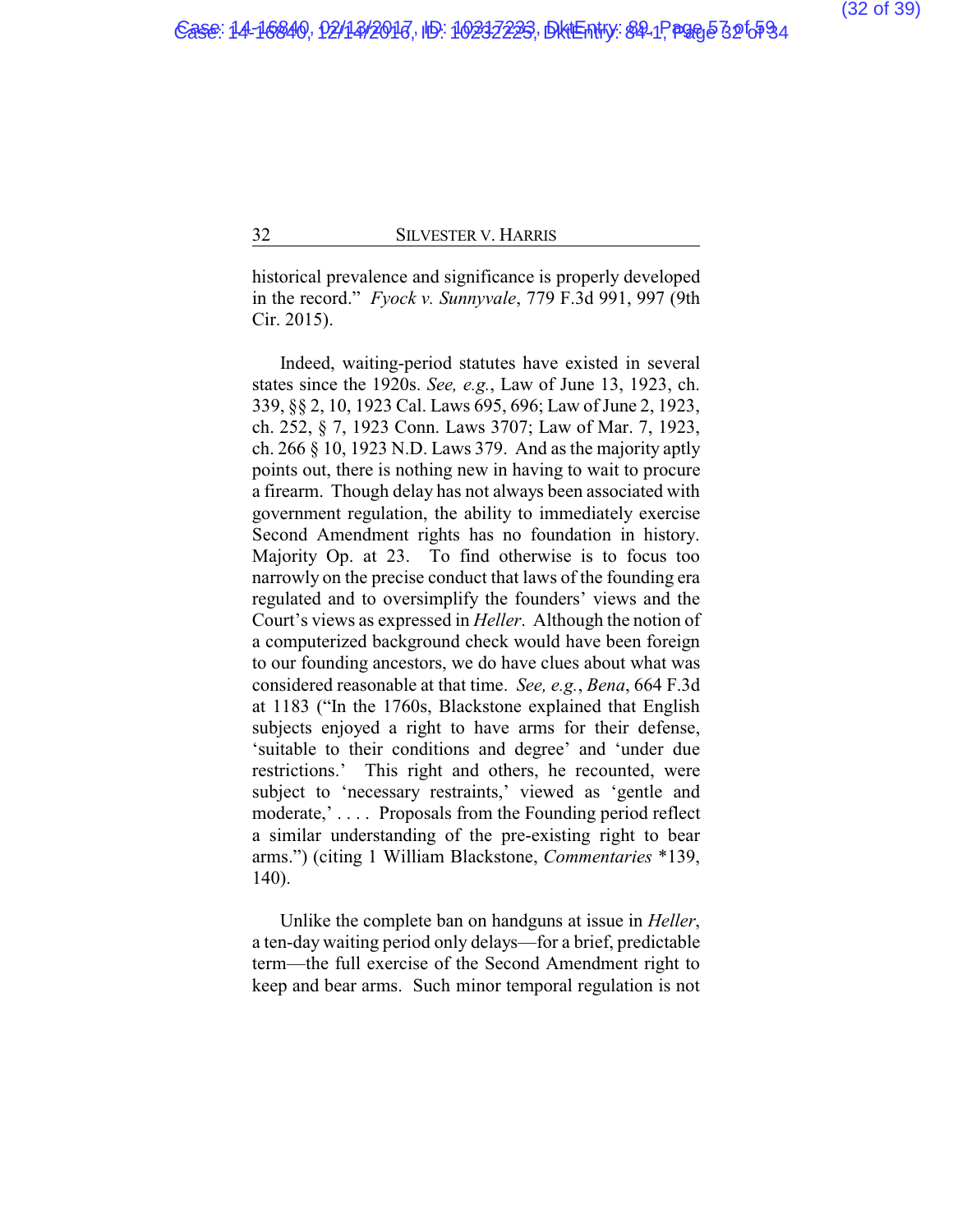without precedent. *See, e.g.*, *Kachalsky v. Cty. of Westchester*, 701 F.3d 81, 84 (2d Cir. 2012) ("By 1785, New York had enacted laws regulating when and where firearms could be used, as well as restricting the storage of gun powder.") (citing Act of Apr. 22, 1785, ch. 81, 1785 Laws of N.Y. 152; Act of Apr. 13, 1784, ch. 28, 1784 Laws of N.Y. 627). Moreover, as it applies to the appellees in this case, the delay does not even necessarily prevent them from exercising their right to keep and bear arms because they challenge the law on the basis that they already own firearms and should therefore be considered pre-cleared for acquiring more.

In addition, the imposition of a reasonable waiting period before the exercise of a constitutional right is not anomalous. *Cf. Skoien*, 614 F.3d at 641. The Supreme Court has permitted waiting periods of varying duration in several other constitutional contexts, including before obtaining a marriage license, and permits for gathering to protest or parade. Eugene Volokh, *Implementing the Right to Keep and Bear Arms for Self-Defense: An Analytical Framework and a Research Agenda*, 56 UCLA L. Rev. 1443, 1538–42 (2009).

Of course, what is reasonable in one context may not be reasonable in another. For example, unpredictable political events may create a need for a permit to gather in a public space because "timing is of the essence in politics[:] It is almost impossible to predict the political future; and when an event occurs, it is often necessary to have one's voice heard promptly, if it is to be considered at all." *Shuttlesworth v. City of Birmingham*, 394 U.S. 147, 163 (1969) (Harlan, J., concurring). In contrast, a known ten-day delay in procuring a firearm is relatively minor. No similar external time line exists in the gun ownership context, and certainly not for